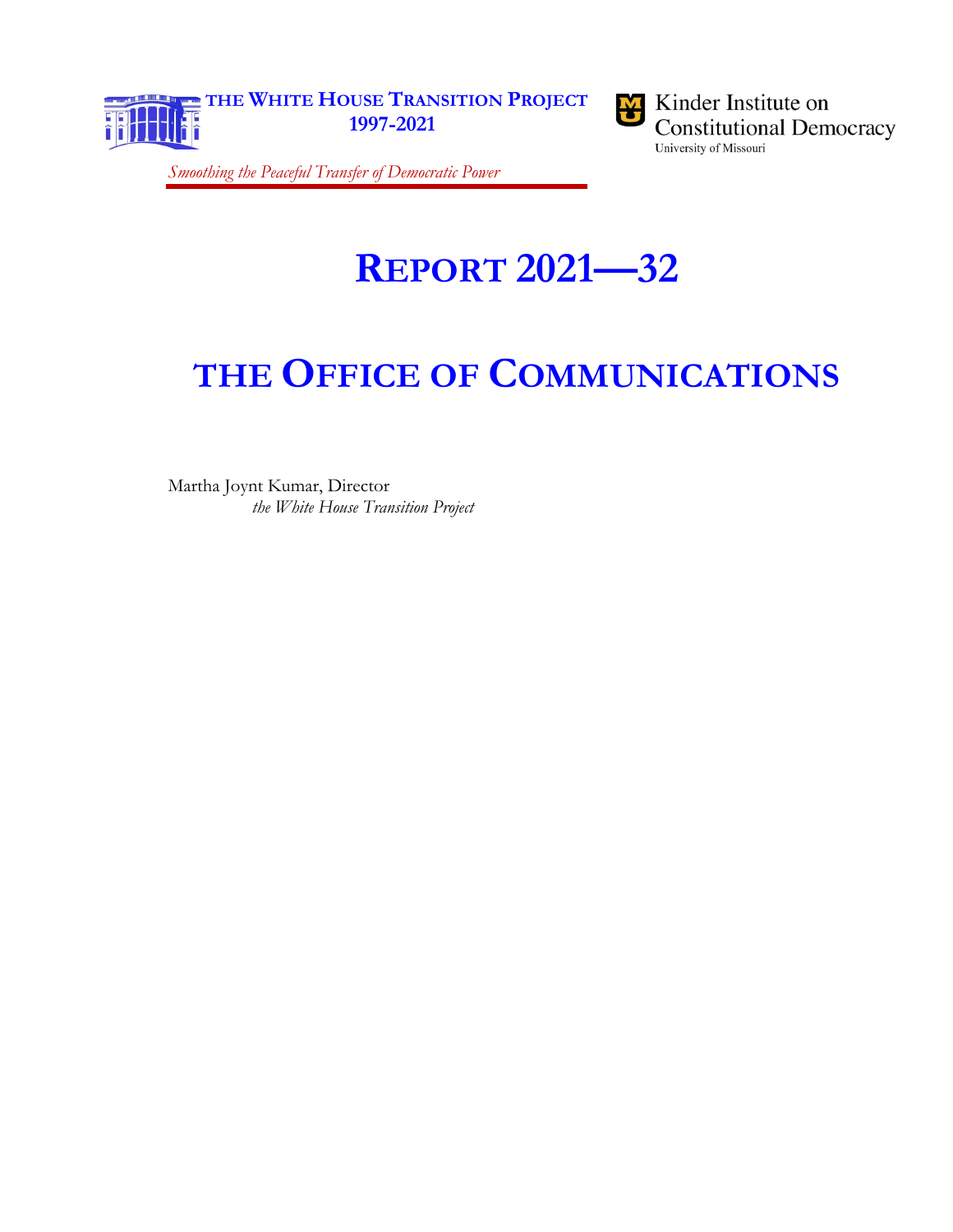## **WHO WE ARE** & **WHAT WE DO**

<span id="page-1-0"></span>**The White House Transition Project.** Begun in 1998, the White House Transition Project provides information about individual offices for staff coming into the White House to help streamline the process of transition from one administration to the next. A nonpartisan, nonprofit group, the WHTP brings together political science scholars who study the presidency and White House operations to write analytical pieces on relevant topics about presidential transitions, presidential appointments, and crisis management. Since its creation, it has participated in the 2001, 2005, 2009, 2013, 2017, and now the 2021. WHTP coordinates with government agencies and other non-profit groups, e.g., the US National Archives or the Partnership for Public Service. It also consults with foreign governments and organizations interested in improving governmental transitions, worldwide. See the project at [http://whitehousetransitionproject.org](http://whitehousetransitionproject.org/)

The White House Transition Project produces a number of materials, including:

- WHITE HOUSE OFFICE ESSAYS: Based on interviews with key personnel who have borne these unique responsibilities, including former White House Chiefs of Staff; Staff Secretaries; Counsels; Press Secretaries, etc. , WHTP produces briefing books for each of the critical White House offices. These briefs compile the best practices suggested by those who have carried out the duties of these office. With the permission of the interviewees, interviews are available on the National Archives website page dedicated to this project:
- **\*WHITE HOUSE ORGANIZATION CHARTS.** The charts cover administrations from Ronald Reagan to Barack Obama and help new White House staff understand what to expect when they arrive and how their offices changed over time or stayed the same.
- **\*TRANSITION ESSAYS.** These reports cover a number of topics suggested by White House staff, including analyses of the patterns of presidential appointments and the Senate confirmation process, White House and presidential working routine, and the patterns of presidential travel and crisis management. It also maintains ongoing reports on the patterns of interactions with reporters and the press in general as well as White House staffing.
- **\*INTERNATIONAL COMPONENT**. The WHTP consults with international governments and groups interested in transitions in their governments. In 2017 in conjunction with the Baker Institute, the WHTP hosted a conference with emerging Latin American leaders and in 2018 cosponsored a government transitions conference with the National Democratic Institute held in November 2018 in Montreal, Canada .

Earlier White House Transition Project funding has included grants from the Pew Charitable Trusts of Philadelphia, Pennsylvania and The Moody Foundation of Galveston, Texas.

**The Kinder Institute on Constitutional Democracy.** A central element of the University of Missouri's main campus in Columbia, Missouri, the Kinder Institute on Constitutional Democracy prepares students for lives of thoughtful and engaged citizenship by equipping them with knowledge of the ideas and events that have shaped our nation's history. [https://democracy.missouri.edu](https://democracy.missouri.edu/) .

© White House Transition Project 1997-2021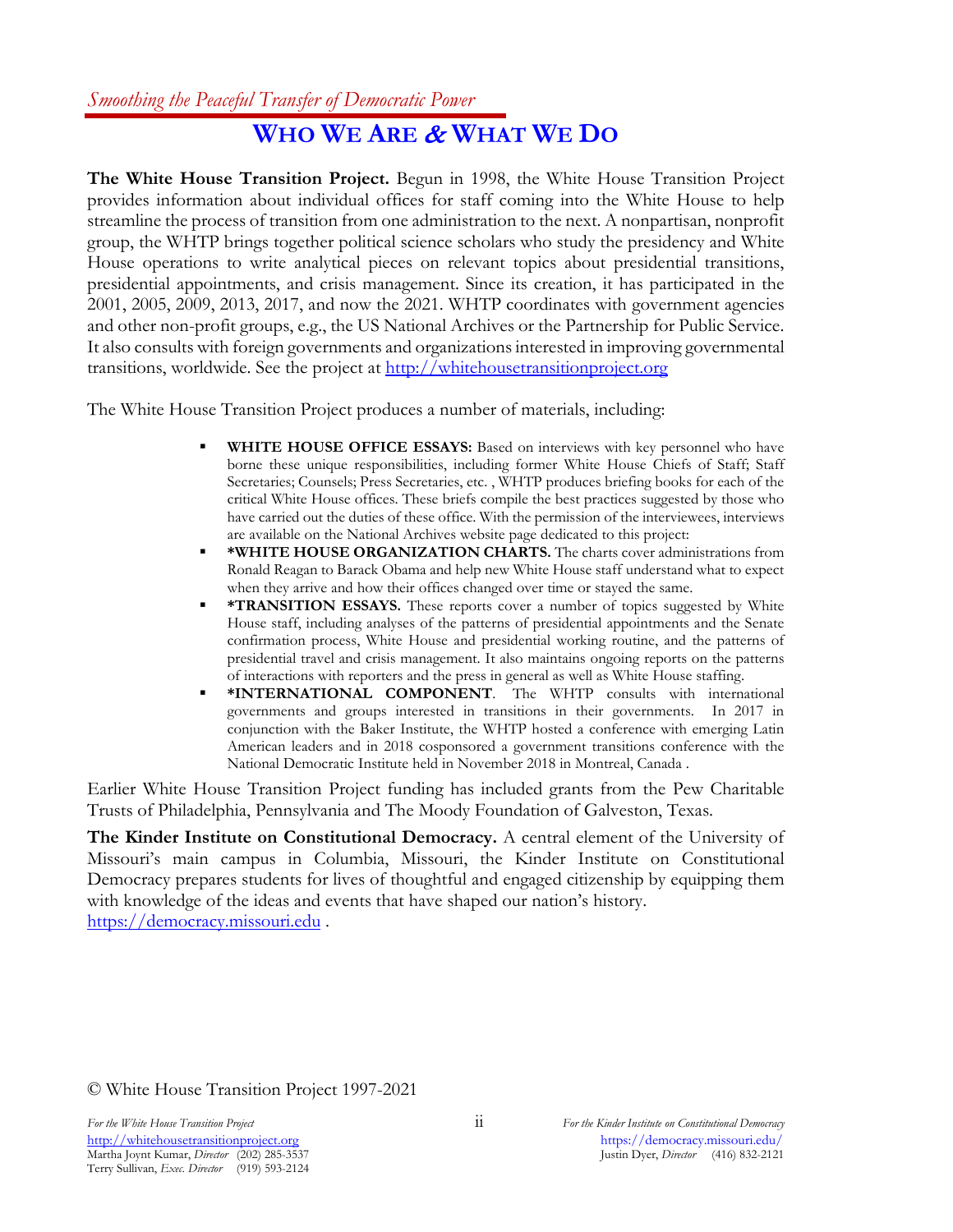# **TABLE OF CONTENTS**

| <b>LESSONS LEARNED</b><br>$\boldsymbol{\mathrm{V}}$<br>THE ENVIRONMENT WITHIN WHICH THE OFFICE OF COMMUNICATIONS FUNCTIONS 2<br>1. Successful Communications Is Linked to the Policy & Operational Aspects of a Presidency<br>$\beta$<br>2. Partisan Differences in Press and Communications Operations<br>$\overline{4}$<br>5<br>3. Maturing Communications: Central Control, Integration, Coordination, & Planning<br>4. Communications Discussions Initiate the White House Work Day<br>6<br>$\overline{7}$<br>5. A Position Defined by Its Relationships<br>6. A Calendar to Work With<br>10<br>7. Communications Operations Reflect the Strengths and Style of a President<br>11<br>8. Television Is Central to Communications Operations<br>12<br>9. Bringing Campaign Technology and Related Strategies into the White House<br>16<br>10. Backgrounds of Directors of the Office of Communications<br>21<br>THE WORK OF THE COMMUNICATIONS DIRECTOR<br>23<br>1. Three Models of Communications Directors: Advocate with the Press. Strategist and Planner, and<br>Events Coordinator<br>24<br>25<br>2. The Responsibilities of the Communications Director<br><b>MESSAGE RESOURCES: PEOPLE AND VENUES</b><br>37<br>1. The President<br>37<br>2. The Press Secretary<br>37<br>3. Senior Staff<br>38<br>4. Policy Makers<br>38<br>5. Outside Resources<br>38<br>DAILY ROUTINES OF THE COMMUNICATIONS DIRECTOR<br>39<br>39<br>1. Morning Meetings<br>2. Meetings Throughout the Day<br>39<br>3. Evenings of White House Work<br>40<br><b>WORK LIFE IN THE OFFICE OF COMMUNICATIONS</b><br>40<br>1. Physical Stress Involved in Working in a White House<br>40<br>2. On Call and in the Public Eye.<br>41<br>3. The Responsibility Associated with White House Work<br>42<br>4. Time to Leave<br>42<br><b>LESSONS LEARNED</b><br>43<br>1. Have People Around Who Are "Gray in the Temples"<br>43<br>2. Talk to Your Predecessors and Others<br>43<br>3. It Is Difficult To Make Use of Lessons Learned<br>44 | WHO WE ARE & WHAT WE DO                 | П  |
|-----------------------------------------------------------------------------------------------------------------------------------------------------------------------------------------------------------------------------------------------------------------------------------------------------------------------------------------------------------------------------------------------------------------------------------------------------------------------------------------------------------------------------------------------------------------------------------------------------------------------------------------------------------------------------------------------------------------------------------------------------------------------------------------------------------------------------------------------------------------------------------------------------------------------------------------------------------------------------------------------------------------------------------------------------------------------------------------------------------------------------------------------------------------------------------------------------------------------------------------------------------------------------------------------------------------------------------------------------------------------------------------------------------------------------------------------------------------------------------------------------------------------------------------------------------------------------------------------------------------------------------------------------------------------------------------------------------------------------------------------------------------------------------------------------------------------------------------------------------------------------------------------------------------------------------------------------------------------------------------------------------------|-----------------------------------------|----|
|                                                                                                                                                                                                                                                                                                                                                                                                                                                                                                                                                                                                                                                                                                                                                                                                                                                                                                                                                                                                                                                                                                                                                                                                                                                                                                                                                                                                                                                                                                                                                                                                                                                                                                                                                                                                                                                                                                                                                                                                                 |                                         |    |
|                                                                                                                                                                                                                                                                                                                                                                                                                                                                                                                                                                                                                                                                                                                                                                                                                                                                                                                                                                                                                                                                                                                                                                                                                                                                                                                                                                                                                                                                                                                                                                                                                                                                                                                                                                                                                                                                                                                                                                                                                 |                                         |    |
|                                                                                                                                                                                                                                                                                                                                                                                                                                                                                                                                                                                                                                                                                                                                                                                                                                                                                                                                                                                                                                                                                                                                                                                                                                                                                                                                                                                                                                                                                                                                                                                                                                                                                                                                                                                                                                                                                                                                                                                                                 |                                         |    |
|                                                                                                                                                                                                                                                                                                                                                                                                                                                                                                                                                                                                                                                                                                                                                                                                                                                                                                                                                                                                                                                                                                                                                                                                                                                                                                                                                                                                                                                                                                                                                                                                                                                                                                                                                                                                                                                                                                                                                                                                                 |                                         |    |
|                                                                                                                                                                                                                                                                                                                                                                                                                                                                                                                                                                                                                                                                                                                                                                                                                                                                                                                                                                                                                                                                                                                                                                                                                                                                                                                                                                                                                                                                                                                                                                                                                                                                                                                                                                                                                                                                                                                                                                                                                 |                                         |    |
|                                                                                                                                                                                                                                                                                                                                                                                                                                                                                                                                                                                                                                                                                                                                                                                                                                                                                                                                                                                                                                                                                                                                                                                                                                                                                                                                                                                                                                                                                                                                                                                                                                                                                                                                                                                                                                                                                                                                                                                                                 |                                         |    |
|                                                                                                                                                                                                                                                                                                                                                                                                                                                                                                                                                                                                                                                                                                                                                                                                                                                                                                                                                                                                                                                                                                                                                                                                                                                                                                                                                                                                                                                                                                                                                                                                                                                                                                                                                                                                                                                                                                                                                                                                                 | 4. Don't Mix Information and Persuasion | 45 |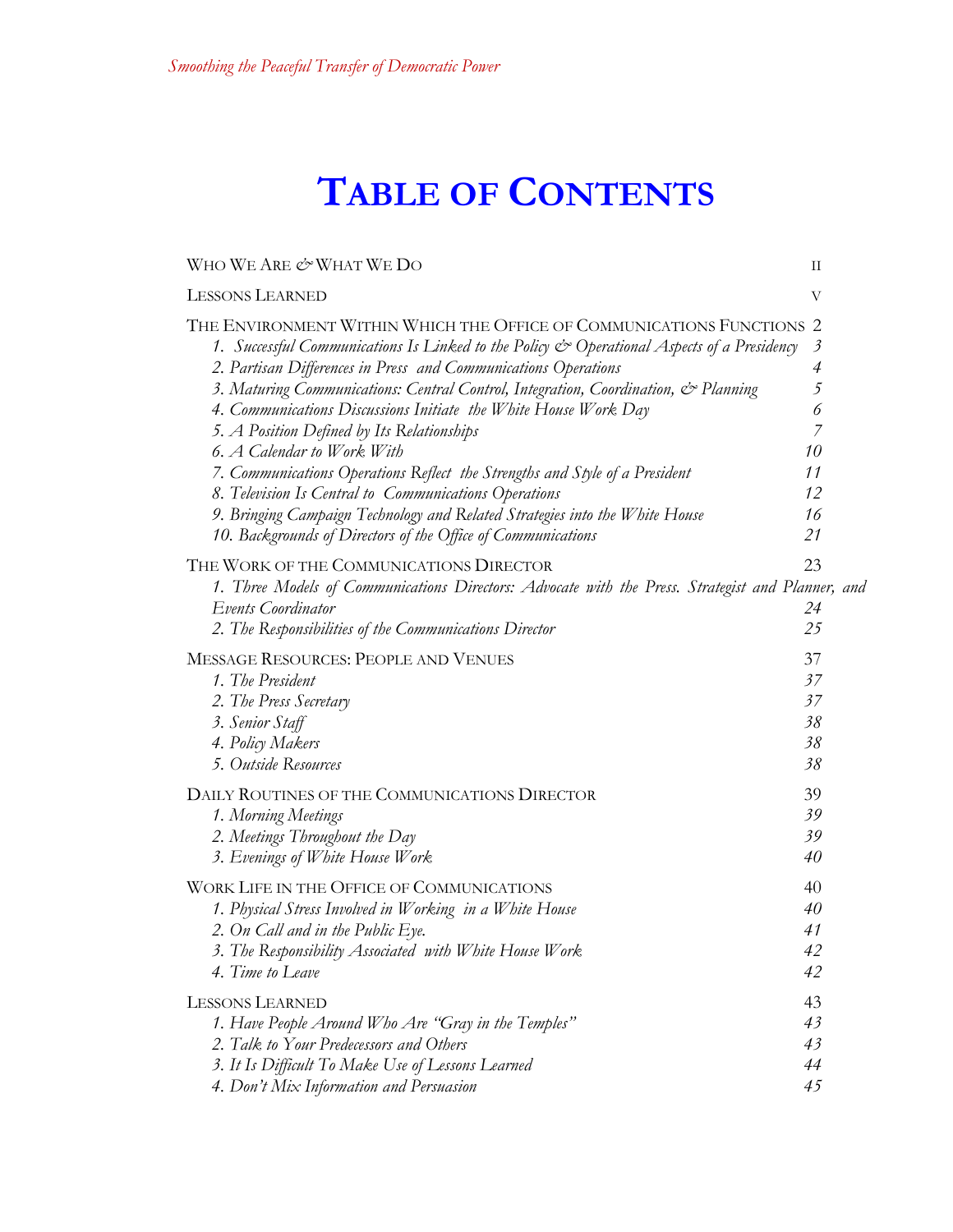*Smoothing the Peaceful Transfer of Democratic Power*

[SUMMARY](#page-50-1) 45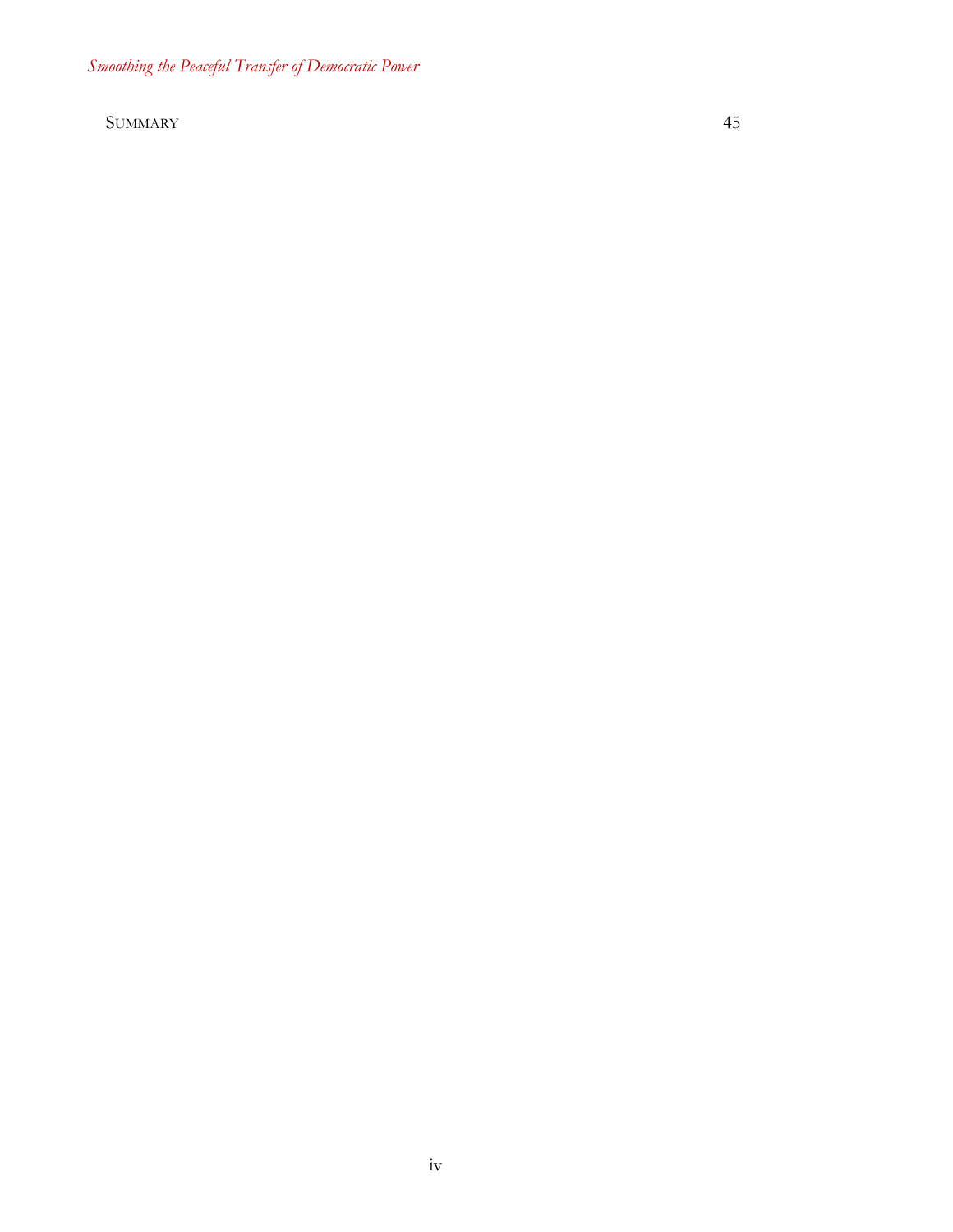**THE WHITE HOUSE TRANSITION PROJECT 1997-2021**



Kinder Institute on **Constitutional Democracy** University of Missouri

*Smoothing the Peaceful Transfer of Democratic Power*

# **[REPORT 2021—32](#page-0-0)**

## **[THE OFFICE OF COMMUNICATIONS](#page-0-0)**

[Martha Joynt Kumar, Director](#page-0-1) *[the White House Transition Project](#page-0-1)*

## <span id="page-4-0"></span>**LESSONS LEARNED**

The lessons learned in the Office of Communications are fairly standard throughout a White House.

1. Have People Around Who Are "Gray in the Temples"

In a White House you need to be flexible and have people around who have a sense of the way the ground shifts around you.

- 2. Talk to Your Predecessors and Others
- 3. It Is Difficult To Make Use of Lessons Learned

Once staff come into a White House, it is very difficult for them to apply the lessons they learn as they go along in their work. The pace of the work and the variety of the issues they work on make it difficult to stop, look back, and assess.

4. 4. Don't Mix Information and Persuasion

While the Press Secretary seeks to be distinguished by his objectivity and responsiveness in the handling of information, the Communications Director is a partisan who moves ideas and points of view. In the duality of persuasion and information, he represents using information for persuasion.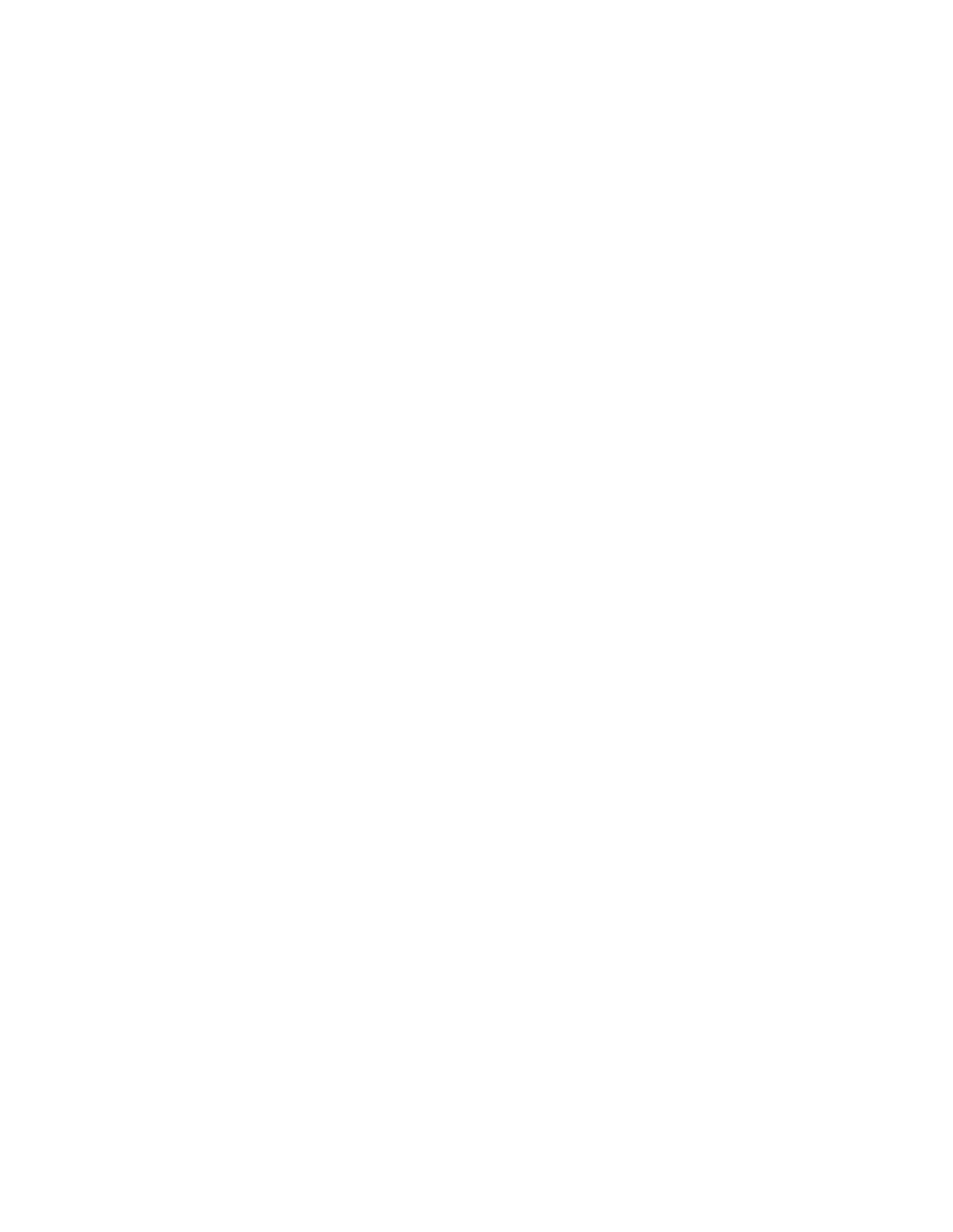**THE WHITE HOUSE TRANSITION PROJECT 1997-2021**



Kinder Institute on **Constitutional Democracy** University of Missouri

*Smoothing the Peaceful Transfer of Democratic Power*

## **[REPORT 2021—32](#page-0-0)**

## **[THE OFFICE OF COMMUNICATIONS](#page-0-0)**

[Martha Joynt Kumar, Director](#page-0-1) *[the White House Transition Project](#page-0-1)*

> "Communications is a total team effort in a sense because everything is about driving your agenda forward. A successful communications strategy is only one aspect of a successful presidency. You have to have a good solid sense of priority and where you're going and mission, and everything is supportive of that. That involves good leadership from the Chief of Staff, good policy planning, good legislative relations on the Hill. It's all part of a seamless whole. That's what makes for a good presidency."

Michael McCurry, Press Secretary to President Clinton<sup>[1](#page-6-0)</sup>

One of President Nixon's early actions in 1969 was to create the White House Office of Communications. The office was tasked with sending information to the out of town press and news organizations targeted towards particular audiences and its director was made responsible for dealing with editors and publishers as well as the associations representing them. While the Office of Communications was established in part as a perch for Herbert Klein, a long time press associate of Richard Nixon and the widely respected former editor of *The San Diego Union*, the office fit in with President Nixon's interest in establishing a communications planning operation and a media contact organization for the nation's news outlets. Thirty nine years later, the office is even more important today than it was in its early years.

The Office of Communications is one of several institutions crucial to the start up of the White House because of the central place of effective communications in a successful presidency. Of the five presidents elected to a second term in the post World War II period, each one had an effective communications operation in addition to being a personally successful communicator. What an effective communications organization bought them was the opportunity to publicly display in terms of their choosing the issues they wanted to focus on as well as to develop strategies designed to achieve the President's personal, policy, and electoral goals. The components of effective communications for Presidents Eisenhower, Nixon, Reagan, Clinton and George W. Bush included personal attributes and a communications operation that

<span id="page-6-0"></span> <sup>1</sup> White House Interview Program, Interview with Michael McCurry, Martha Joynt Kumar, Washington, D.C., March 27, 2000.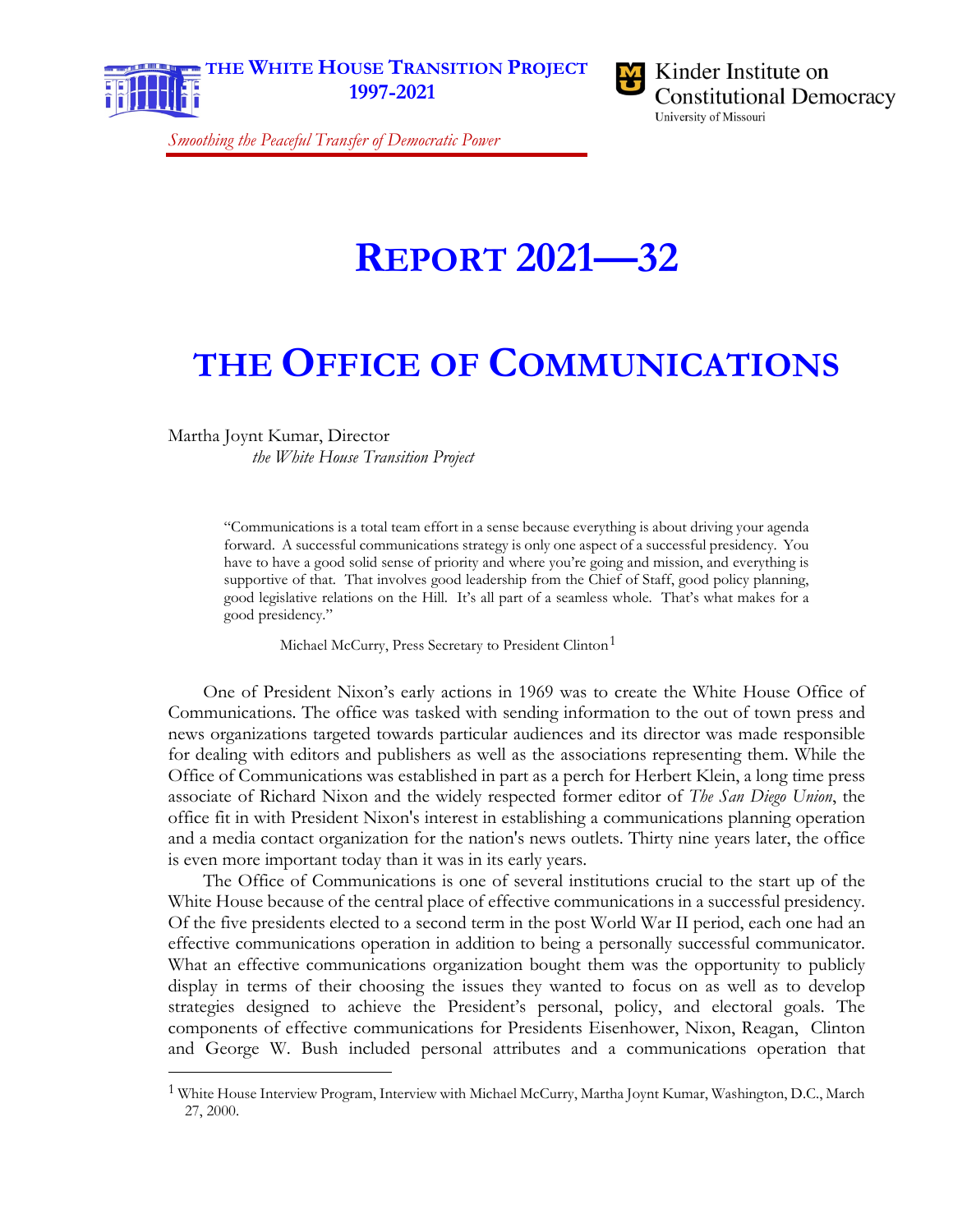incorporated daily press operations and an organization, or, in the case of President Eisenhower, an individual, Press Secretary James Hagerty, capable of planning ahead for presidential and for administration wide publicity. From Eisenhower's administration to the present, successful communications has evolved into a system where organization plays a key role in strategic planning with its mission the coordination of people, programs, and institutions. The Office of Communications is front and center in White House communications campaigns waged on behalf of a President and his programs. The coordination and production roles of the director of the office and of those who serve in it are central to successful White House publicity.

While the Office of Communications is vital to the communications of an effective presidency no matter who serves as Chief Executive, the position of Communications Director has proved to be a volatile one. In their paper, "White House Communications Director: Presidential Fire-Walker," Martha Kumar and Terry Sullivan observed that "when low poll numbers wounded President Clinton, the body that dropped was that of his Communications Director, George Stephanopoulos."<sup>[2](#page-7-1)</sup> Since 1969 when it was created, there have been twenty three people who headed it with David Gergen serving twice as director. That is approximately a year and a half for each director to hold the post. There have been a similar number of press secretaries but that position has existed since 1929, forty years earlier than the Office of Communications. In the Clinton Administration alone, there were five Communications Directors, plus two other senior aides tasked with communications functions, while in the same time period there were four Chiefs of Staff and four Press Secretaries. The casualty rate of Communications Directors reflects the difficult environment he or she operates in as well as the multiple and sometimes conflicting demands placed on the person.<sup>[3](#page-7-2)</sup> George Stephanopoulos observed that his being relieved of the communications position was not a surprise. "By definition, if the President isn't doing well, it's a communications problem. That's always going to be a natural place to make a change."[4](#page-7-3) The Communications Director is held responsible for how a President is doing, yet has little in the way of resources to affect the outcomes that form the basis for judging presidential performance. For that reason, his or her seat is the White House hot seat.

## <span id="page-7-0"></span>**THE ENVIRONMENT WITHIN WHICH THE OFFICE OF COMMUNICATIONS FUNCTIONS**

The important place of presidential communications can be seen in the manner in which the topic drives the agenda of daily staff meetings, the size of the commitment to it of White House and administration resources and people, and the way the function has insinuated itself into the operations of almost every White House office. From their earliest daily meetings in a White House, staff begin with presidential communications as the central item on their plate. An administration adopts both an offensive and a defensive posture in its communication of the President and his programs. Staff respond to information found in the media and, at the other end of the spectrum, plan to influence what it is news organizations print and air about the

<span id="page-7-1"></span> <sup>2</sup> See Martha Joynt Kumar and Terry Sullivan, "The White House Communications Director: Presidential Fire-Walker", a paper delivered to the Midwest Political Science Association, April, 1996.

<span id="page-7-2"></span><sup>3</sup> See Martha Joynt Kumar and Terry Sullivan, "The White House Communications Director: Presidential Fire-Walker."

<span id="page-7-3"></span><sup>4</sup> Interview with George Stephanopoulos, Martha Joynt Kumar, Washington, DC, September, 1995.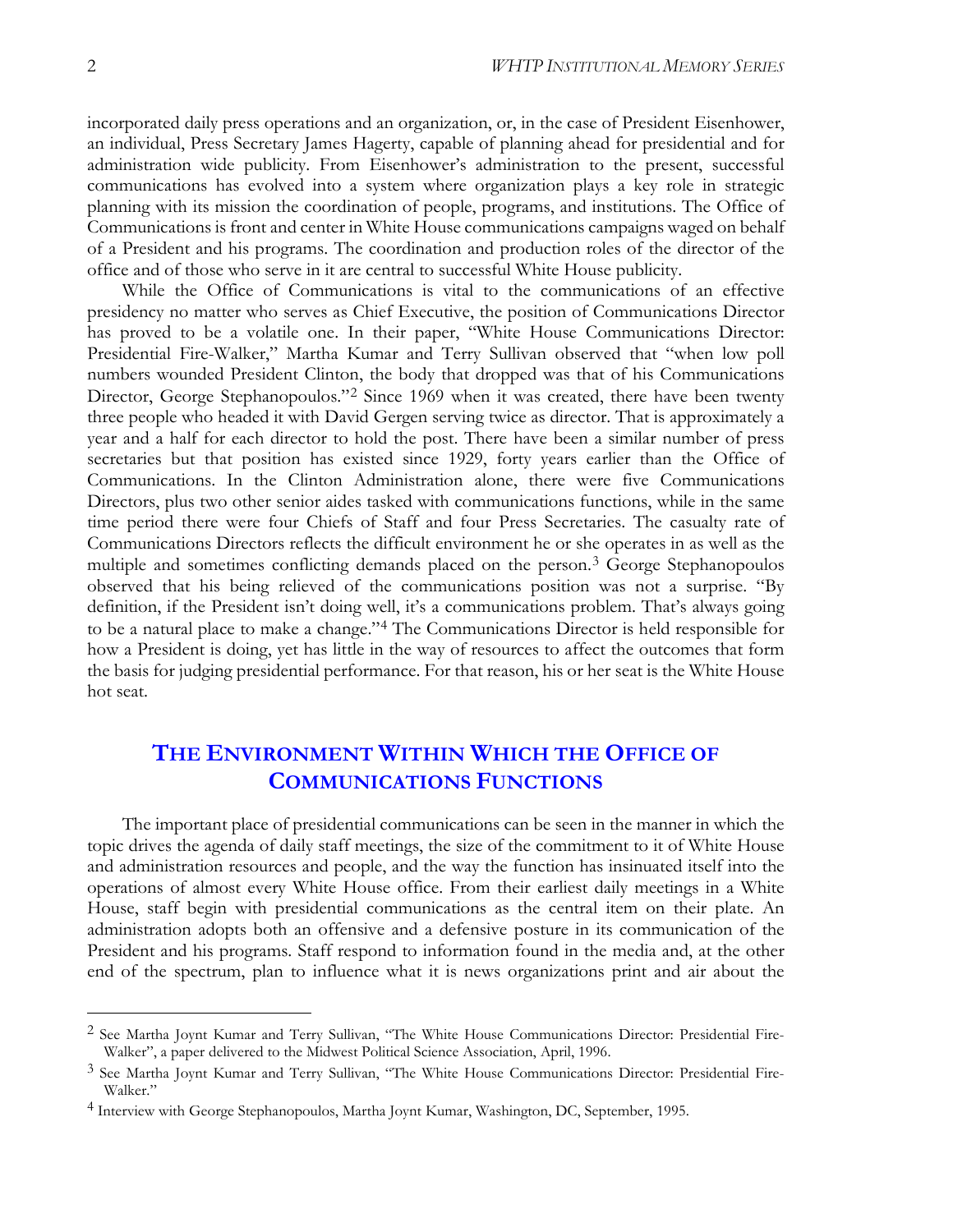President and his policies and actions. To bring about their desired publicity, White House staff work in organized settings where coordination of people and programs are the central focus. The Office of Communications is the primary unit within the White House responsible for that coordination as well as for developing strategies to implement the publicity for programs, and then for managing the events showcasing presidential initiatives.

## <span id="page-8-0"></span>*1. Successful Communications Is Linked to the Policy & Operational Aspects of a Presidency*

Presidential communications relates directly to what it is a President does in office and how effectively the White House can use its organizational resources to publicize their goals and achievements. "A successful communications strategy is only one aspect of a successful presidency," Mike McCurry observed.[5](#page-8-1) "You have to have a good solid sense of priority and where you're going and mission, and everything is supportive of that. That involves good leadership from the Chief of Staff, good policy planning, good legislative relations on the Hill. It's all part of a seamless whole. That's what makes for a good presidency."

Communications strategies and the staff developing them aim at building a perception among people that the policies of an administration have altered their lives in a positive manner. Ann Lewis, Communications Director under President Clinton, discussed the effectiveness of the Clinton communications operation in creating among the public a sense of their policies making a difference to how they live.

I think we've been particularly effective in getting across a commitment to making a difference in people's day-to-day lives. People believe that; they know that, that we care about them…. I think we've been less effective in getting across the scope of this administration's achievements which are, I believe, transforming in nature. It's not just from a deficit to a surplus, the highest home ownership in history and the lowest unemployment in history, but the number of ways we're making sure that every kid can get the first two years of community college; that education is going to be more available; that health care is more available. In an ironic way, we've done so much that's a very large piece out there. Now I do believe we've seen consumer confidence go up; we've seen people's confidence in their own economic future go up but there's not a lot of interest in talking about achievement overall. You always want to talk about what your agenda is, how are you moving forward. Now you can build it in and say we can do this because look at what we've already done. But I think we still have work to do when you talk about the scope of what's been achieved.[6](#page-8-2) 

Communications operations intersect with policy decisions at two levels, according to Don Baer, who handled communications strategy during the Clinton Administration.

There were two levels of policy or two kinds of policy. One was what you might call the large, macro-policy decision making, idea generation and decision making. Do you or don't you come out for a balanced budget in the late spring of 1995? How do you fight the Republican budget situation? What position do you take vis-à-vis Medicare in the fall of the 1995? How do you package—and this is policy and communications—your approach on Medicare, Medicaid, education and the environment going into that battle? Those are sort of the big, big decisions. Then there were sort of more specific things. Some of those have been derided a lot over time as kind of micro-policies. I never frankly saw them that way. I saw everyone of them as essential tools and ideas that were designed to help the American people help themselves in any number of areas whether it was education or fighting crime or raising their children, sending their kids to college. Those were all very important tools and, frankly, I think the enduring popularity of the

<span id="page-8-1"></span> <sup>5</sup> Michael McCurry interview.

<span id="page-8-2"></span><sup>6</sup> White House Interview Program, Interview with Ann Lewis, Martha Joynt Kumar, Washington, D.C., June 17, 1999.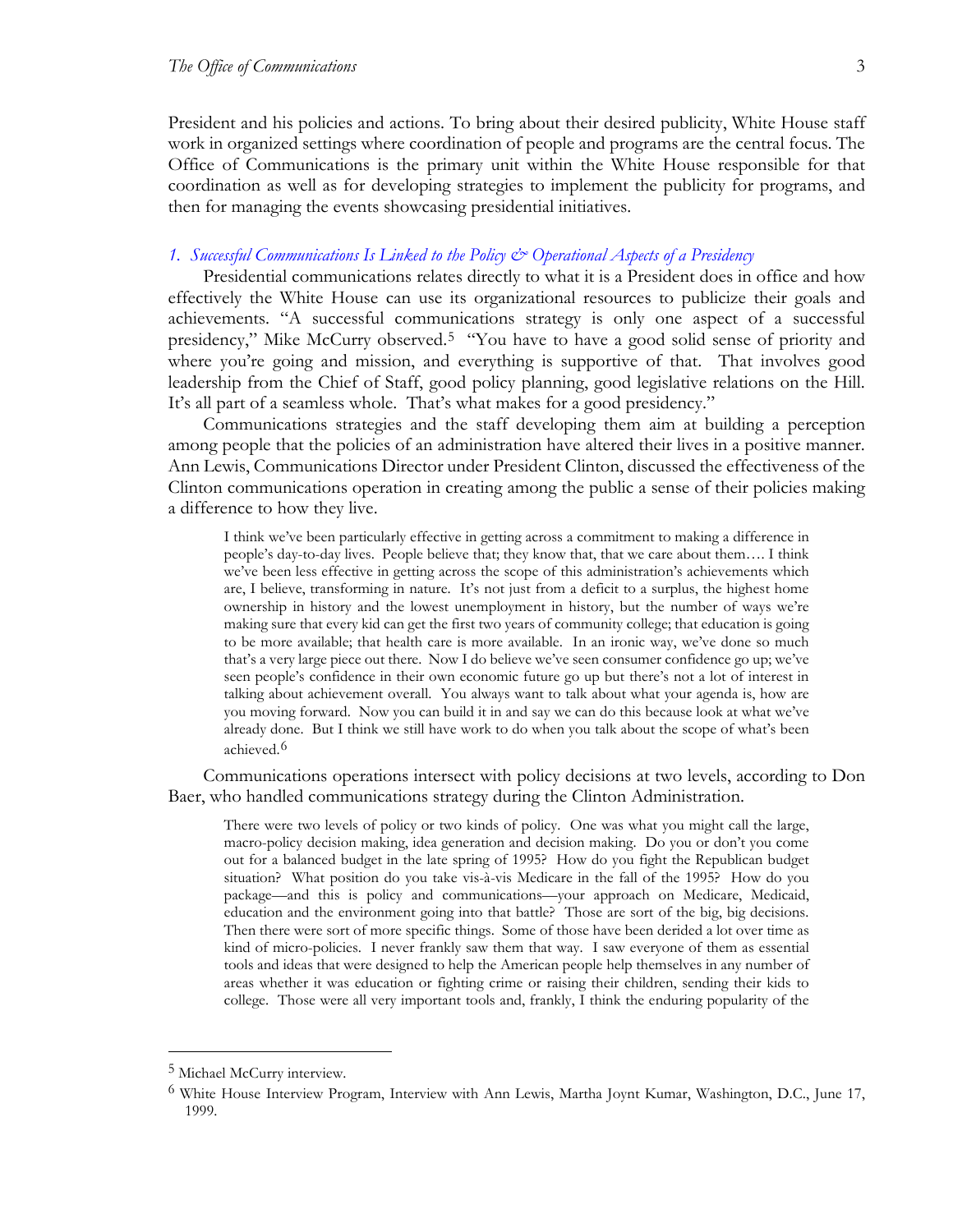Clinton presidency is as much about stepping up to and helping people have those kinds of things as it is about a good economy that also this administration has helped to dispel.[7](#page-9-1)

## <span id="page-9-0"></span>*2. Partisan Differences in Press*

## *and Communications Operations*

While White House staff of both parties seek good coverage of their Presidents, they work towards their goal in ways that reflect established partisan patterns. When looking at the distribution of their resources associated with press and communications operations, Republicans and Democrats tend to strike a different balance as they start up their White Houses. Republicans think of the press in terms of communications while Democrats see communications through a focus on the press. Republicans develop communications strategies and consider where the press fits into them. For their part, Democrats come into a White House thinking in terms of assigning their resources to handling the press. Democrats are far more likely than are Republicans to think in terms of their relations with reporters and news organizations as a way of getting good publicity. While Republicans too want good publicity, they come at it from the vantage point of a centrally controlled message operation. The Republican front line team tends to be housed in the communications operation, however it is structured. Whatever their title, Republican senior staff specializing in communications are housed close to the President near the top of the hierarchy.

President Reagan had a state-of-the-art communications operation reflecting the priority Republicans place on planning several months out. Michael Deaver led the operation from his position as Deputy Chief of Staff. He described their planning operation, which lay at the heart of their effectiveness. "You have to [plan] because you're judged every day on what kind of job you're doing. When I set up the Blair House Group, it was probably the smartest thing I did," said Deaver.[8](#page-9-2) The group met across the street from the White House in the Blair House where the members would have less interference from staff and events of the moment.

It was [Richard] Darman [Staff Secretary] and [Craig] Fuller [Chief of Staff for Vice President Bush] and the scheduling guy, Fred Ryan and [Ken] Duberstein [Legislative Affairs], I think. We met uninterrupted for about three hours every Friday afternoon at the Blair House. We would take the three-month schedule and we would plan every day for three months. Then we'd take it for the next two weeks and we'd plan every hour. Then I'd take it back and give it to Baker to be sure he was okay with it. Then I'd give it to Reagan and be sure he was okay with it.

Their strategic approach brought them some certainty in how they were covered by news organizations. Their interest in news organizations was in terms of their overall strategic plan.

During the early part of the Clinton Administration, the Communications Director did the press work and served as the primary spokesperson for the President and his administration. The emphasis of the job was on its press work components. Don Baer, who held the post during the Clinton reelection campaign in 1995 and 1996, observed that communications in the early Clinton years was about press relations:

Everybody, whether they were called Communications Director or Press Secretary, basically thought their job was to be Press Secretary and not to really be a Communications Director in any sense of laying down strategy, helping the various output arms of the public face of the White House to know what their role would be in the context of the larger strategy for public communications. I think there was some dissatisfaction about that fact; that in fact what most people spent their time doing was the care and feeding of the press rather than thinking about the

<span id="page-9-1"></span> <sup>7</sup> White House Interview Program, Interview with Donald Baer, Martha Joynt Kumar, Washington, D.C., July 22, 1999.

<span id="page-9-2"></span><sup>8</sup> White House Interview Program, Interview with Michael Deaver, Martha Joynt Kumar, Washington, D.C., September 9, 1999.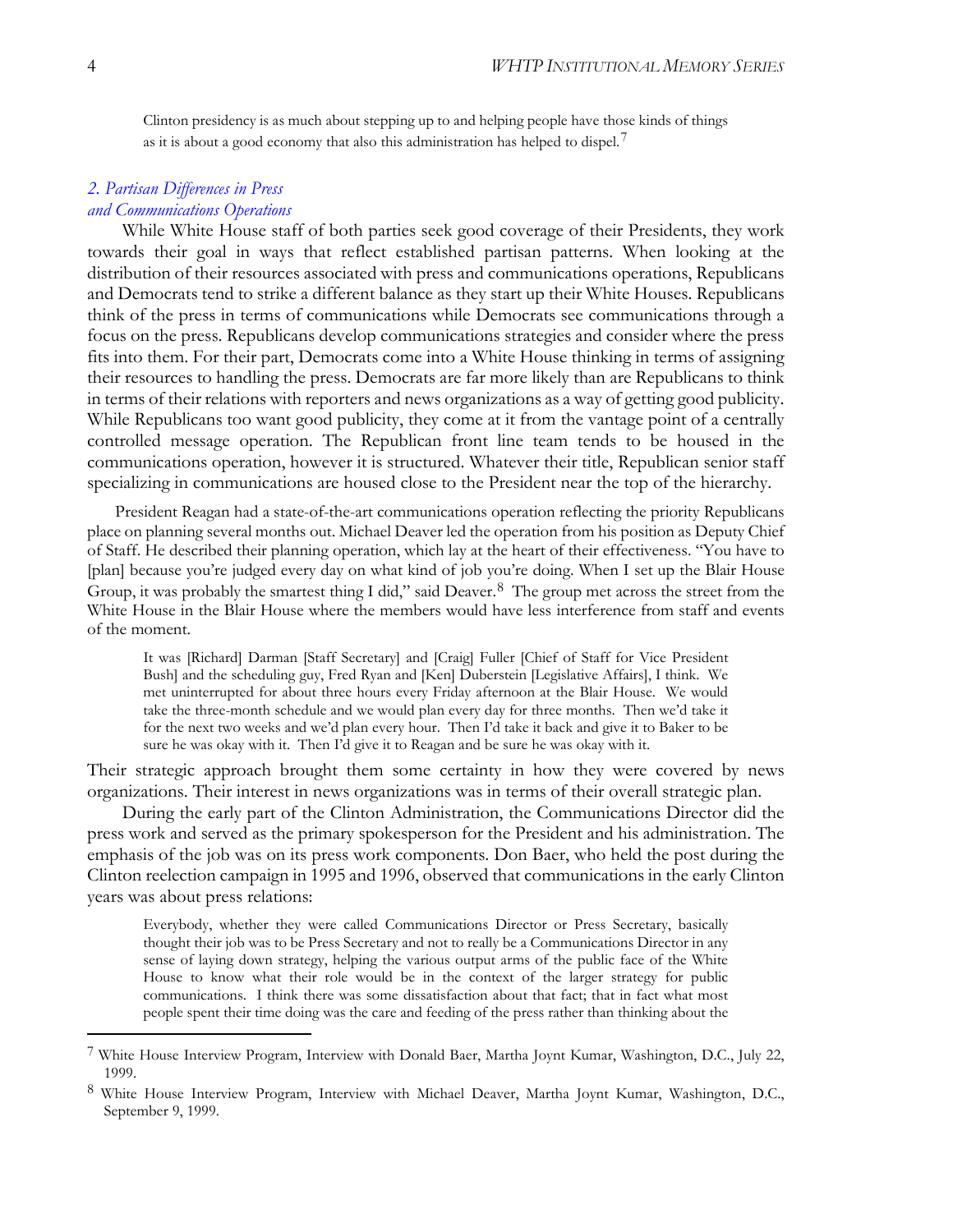strategic communications objectives of the White House and how best to push those out. So there was a desire to reorient that role somewhat more in the other direction. Erskine Bowles I think played a big part because he had just come in as deputy Chief of Staff with communications or strategic communications—whatever it was called—and Scheduling and Advance and a few other things like that under him. The whole purpose and idea was to try to get those units coordinating better because all of those are very important bits and pieces of what the larger strategic objectives of the White House would be.<sup>[9](#page-10-1)</sup>

In the Carter Administration, the President focused almost totally on communications as an aspect of press operations, which meant communications was under the wing of Jody Powell, Press Secretary to President Carter. Gerald Rafshoon, the only staff person to hold the title in the Carter years, served as Communications Director for only a relatively short period during the administration. Even then, he found long range planning to be a problem. "The point is even when I came in, we used to talk about long-range communications and long-range was [next week]. Next week is long range in the White House because every time I would say I'm going to stay in my office today and just write a communications plan for SALT [Strategic Arms Limitations Treaty] or Middle East peace and all that stuff something would happen. You can't just close your ears to it. I think I was probably the wrong person for that job because I was too close to the President so that I could not stay out of things that should have been done by his personal political [staff]."[10](#page-10-2)

The two parties come to their different emphases because of the base of people they draw on for White House work and through the nature of their electoral coalitions. Michael McCurry commented on the differences in the two approaches:

In the Democratic Party because the pedigree is labor organizer, environmental activist, feminist, anti-war activist, some type of organizational being that believes that you have to speak truth to power and that therefore the press ought to naturally be your ally. That's kind of the assumption of a Democrat, that the press ought to be on your side after all. The Republican Party is exactly the opposite because their political culture is advertising, mass communications, the press is there to be handled and to be cordoned off and to be force-fed your message and you can never really view them as your friend.<sup>[11](#page-10-3)</sup>

When people from these different coalitions come into a White House, they take on the coloration of their previous experiences and relationships.

## <span id="page-10-0"></span>*3. Maturing Communications: Central Control, Integration, Coordination, & Planning*

As communications operations have become more central to a presidency, White House staff have become closer in how they handle communications. Mike McCurry refers to Senator Daniel Patrick Moynihan's "Iron Law of Emulation" in speaking about the manner in which people in the two parties have adapted their communications operations according to successful practices. Interested in controlling a message themselves, Democrats have adopted some of the same communications patterns as the Republicans.

That's really the kind of theory of how you communicate message. It really was distinctly different in the 1970's and 1980's because of the underlying differences in the political culture of the two parties, I think. Now, over time—[Senator Daniel Patrick] Moynihan's great essay the "Iron Law

<span id="page-10-2"></span><span id="page-10-1"></span> <sup>9</sup> Donald Baer interview.

<sup>&</sup>lt;sup>10</sup> White House Interview Program, Interview with Gerald Rafshoon, Martha Joynt Kumar, Washington, D.C., December 29, 1999.

<span id="page-10-3"></span><sup>11</sup> Michael McCurry interview.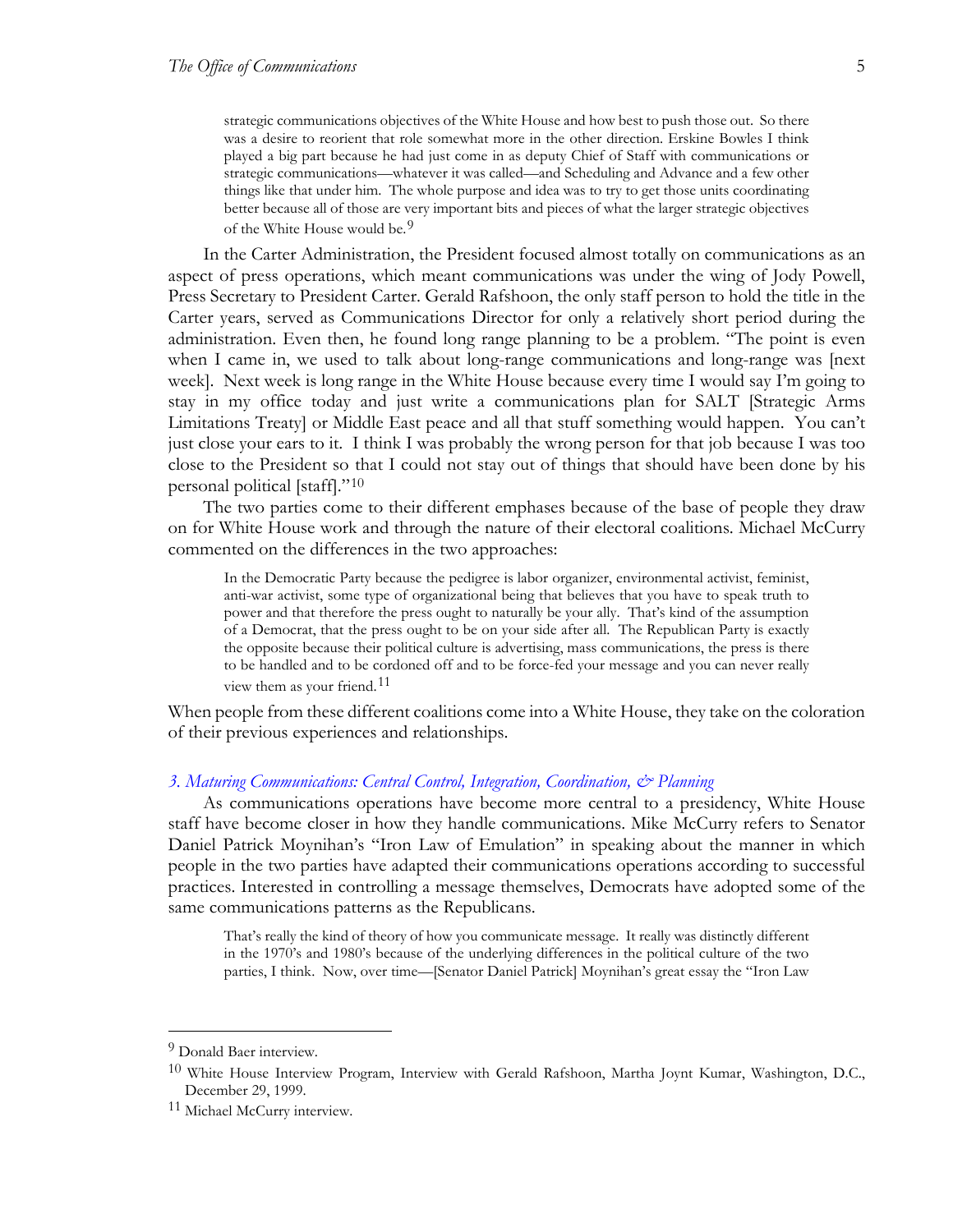of Emulation"—organizations in conflict become like one another. I think we've just adopted a lot of the Republican techniques of mass communication in the Democratic Party.[12](#page-11-1)

The techniques used by Republicans and Democrats alike in the latter part of their first term and in their second terms focus on the process for handling communications where control is maintained. The following characteristics are fairly consistently observed by those administrations known for their successful operations: central control, integration of policy, politics, and publicity, discipline, limited access, and planning ahead for events showcasing the President's themes and initiatives.

## <span id="page-11-0"></span>*4. Communications Discussions Initiate the White House Work Day*

Communications is central to the modern presidency and its position is reflected in what it is the White House senior staff do every day. That is true for Republicans and Democrats alike. In the Reagan and Bush Administrations, the day began with communications as an important item on the agenda. In his days in the Reagan and Bush White Houses, for example, Press Secretary Marlin Fitzwater wrote up a memo for senior staff that served as an indicator to them of the press issues for the day. "My role at the staff meeting would be always the same: 'Marlin, what do we have to deal with today?' Everybody's got my memo around the table. 'These are the issues. If any of you want to add anything to any of these or give me any advice come do it as soon as possible because I'm going to have to come up with answers.'" In the period from President Nixon forward, communications was featured as an important factor in how the day began.

For Democrats as well, press coverage of their administrations and how they should respond to news stories drives a day. The early morning meeting convened by Chief of Staff Leon Panetta was fairly consistent in its subject matter to similar sessions held in Republican White Houses. Chief of Staff Leon Panetta described his early morning meeting with core White House staff, dubbed the Managers Meeting. Its members included national security adviser, national economic council director, the Press Secretary, the Vice President's Chief of Staff, the First Lady's Chief of Staff, the OMB [Office of Management and Budget] director, and the Communications Director.

The first thing was to ask [Mike] McCurry and George Stephanopoulos what's playing in the news that day, what's happening that day, what do they think are the big issues. Then I've got a foreign policy report from the national security adviser and got a sense of what the hot spots were. Then my legislative person in the White House talked about what was happening with the Congress, what's happening in the House, what's happening in the Senate, what's happening with regard to particular issues that are up there. In the course of that discussion you can make decisions about we've got a key issue up there, are you talking with the leadership, are you talking with these key members of Congress; do this, do that; maybe we have to have a meeting after this to talk about a particular issue.[13](#page-11-2) 

As the staff discussed issues, they made decisions on what would be done during the day and who would be involved. Communications decisions were among them.

But you're making decisions as you go through it as to what are the areas where there are potential crises that you want to deal with and potential strategies that have to be laid out. We talked about economic policy after that and then usually had—by the way, even before that, usually at the top I went through the President's schedule for that day as to what we were looking at for the

<span id="page-11-1"></span> <sup>12</sup> Michael McCurry interview.

<span id="page-11-2"></span><sup>13</sup> White House Interview Program, Interview with Leon Panetta, Martha Joynt Kumar, Monterey Bay, CA, May 4, 2000.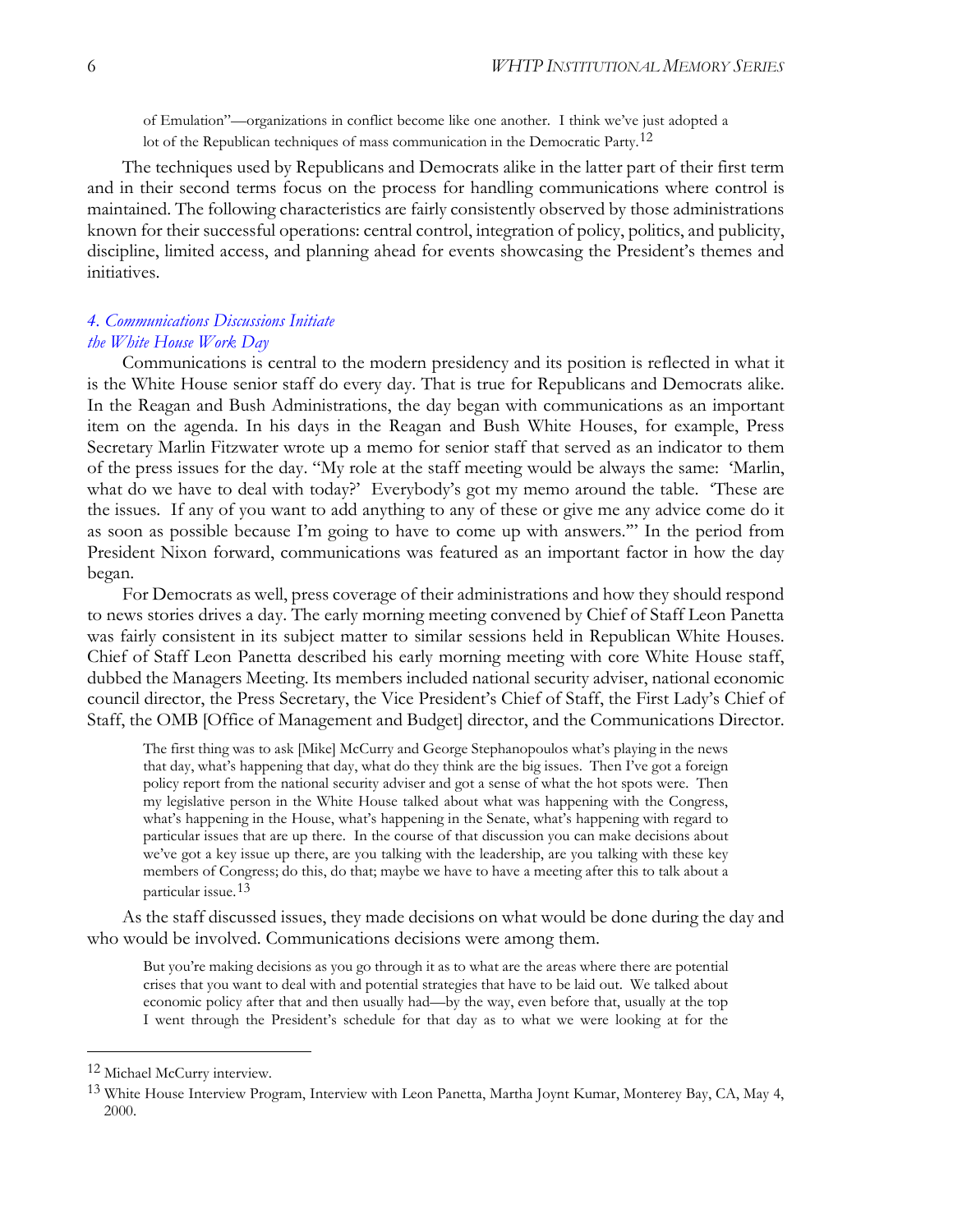President's schedule. Again, some decisions might have to be made regarding the schedule as to these different places…. For example, something happens. What's the best place to stage that for the President, the Rose Garden? Is it the press room? Is it to wait until the press goes in on an event and expect the question to be asked there? Those kinds of decisions don't have to go to the President of the United States. They're staging issues that you can make decisions on…. So I would do that kind of staff meeting and you had a pretty good sense then of what that day was going to look like both from the President's perspective as well as the White House overall, what would be the key issues that you had to work with.[14](#page-12-1) 

## <span id="page-12-0"></span>*5. A Position Defined by Its Relationships*

While the Press Secretary is an official whose work is defined by the expectations of news organizations and the precedents of those who preceded him in the post, the Communications Director is an official whose position is defined by his relationships with officials inside the White House and political people outside of the building. His work is defined by those he serves. While the same is true in a general sense of the Press Secretary, in reality the Press Secretary serves the same three constituents no matter who is President or who is doing the reporting. In his role in addition to the communications function, he had control of those areas important to the President and First Lady: her office operations, his scheduling, the physician, and the military aides.

#### *The President*

The most important relationships for the Communications Director are those with the President and with the Chief of Staff. Michael Deaver said his work was defined by his relationships with the President and First Lady. "And I really sort of gained whatever control or power I had simply by my relationship. But I overlapped with a lot of Baker," Deaver said. "Baker basically gave me free rein. I spent most of my time on schedule and travel and the military office and all of the East Wing, which included the First Lady and the military. Then [I] had sort of an ad hoc seat on anything dealing with communications. When Gergen left, I took over officially the communications role."[15](#page-12-2)

For David Demarest, who served as Communications Director for President George H. W. Bush, communications had a smaller scope to it than was true of the role played by Michael Deaver in the Reagan Administration. Demarest described the role President Bush wanted him to assume as his Communications Director: "I think the President saw me more as the guy that ran his speeches and his events. I don't think he saw that in terms of a communications message. I think that he saw the press as the vehicle for the communications message through Marlin and through his own interactions with the press."[16](#page-12-3) For Demarest, the job was more an administrative one than it was one where he developed communications strategies for the President. When the President decided he wanted Press Secretary Marlin Fitzwater to do communications as well as his press relations, Fitzwater did so for a short period of time in spite of his own misgivings of combining the two jobs. Fitzwater commented on the advice he gave to a Clinton aide when they came into the White House. He spoke about their plan to cut off access to reporters to the Upper Press Office (the area where the Press Secretary and his close aides are located) and on their desire to combine the press and communications posts: "I tried to explain in some detail why I thought that was a terrible idea, not only cutting them off but why they couldn't combine the two jobs. I had just gone through that. I had been forced to take the communications job over my objections and finally just got

<span id="page-12-1"></span> <sup>14</sup> Leon Panetta interview.

<span id="page-12-2"></span><sup>&</sup>lt;sup>15</sup> Michael Deaver interview.

<span id="page-12-3"></span><sup>16</sup> White House Interview Program, Interview with David Demarest, Martha Joynt Kumar, Washington, D.C., September 9, 1999.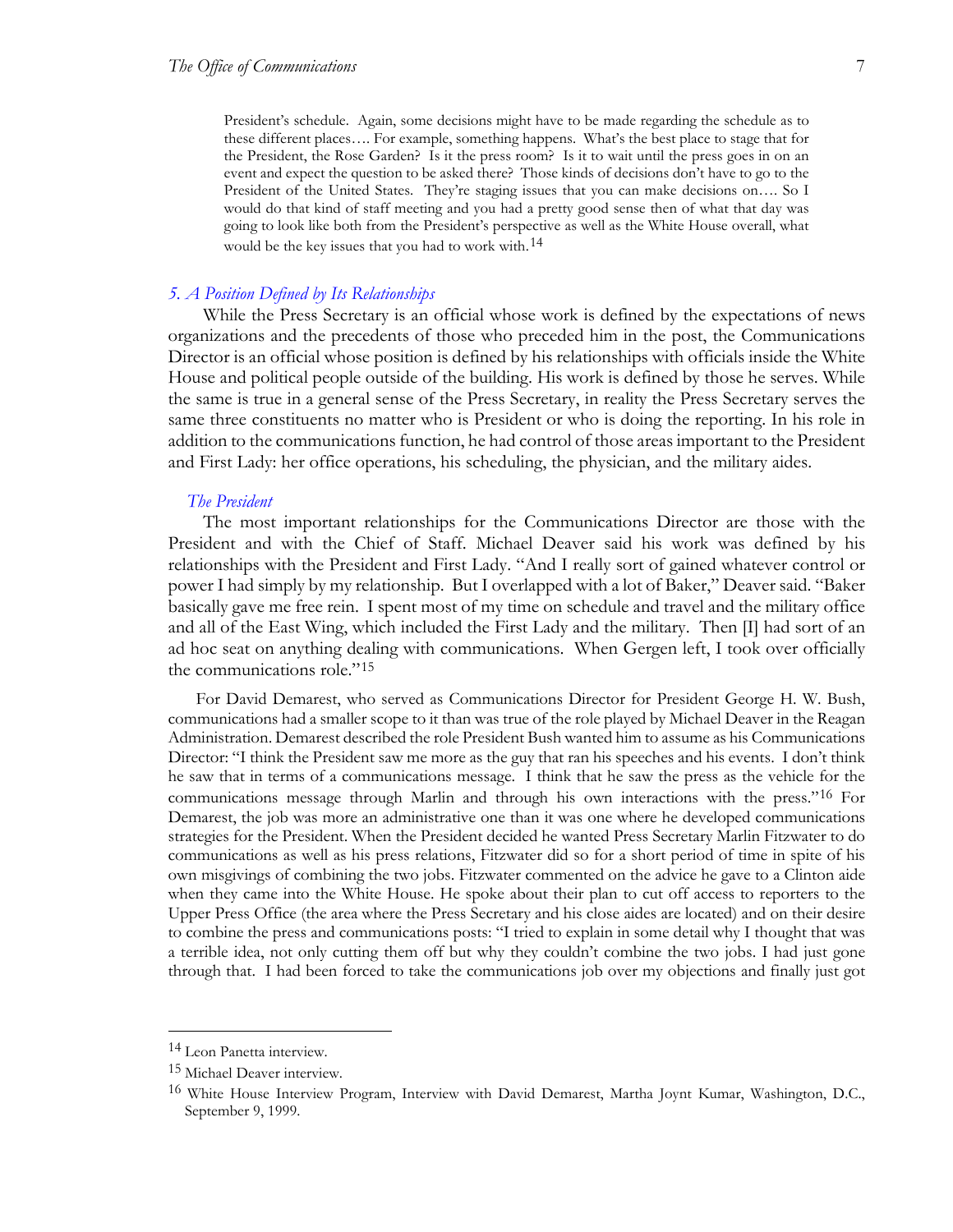out of it six, eight months later because it was a total failure."[17](#page-13-0) Fitzwater discovered what Jody Powell had found before him, the daily operation consumes so much of your time and energy there is none of either left to perform the responsibilities of the Communications Director.

#### *The Chief of Staff*

The Chief of Staff is a key White House figure in the area of communications. Effective communications comes through coordination of people and offices with the integration of policy and political information. That process must be led out of the office of the Chief of Staff. Either the Chief does such coordination himself, as Leon Panetta and James Baker did, or it is done by deputies. When Erskine Bowles was Chief of Staff, for example, his deputy, John Podesta, took charge of communications and, following the senior staff meeting, held a meeting each morning devoted to publicity issues.

The Chief of Staff can come into the communications process as an on camera or background presence in the communications process. When James Baker was Chief of Staff, he spent a great deal of time explaining administration policy to reporters on a background basis. In an interview for this project, Baker read through his notes containing the advice given to him by his predecessors when he met with them before he came into the Reagan White House. Press briefings figured high on the list.

Be an honest broker. Don't use the process to impose your policy views on the President. He needs you to be an honest broker. You are the second-most powerful person in government. You have tremendous opportunities to impose your views; don't do that. That's not the role of the Chief of Staff. Talk to the press a lot; stay in touch with the press. Always do it on background. Just remember, you weren't elected to anything, and people don't want to read your name in the paper. But it's important for you to keep the press informed about what it is you're trying to do, and continually spend time with them.[18](#page-13-1)

While James Baker spent a great deal of time with reporters doing background interviews, his successor could not understand why he did so. "When [Don] Regan replaced me as Chief of Staff," he said, 'I'm just amazed at the amount of time Jim Baker spent with the press.' Some people equated that with leaking. That's not leaking; that's spinning, which is what the Chief of Staff ought to be doing on background. Not up front, because the Chief of Staff is not elected." Baker related.[19](#page-13-2)

Today the Chief of Staff is expected to be a regular presence on the Sunday television talk programs and sometimes on the morning shows as well. Beginning with Leon Panetta who was very used to appearing on such programs when he was chairman of the House Budget Committee, the Chief of Staff became a television presence explaining administration policies. Erskine Bowles eschewed such appearances when he was Chief of Staff, but John Podesta observed the Panetta model. In the early days of the Bush Administration, Chief of Staff Andrew Card has followed the Panetta – Podesta model.

Some Chief of Staffs refused altogether to get involved in communications or, alternately, have others do it for them. David Demarest described the difficulties the Bush senior staff had dealing with outside groups and institutions. Their problem was Chief of Staff John Sununu who

<span id="page-13-0"></span> <sup>17</sup> White House Interview Program, Interview with Marlin Fitzwater, Martha Joynt Kumar, Deale, Md., October 21, 1999.

<span id="page-13-1"></span><sup>&</sup>lt;sup>18</sup> White House Interview Program, Interview with James A. Baker, III, Interview #1, Martha Joynt Kumar and Terry Sullivan, Houston, TX, July 7, 1999.

<span id="page-13-2"></span><sup>19</sup> James Baker interview, Interview #1, July 7, 1999.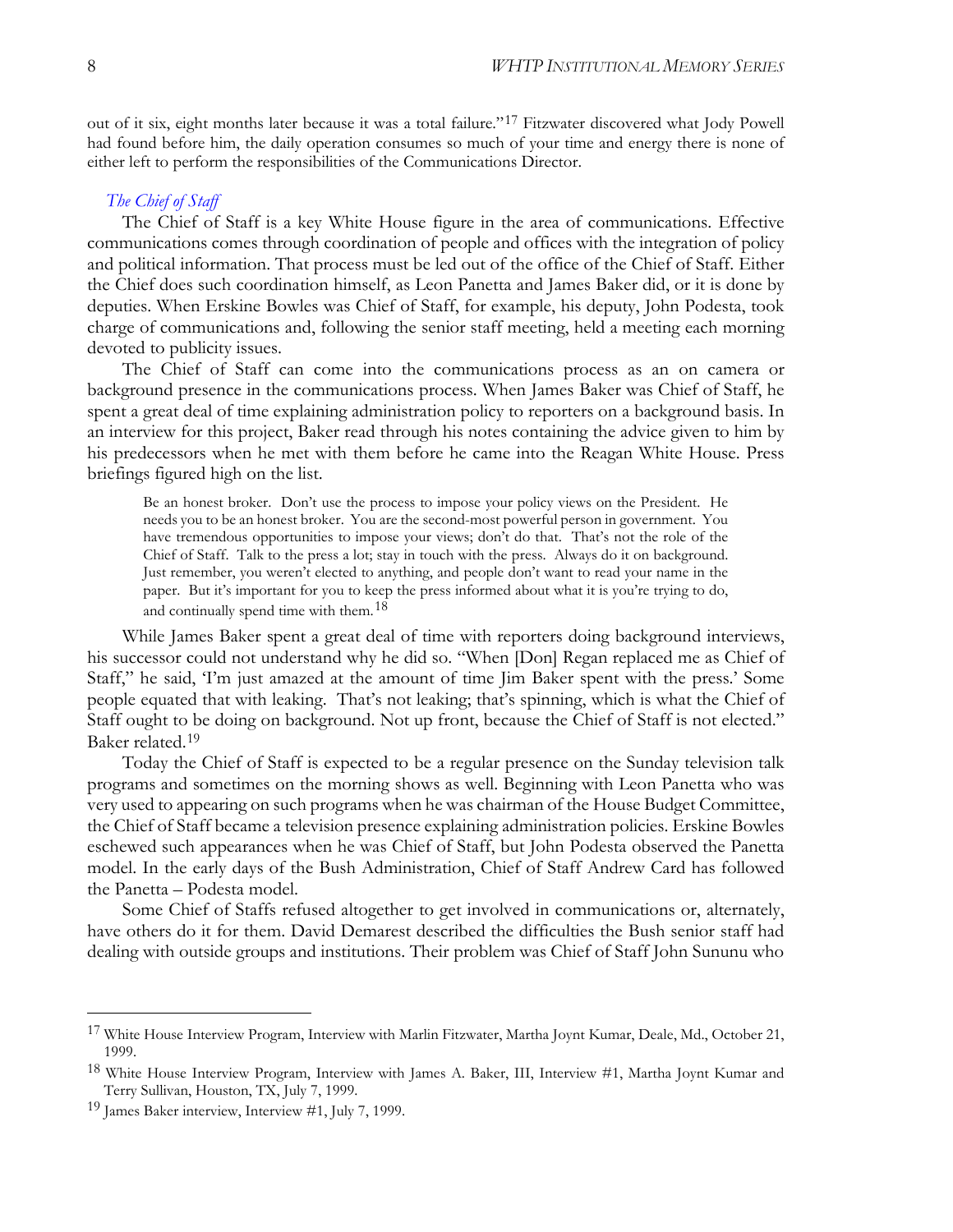did not want anyone other than himself to do legislative strategy or communications coordination. In this instance the Chief of Staff represented a block to coordination, not a facilitator of it.

Fred [McClure] was about to set up a legislative strategy group, not a crazy idea, so that he would be able to pull all the elements together so that when President Bush wanted to move forward on some initiative we had a legislative strategy. Sununu said no, I'm legislative strategy. When I wanted to set up a communications strategy group, no, I'm communications. And so we all kind of maneuvered around that. I set up a weekly events meeting and, lo and behold, communications issues got raised at those weekly events meeting. But I pitched it as this is simply to go over the next week's events, make sure that everybody from around the agencies and from within the White House knows what's going on. So it was both informational to people and it turned up a bunch of missing elements each week of what needed to happen. There'd be somebody from Advance there and there'd be somebody from policy and somebody from the cabinet agencies, whatever. I made it kind of open to all.[20](#page-14-0)

#### *The Press Secretary*

The responsibilities of the Communications Director are considered in light of those exercised by the Press Secretary. In two instances, the Press Secretary takes over the communications function and exercises both responsibilities. In the Carter White House, for example, the only time there was a Communications Director was when Gerald Rafshoon was on the staff around the time leading up to the 1976 election. Press Secretary Jody Powell was expected to take the lead in the whole of the publicity area. Marlin Fitzwater took over the communications job for a period of a few months, which he had fought doing. Thus, of the eleven people who have served as Press Secretary, two of them have exercised the communications function. On the other hand, there is one instance when the Press Secretary reported to Communications. That configuration was the case when President Clinton's first Press Secretary, Dee Dee Myers, reported to Communications Director George Stephanopoulos. Most often, though, the relationship between the two officials is one of close contact over issues of mutual interest and responsibility but no organizational connection where one reports to the other. The functions of the two offices are separate from one another and when they mix, the audiences for both can be confused about what is persuasion and what is information. Of the eleven press secretaries, eight of them had an organizationally distinct relationship with the communications directors serving at the same time.

#### *Other White House Relationships*

The Communications Director regularly works with other White House offices and agencies and departments as they set up events with an impact on the partners to the events. In an instance of White House – agency coordination, Don Baer worked with Intergovernmental Affairs on setting up an event associated with a presidential appearance at the National Governors Association. "Intergovernmental affairs knows that the National Governors Association is meeting," he began. "That would be kind of their thing to coordinate but they'd want to get it on the President's schedule. What then does the President want to do when he's at the NGA? What does he want to say to the NGA? It's a big, high profile event opportunity. So you'd have to have a lot of work and negotiation with them over what the governors were willing to hear from him versus what we wanted to do and say there, all those kinds of things. It was complicated."<sup>21</sup>

<span id="page-14-0"></span> <sup>20</sup> David Demarest interview.

<span id="page-14-1"></span><sup>21</sup> Donald Baer interview.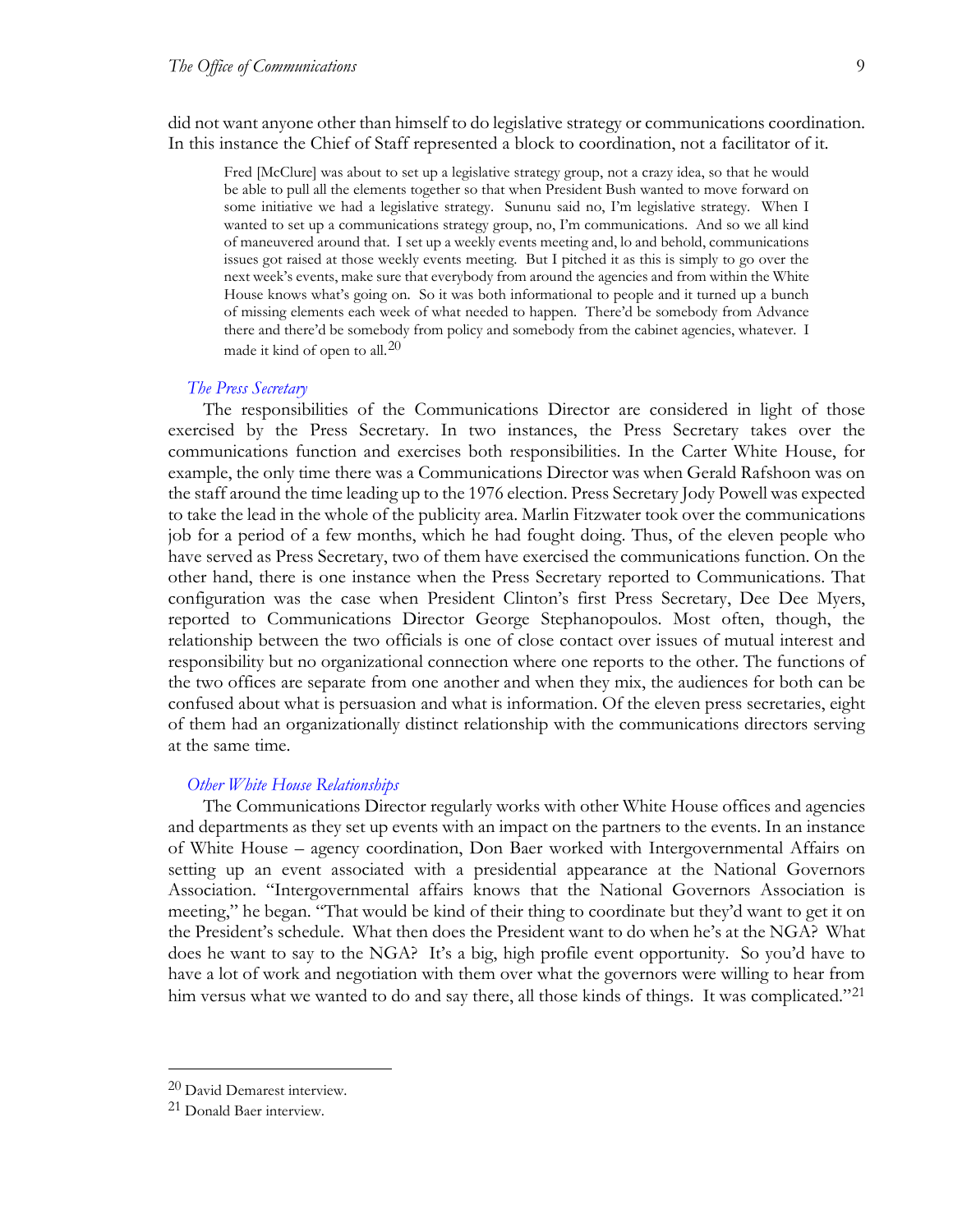#### <span id="page-15-0"></span>*6. A Calendar to Work With*

There are rhythms to the year, the month, a week, and to an administration. Knowing what events take place on the policy side in Washington, a President can plan out some of the opportunities he has during the year to focus on his issues in a manner of his choosing. The presidential calendar, he and his staff soon find out, is composed of fixed events, most especially those associated with the congressional schedule. Two of the most important fixed events are the congressional schedule and the budget deadlines. Those are important for the pace of policy initiatives as well as for the consideration of appointments. The State of the Union message is held at the end of January, the first part of the congressional session goes from early January to the Easter recess. In the spring, commencement addresses offer an opportunity to set themes for defense and other issues a President chooses, such as technology and foreign policy. Clinton used them for all of these areas. Foreign policy comes to the forefront with the G-7 economic conference and with the APAC conference on Asian economic issues and in September with the opening of the session of the United Nations. In the fall, Congress again comes to the forefront with negotiations over the budget and bargaining on policies now in the committee and floor stages of consideration.

#### *Congressional Session*

The congressional session make a great deal of difference to the manner in which the White House functions and the shape of their agenda. Communications Director Ann Lewis commented on the link between the White House agenda and the congressional calendar. "When Congress is in and you're close to the legislative session, you're working on budget and legislation and that's going to drive your day. Earlier in the year you have more freedom to sort of initiate and set the agenda. You try to get out most of the issues you want to make the case for early if you can." Lewis believes the congressional calendar more than any other is the cycle influencing White House actions. "I think we are sort of like the moon and the tides in that way," commented Ann Lewis.[22.](#page-15-1) "At the beginning of the year we spend our time laying out our agenda and you know that by the fall we will be in the season where there will be action on it. In between we try, whenever possible, to call attention to the agenda and to get interest in it and action on it. As I say, the closer you get to October, November you're going to see more action. I'd say that's the only set of—that's the season that means the most to me. I thing that while we try to lay our broad themes in the commencement addresses, my sense is they don't significantly impact beyond the day they're given most of the time. So I wouldn't rate them as high in terms of the seasons of the year. Foreign policy and foreign trips now are likely to take place any time of year."

#### *State of the Union*

Each year the calendar presents the administration with an opportunity to present its policy priorities and to do so in a setting that commands substantial public attention. The State of the Union message is the most important regularly scheduled speech in the year. It brings together policy, politics, and publicity to focus on the President's policy agenda and how they are going to get it through. Presidential aide Sidney Blumenthal explained the place of the State of the Union address in the Clinton second term.

That's what the State of the Union is. That's the basic document. And people should appreciate how the State of the Union is produced because that is not simply a speech. It is the outcome of the participation of every department and agency filtered through the White House staff in which

<span id="page-15-1"></span> <sup>22</sup> White House Interview Program, Interview with Ann Lewis, Interview #2, Martha Joynt Kumar, Washington, D.C.,, July 9, 1999.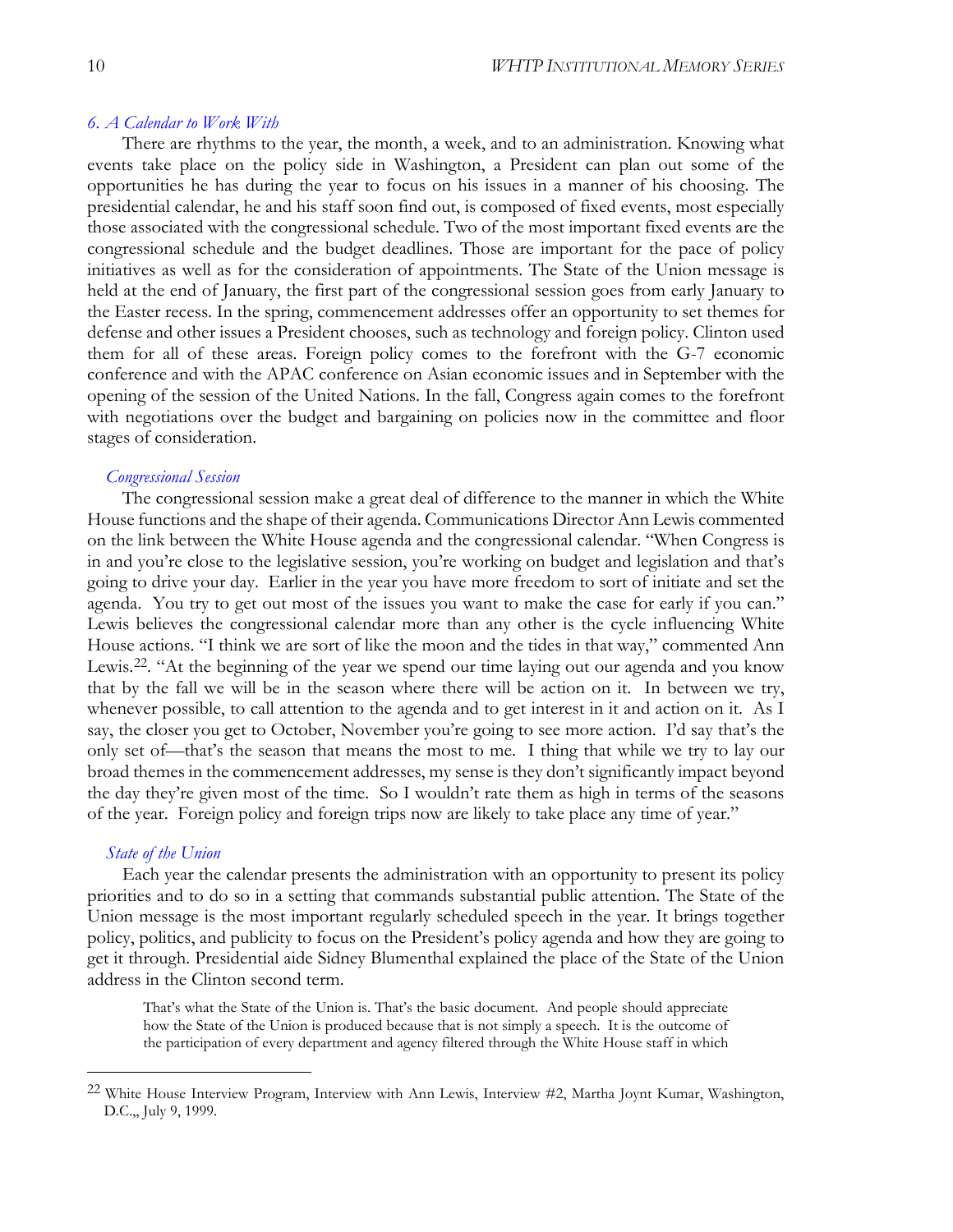there is intense jockeying and bargaining and lobbying over policy, and decisions are taken ultimately by the President. It is how the program is developed and consolidated through the process that leads to that speech. That is the most extensive process in the Executive Branch, the State of the Union.[23](#page-16-1)

The Clinton Administration added to the importance of the speech by casting it as a series of events that began once the Congress left town and the President's congressional opponents fanned out to their home towns across the country. Left with approximately six weeks without congressional opposition, the Clinton team showcased the ideas placed in their State of the Union message in the weeks leading up to it. They left a couple of items to be announced in the speech itself, but for the other policy proposals there were stories focusing on the particulars of what the President would offer in the address and surrogates in the administration who elaborated on the need for his initiatives.

## <span id="page-16-0"></span>*7. Communications Operations Reflect the Strengths and Style of a President*

Those presidents who are comfortable with communications create an organizational structure to match. Those who believe they are not particularly good at communicating their ideas eschew such operations. Rather than use communications operations to fill in what may be an important gap for them, they do the opposite and avoid creating or using them to advantage. The most sophisticated communications operations in recent years were those of the Reagan and Clinton Administrations. Both presidents were comfortable with the notion of using key White House resources on their communications efforts. Both presidents committed a great deal of time to thinking through their communications and put in key places at the senior level those whose interests were compatible with his own. Those presidents who were not comfortable with committing such resources were chief executives who did not believe in the worth of such efforts. President Carter did not have such an operation, except for a relatively short period, and President Bush did not commit time to it. He preferred thinking about presidential publicity in terms of press operations and directed his attention to the work of the Press Office.

Presidents set a tone for their communications and adopt a style comfortable for them. Michael Deaver talked about how Reagan would not do anything he was not comfortable doing as it would not come across well with the public. "He talked to me more about [communications] when I would try to get him to do things he didn't want to do. For instance, when he first became governor, NBC was going to come out and do 'A Day in the Life of Governor Reagan'," explained Michael Deaver.<sup>24</sup>

This is pretty big to me. He was governor of a state and we were going to get a whole thing on the NBC News which in 1967 NBC News was forty million people a night or something. So I spent days on scripting this thing and I had a huge, big fold-out that I took into his office and spread on his desk. I started off by saying 'you'll take your jacket off and sling it over your shoulder and do sort of a pensive walk through the capitol grounds.' He looked at me and said, 'I can't do that.' I said, 'What do you mean you can't do it? It's very Kennedyesque.' He said, 'That may be but I can't do that.' I said, 'Why not?' He said, 'Let me tell you. I would be very uncomfortable. If I'm uncomfortable doing it, people are going to be very uncomfortable watching. So don't ever ask me to do something that I'm uncomfortable with because it won't work.' That was a great lesson.

<span id="page-16-1"></span> <sup>23</sup> Sidney Blumenthal interview.

<span id="page-16-2"></span><sup>24</sup> Michael Deaver interview.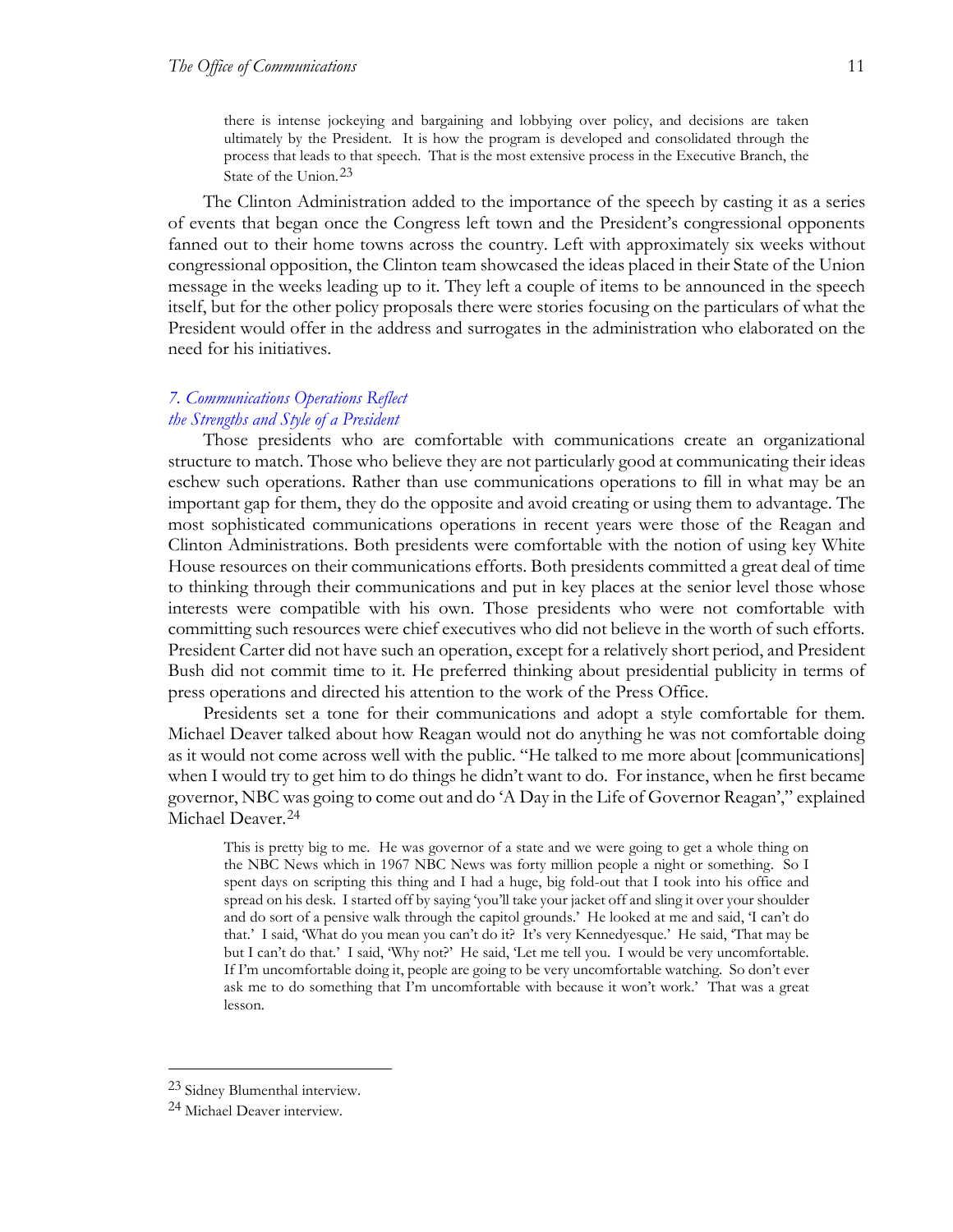Deaver continued that by the time they reached the White House, he understood how President Reagan viewed communications and what was appropriate for him to do.

I never had to talk to him about those things anymore. I understood instantly what he was talking about. I never did anything ever again that I thought was out of character for him because it wouldn't work. But we would have arguments about press availabilities, press conferences, whether we should do them or not. It was never based on 'I don't want to take questions; I don't want to do that'. It was based more on 'I don't think the timing is right.'

President Reagan liked radio and believed that people would not tire of it. He had a good sense of timing and did not want to go before the public very often, but knew radio would not have the same impact. "He had a great belief and sense about timing. He thought you ought to be seen less than more, that the people would tire," Deaver said[.25](#page-17-1) "I knew I had a great ally in him because he loved radio. He loved radio because he would not be seen. He believed you could do a lot of things on the radio that wouldn't tire people that, if you did it on television, it would." Radio proved to be a good fit for President Reagan and for President Clinton as well. Both used it to lay out individual themes and to reach out to communities outside of the Washington environs. In addition, their statements and issues highlighted on Saturday often became the center piece of the agendas of the Sunday television talk shows and an item in the A Section of the Sunday regional and local newspapers.

## <span id="page-17-0"></span>*8. Television Is Central to Communications Operations*

Other than the Press Office, there is no place in the White House where television is so central to what it is an office does. In an era where people demonstrate little interest in national politics, the first order of business is to get their attention. Ann Lewis discussed where television comes into their events. "What you've got to do every day proactively is figure out how do you talk to people about what you're doing and why," she said.<sup>26</sup>

If what democracy says is based on the principle that people in their wisdom will make the right decision, that's based on how much information they have. So every day our responsibility is to give them information of what policies we're working on and why they should care. If we don't do it, it won't happen. Left to itself, the political system talks to itself. So my goal is every day, how do I reach that audience. What do we know about them? They're busy. They've got a lot going on in their lives. They've got two jobs, two kids, two cars; they're worried about Johnny's in school and [inaudible]. We are never going to be as important to them as they are to us. We've got to reach them wherever they are and whatever else they're doing. My second point is how do they get their news: most of them get it from television and they get it while they're doing something else. They're not sitting there taking notes. They're making dinner, eating dinner, talking to one another. So we're going to get, if we're lucky, a minute on the evening news. Everything about that minute ought to emphasize and re-emphasize the same message. That's why what the sign says, what the audience says, what the setting says, all of that is part of what they grasp as well as the words. So it's about talking to people on television about what we care about.

The White House does not leave to chance the images people receive about what it is the President is doing as well as the interpretation of their events. In the Clinton White House, the Communications Office developed signs to accompany each of the events they staged. By using a sign in the event to highlight the theme, the White House is less

<span id="page-17-1"></span> <sup>25</sup> Michael Deaver interview.

<span id="page-17-2"></span><sup>26</sup> Ann Lewis interview, June 17, 1999.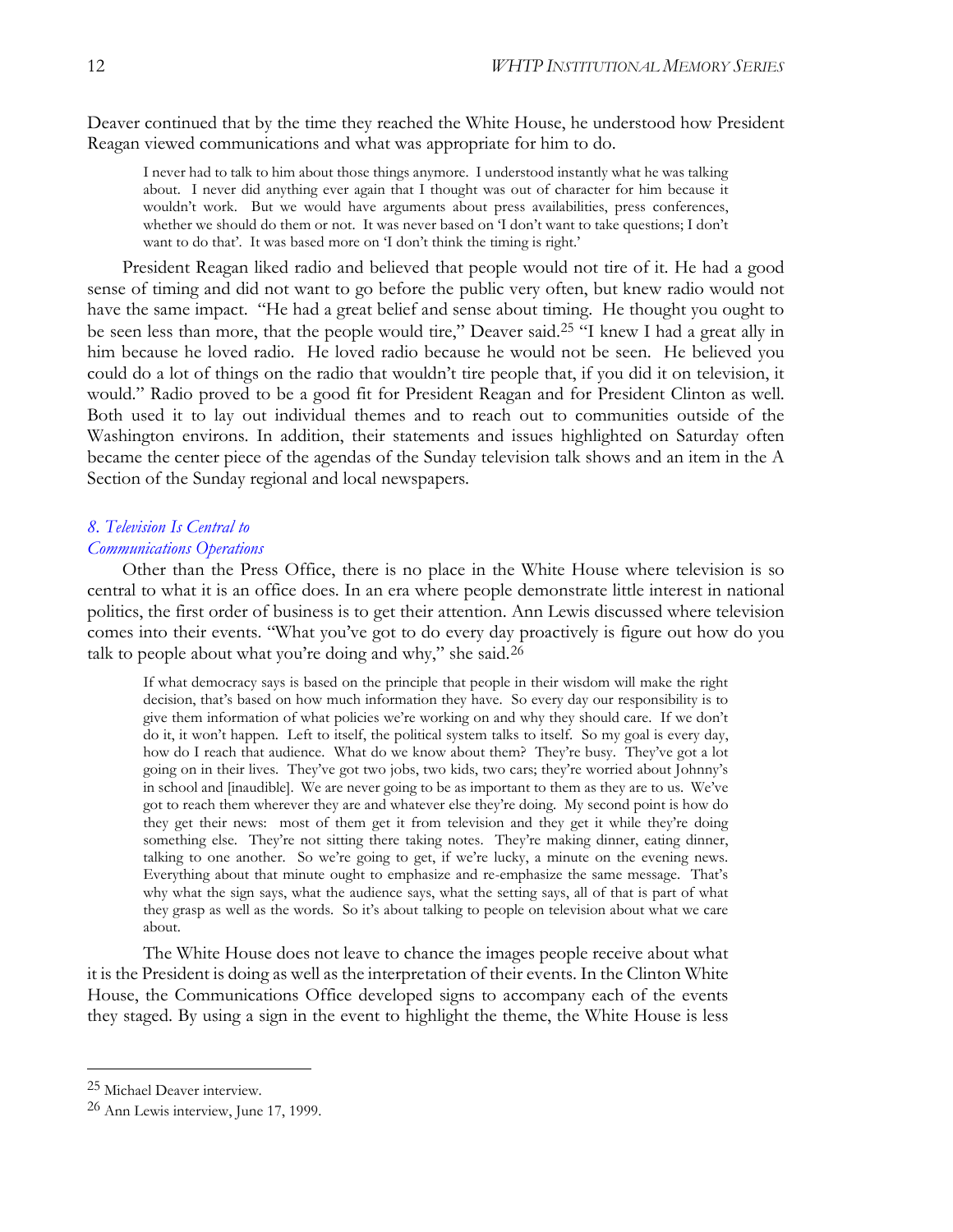dependent upon the television network correspondents for stating the message in their remarks accompanying the video.

We give you the opening paragraph, we give you the closing story and we even give you the headline. That signage is our headline. But it's all because we're talking to an audience where we're in heavy competition for their attention and we need to use very possible means to break through…. Newspapers are where insiders and people who really care about issues read about them in depth. Insiders includes members of Congress and policymakers, so they're very important. And they're also where a lot of television stories come from. So I'm not knocking newspaper stories but they reach a smaller audience, especially the stories that are covered on A-17. While that's important and I want it to be accurate and I want it to be full, it's second choice for how we reach the voters we want, the people we're trying to reach.  $27$ 

The public learns what is happening in the political system through television news, but getting to people means grabbing their attention while they are paying only limited attention to their television. That is a daily challenge the White House faces. The Communications Director is tasked with figuring out how to break through to the public with the President's messages.

 The Bush White House staff focuses on controlling those aspects of presidential communications that are possible for them to manage successfully.[28](#page-18-1) How the president is portrayed in pictures is one of the areas in which the White House has both an ability to control what is released and an interest in doing so. Communications staff members think through how to explain what the president is doing, right down to the pictures they want to see on television. As in earlier administrations, especially those of Presidents Reagan and Clinton, communications staffers in the Bush White House invest heavily in producing memorable pictures. Because presidential appearances are now covered live from beginning to end on cable television, every detail of such events can affect their effectiveness at conveying messages.

Karl Rove traces the high point of media sophistication in this regard to the Reagan administration: "I think in the post-1980 era, we all owe it to [Michael] Deaver, who said, 'Turn off the sound of the television, and that's how people are going to decide whether you won the day or lost the day: the quality of the picture.' " He explains, "That's what they're going to get the message by, with the sound entirely off. And I think that's simplistic, but I think it's an important insight. There is a reason why that old saw, a picture is worth a thousand words--how we look, how we sound, and how we project--is important. So winning the picture is important, and [so is] having a president with the right kind of people to drive and hone the emphasis of the message, [so he will] be seen in a positive, warm, and strong way."[29](#page-18-2)

After White House strategists determine what themes they want to communicate, their implementation people decide how to structure an instructive event, and their operations people set everything up and frame the pictures so that they will communicate what the planners and implementers want to convey. Communications assistant Scott Sforza capitalizes on his background in television and his experience with White House policymakers to make sure that both sides are handled well. As he said, "I sort of use the rule of thumb, if the sound were turned down on the television when you are just passing by, you should be able to look at the TV and tell what the president's message is. If you are passing by a storefront and see a TV in the window,

<span id="page-18-0"></span> <sup>27</sup> Ann Lewis interview, June 17, 1999.

<span id="page-18-1"></span><sup>&</sup>lt;sup>28</sup> The remainder of Point 8 is reprinted by permission from Johns Hopkins University Press from the author's *Managing the President's Message: The White House Communications Operation*. Baltimore, MD: Johns Hopkins University Press, 100-104.

<span id="page-18-2"></span><sup>29</sup> Interview with Karl Rove.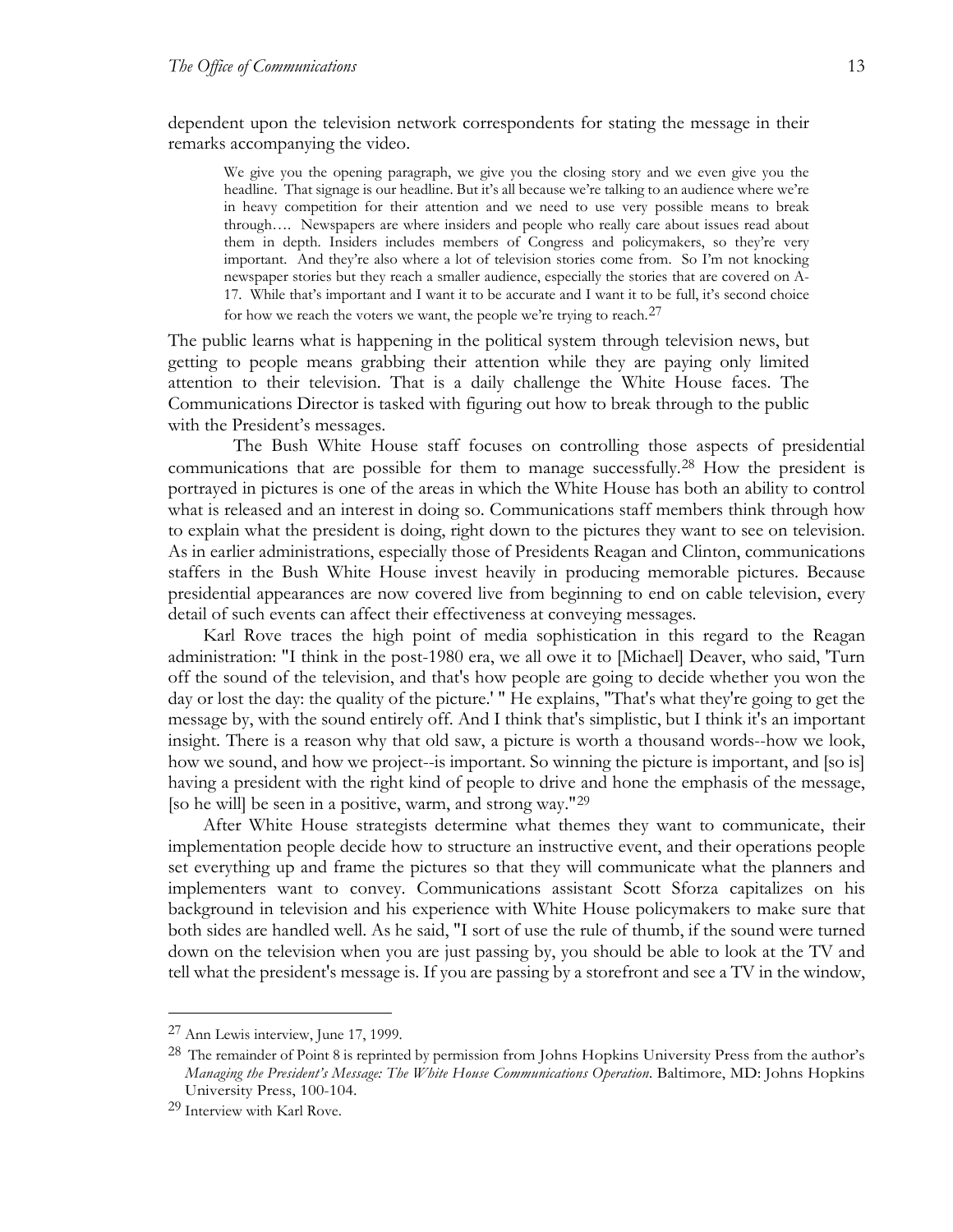or if you are at a newspaper stand and you are walking by, you should be able to get the president's messages in a snapshot, in most cases."

Among other things, Sforza is the official who designs the backdrops that appear behind the president when he speaks in indoor locales around the country. For a speech about homeland security delivered in Kansas City, this "wallpaper" was lined with the phrase "Protecting the Homeland," interspersed with profiles of a firefighter. At the White House, where these message banners are only occasionally used, the preference is for scenic locales in and around the White House itself. In his effort to produce precisely the pictures he wants, Sforza leaves no detail to chance. The background before which the president appears is chosen with the aim of maximizing the impact of the "tight" shots that television cameras are most likely to use. And the president speaks from a special podium tagged "Falcon" because its top seems to hunch over a thin stem, which has been crafted to allow televised close-ups to show as much of a selected background as possible.

According to Sforza, "Falcon" is "designed so that you can see the lower portions [of a picture]. You can see around it. So it really opened up the shot for us, and you could see the process behind it." He continues, "It made for a much, much better event. When you look at the photos, you can tell it's really--it's a striking difference. So it has had just really terrific results. We have had great results with it, even in events where we have message banners. You can see the banners much better, because this sits lower, and it really plays well with that backdrop, so it doesn't dominate the show."[30](#page-19-0)

Until the end of the twentieth century, presidents had very few choices when they wanted to go live on television with a speech. Most of them used the Oval Office as their setting. In addition to the eleven addresses he delivered to Congress during his eight years in office, President Clinton made nineteen formal "Addresses to the Nation." Fifteen of them came from the Oval Office.<sup>50</sup> By December 15, 2006, in Bush's sixth year, setting aside his two inaugurals and his seven addresses to Congress, only five of his twenty "Addresses to the Nation" took place in the Oval Office.[31](#page-19-1) Seven of them were delivered in locales other than Washington, namely Crawford, Texas; New York; Cincinnati; Atlanta; New Orleans; Fort Bragg, North Carolina; and an aircraft carrier.[32](#page-19-2) The remaining eight were staged in other White House locations--three from the Cabinet Room; four in Cross Hall (located on the first floor of the White House midway between the East Room and the State Dining Room), and one from the White House Treaty Room.

Thanks to the fiber-optics technology that was in place by the time he was elected , thanks to the Clinton communications operation, President Bush can appear live on television in a matter of minutes from several locations in the White House itself, in the West Wing and on the White House grounds, such as the South Lawn and the East Garden. While the Clinton communications team was responsible for acquiring this technology, only the Briefing Room and the East Room were wired when Clinton left office.

On October 7, 2001, when President Bush addressed the nation to announce a campaign of military strikes against Al Qaeda and Taliban targets in Afghanistan, he spoke from the Treaty Room in the White House, so named because it was where President McKinley signed the treaty

<span id="page-19-0"></span> <sup>30</sup> Interview with Scott Sforza, Martha Joynt Kumar, Washington, DC, June 27, 2002.

<span id="page-19-1"></span><sup>31</sup> The *Public Papers of the Presidents of the United States, William Jefferson Clinton* (Washington, DC: Government Printing Office). The figures come from the Document Category, Addresses to the Nation, and counts of the individual items.

<span id="page-19-2"></span><sup>32</sup> Figures come from counts of the fo9llowing categories in issues of the *Weekly Compilation of Presidential Documents* from 2001 to January 2006: "Addresses to the Nation," "Addresses and Remarks," "Radio Addresses," "Bill Signings – Remarks," and "Meetings with Foreign and International Leaders."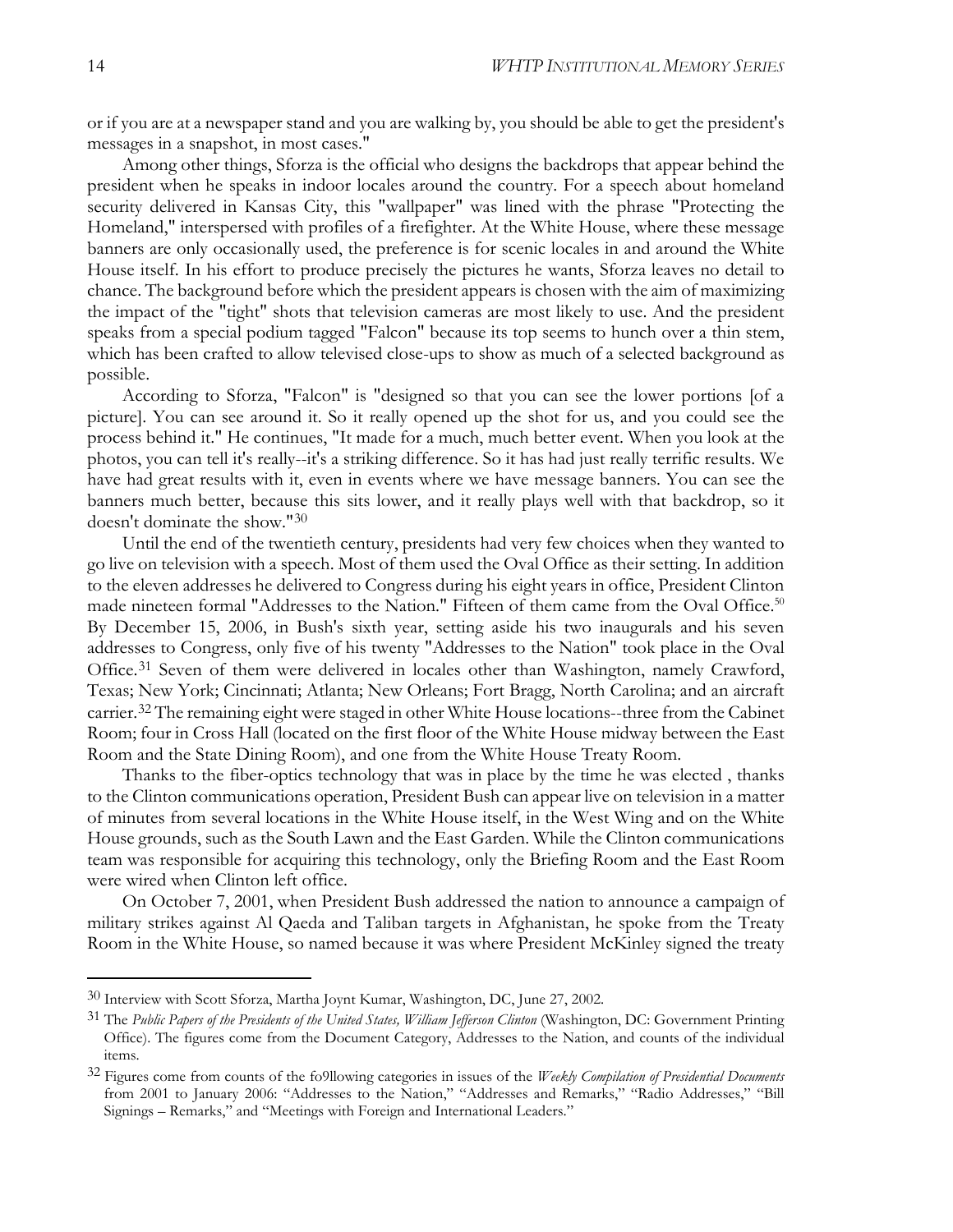that ended the Spanish-American War. He began his speech at one o'clock in the afternoon. Through the window behind him one could glimpse the midday traffic on Constitution Avenue.

No president had delivered a speech from this room before. President Bush and his staff selected it because they felt the visuals themselves would convey important messages. "The president wanted to really address the nation in a different way than he had before," remembered Sforza. "He enjoyed the history of the room, and what it was all associated with." He also wanted the traffic in the background: "We wanted . . . [to] send a message to the world that we're still in business here."

In earlier times, a satellite truck arriving the day prior to the event would have been needed for a television broadcast, and it would have taken a lot of time to set up all of the necessary equipment. The existence of fiber optic lines "really enabled us to go on the air much quicker than we ever would have been able to the old way, the way it was ten years ago," said Sforza. "So this way it's a very short cable line. You just plug it in and you're ready to go. And with that speech in particular we had as little time as possible to notify the networks." Instead of the previously required hour-and-a-half warning, "we were able to notify them in fifteen minutes, twenty minutes before we would go on the air."[33](#page-20-0)

"Winning the picture" is important for any administration. But Bush's communication staffers are more sensitive than their predecessors of the need to reach particular segments of the public through television. Even though the Internet is attracting a large number of readers, television is an important source of news for most who follow it. The goal of "winning the picture" influences how departments and agencies showcase presidential policies as well as what the White House and the president do. The creation by outside contractors paid by government departments and agencies of video news releases to be shown at the regional and local levels in addition to the national one is a practice that builds on traditional efforts to shape newspaper coverage.

The "picture" is an area where the White House can make use of changes in technology as well. When asked the differences in broadcasting the presidential image between 2002 and 2006, Sforza pointed to some of the developments. "It's a lot easier to get a satellite signal out. It's easier to do the video taping, a lot of the networks, the locals have the ability to turn stories around much more quickly now that there is an advancement in the editing capability and the software that's available." These changes require staff to assess how networks and local television stations broadcast in order to make the most of their opportunities getting television time.

When President Bush announced what the administration considered to be the end of military operations in Iraq, he and his staff did so in a dramatic location. Through developments in video technology, they were able to broadcast live from the Pacific Ocean while the USS *Abraham Lincoln* was moving. That was something that previously was not possible, Sforza said, as the transmitters would "always hit black holes when . . . traveling through the ocean." For the USS *Abraham Lincoln* event where President Bush landed in a F-16 fighter jet, improved technology allowed a clear, stable signal for transmitting the president's arrival and his speech given at dusk: "That was the first time that we used this new technology, which was a Sea-Tel Antenna . . . that could lock in to a KU-band satellite signal while moving." That meant continued transmission for all news organizations without any loss of signal while they journeyed toward San Diego.

The USS *Abraham Lincoln* event demonstrated the problems that can arise when a communications operation focuses so heavily on the technology of an event that one misses the larger communications problems. The White House made a sign that served as a backdrop when

<span id="page-20-0"></span> <sup>33</sup> Interview with Scott Sforza, Martha Joynt Kumar, Washington, DC, June 27, 2002.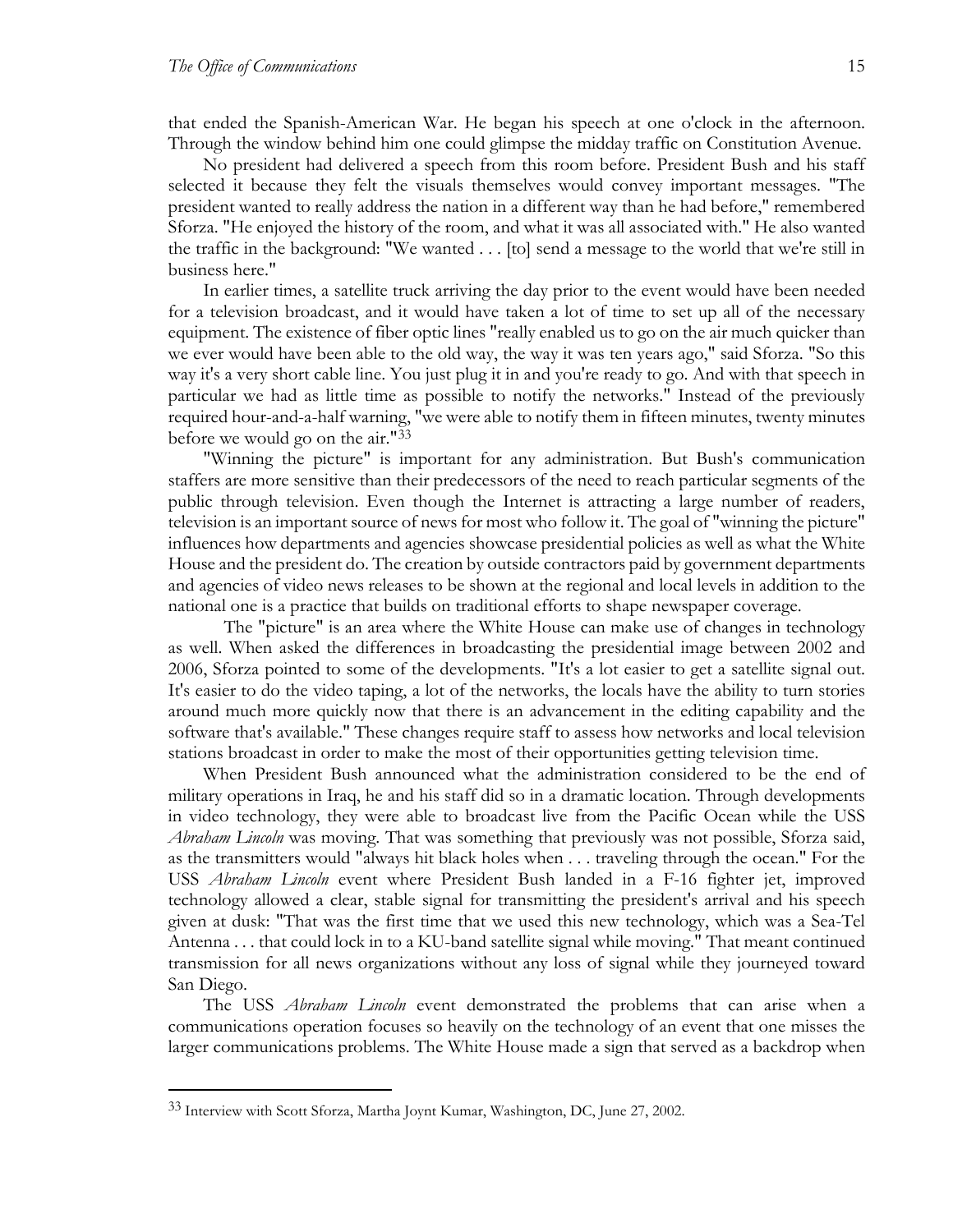President Bush spoke. The sign read "Mission Accomplished." Sforza said that the derivation of the sign was a request by the commander of the ship, who wanted it because the crew had been at sea for eleven months. The president's critics portrayed the sign as a presidential announcement that the war in Iraq was over, which proved to be far from the case. Sforza said that the sign "took on a life of its own, and to this day they still try to apply it like an anniversary of the 'Mission Accomplished' speech." Though the president was reluctant to declare an end to hostilities, the sign seemed to indicate that he had. The communications staff learned that "the image overrides even something the truth."[34](#page-21-1)

## <span id="page-21-0"></span>*9. Bringing Campaign Technology and Related Strategies into the White House*

Technology plays an important role in the flexible nature of the communications operation. Each White House identifies the communications tools it wants to use and then places them accordingly. When the Carter Administration came into office, staff brought in with them techniques they used on the campaign. One of their early actions in the communications area was to create a Radio Actuality Line, which had taped highlights of the President's speeches and remarks. Radio stations around the country could call into the line and take off the segments they found interesting. Jody Powell remembers its creation. "Actually, [it came] from the campaign. We'd been successful in getting the candidate on the air, talking about things by doing those sorts of feeds, and that sort of thing. Of course, I remember what an uproar there was about it back in those days."[35](#page-21-2) While they did not have a campaign unit to deal with local press, the Carter campaign operation directed attention towards local and regional press during the campaign and once in the White House established a regular presidential press briefing with the local and regional press. "It was not something we had done directly in the campaign but the sort of idea behind it of the importance of local news, which nowadays is even more so, and that you ought to really invest some time in cultivating those relationships and using those outlets, too," Jody Powell remarked. The usefulness in setting up regular meetings and opportunities for the local is the coverage a White House got out of such sessions. Jody Powell commented on the productive nature of the President's meetings with local reporters. "We got—on the whole—pretty decent coverage out of those sessions that we otherwise wouldn't have gotten."

Other administrations have brought in technological innovations they used in their original campaign for the presidency. For the Clinton White House, that meant bringing in the internet and establishing a website as a point of contact with a growing electronic public. During the Clinton Administration, the White House regularly released information to reporters through the releases put on their website and through the West Wing press operation. Having the site meant they did not have to use staff time providing paper copies to reporters and could quickly get the material to reporters requesting it. In addition, the Media Affairs unit used email to send information tailored to its lists of local reporters to national ones as well. Technology provided the White House with the capacity to get in contact with fine tuned lists of news organizations and to do so with a click of a mouse. It also helped some reporters get releases from the Press Office they might not otherwise have received. *Offense and Defense in the Bush Second Term: The Rapid Response Operation* Earlier we saw the way in which the Clinton White House operated to quickly respond to criticism or damaging events while the Bush White House openly eschewed such an operation. As Dan Bartlett said, his views changed in the second term when he realized they

<span id="page-21-1"></span> <sup>34</sup> Interview with Scott Sforza, Martha Joynt Kumar, Washington, DC, May 9, 2006.

<span id="page-21-2"></span><sup>35</sup> White House Interview Program, Interview with Jody Powell, Martha Joynt Kumar, Washington, D.C., August 2, 2000.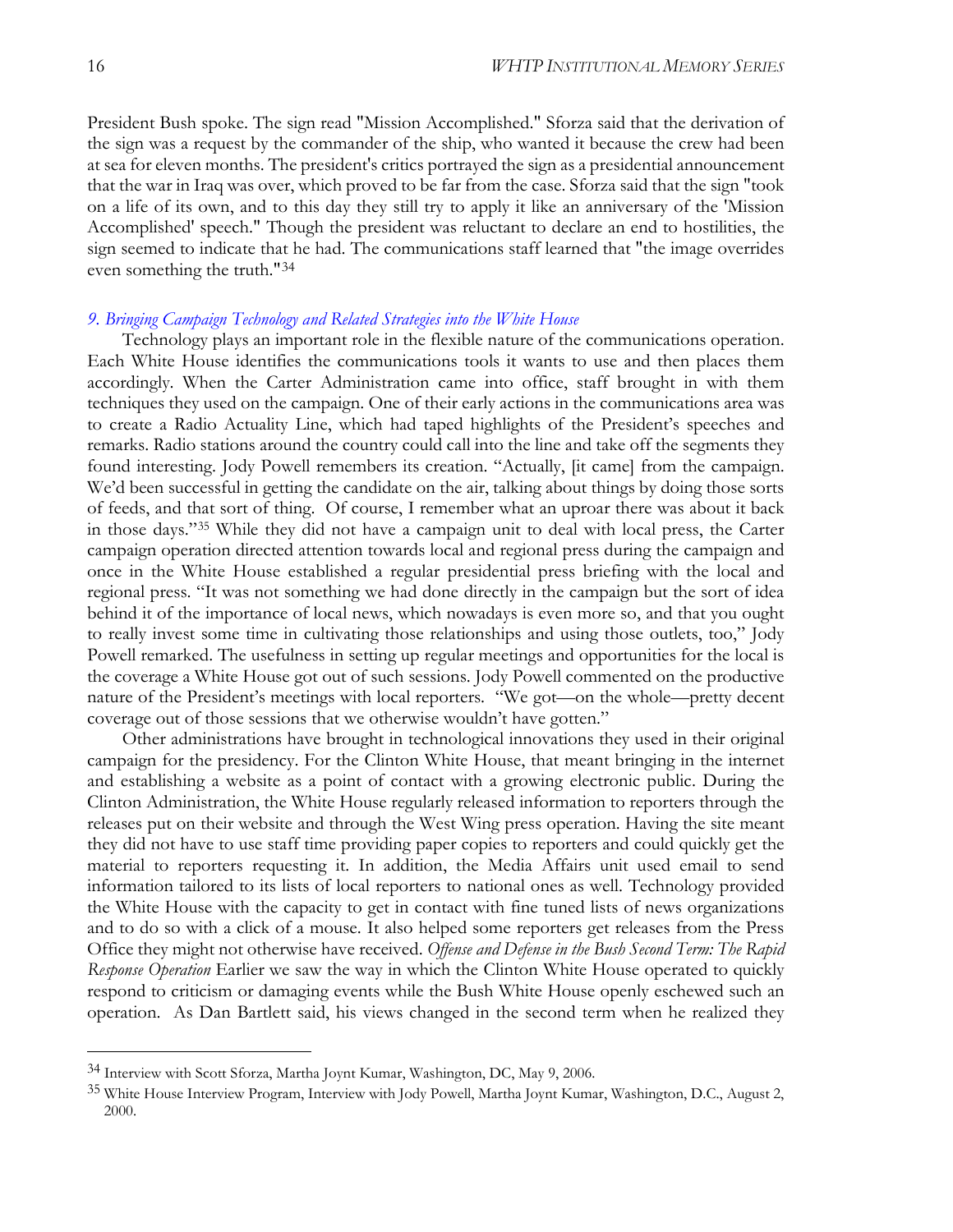needed a hybrid operation that did long term planning, but was simultaneously capable of responding to whatever was in the current news cycle.

Following the 2004 election, Nicolle Devenish Wallace, the communications director for the campaign, came back to the White House where she earlier served as head of the media affairs office. She brought with her the design and the people who worked on the campaign's rapid response operation. "When we won re-election, and we looked at … how do we marry the best practices from the campaign which obviously was successful, and the best practices from the White House which obviously was very successful. We have made changes now," Wallace said. "And for the first time, we have a rapid response office."<sup>[36](#page-22-0)</sup>

Housed in the Office of Communications, the Rapid Response unit is responsible for getting out information to a variety of selected audiences within the administration, on Capital Hill, among Republican party officials, television and talk radio producers and hosts, and interest group allies. Sent by email, the messages can quickly get into the news stream. "It is taking something good that is out there and distributing it in a different way," said Kevin Sullivan who heads the Office of Communications.[37](#page-22-1) The information serves both offensive and defensive purposes depending upon the need. The messages are "very helpful without question to administration staffers who work in the agencies, on the Hill, when they are dealing with reporters," said Sullivan. Outside the White House, others can make use of them. "Talk radio producers are one of our key groups," he said. "It provides questions for their hosts to ask sometime that they might not have thought of…For a radio host who doesn't have time to drill down into military commission and know what it all means, you have a two page document that explains what it all means."

The basic activity of the rapid response operation is a set of email messages carrying the administration's positive and defensive messages. As the news cycle has gotten even faster than it was in the first term, the need to get into it is even greater than it was early in the administration when Internet news traffic was so much less. In the second term, newspapers, television networks, radio programs, and individuals in each, had a variety of websites and blogs that release information as they get it. That puts pressure on officials in the White House and elsewhere to come up with a fast response.

Rapid Response sends out messages with both positive and negative themes. The goal of the positive messages is to have people who are important in the Washington and administration community see items they might otherwise have missed, especially ones that pull together current information. Their negative messages are aimed at dousing developing fires. "If we think something is misleading or inaccurate, the key is we want to get our response out before it becomes accepted, conventional wisdom," said Kevin Sullivan.

In the environment where there is so much information available to people in the Washington community as well as elsewhere, there is a need for sources that synthesize information. Letting allies and others know what the president is saying and what their priorities

<span id="page-22-0"></span><sup>&</sup>lt;sup>36</sup> Nicolle Devenish Wallace, interview for Towson University course, White House Communications Operations, May 9, 2006. [http://www.ucdc.edu/aboutus/whstreaming\\_archive.cfm.](http://www.ucdc.edu/aboutus/whstreaming_archive.cfm) This section on the Rapid Response operation is reprinted by permission from Johns Hopkins University Press the author's *Managing the President's Message: The White House Communications Operation*. Baltimore, MD: Johns Hopkins University Press, 136-143.

<span id="page-22-1"></span><sup>37</sup> Kevin Sullivan, interview with the author, November 30, 2006, Washington, DC.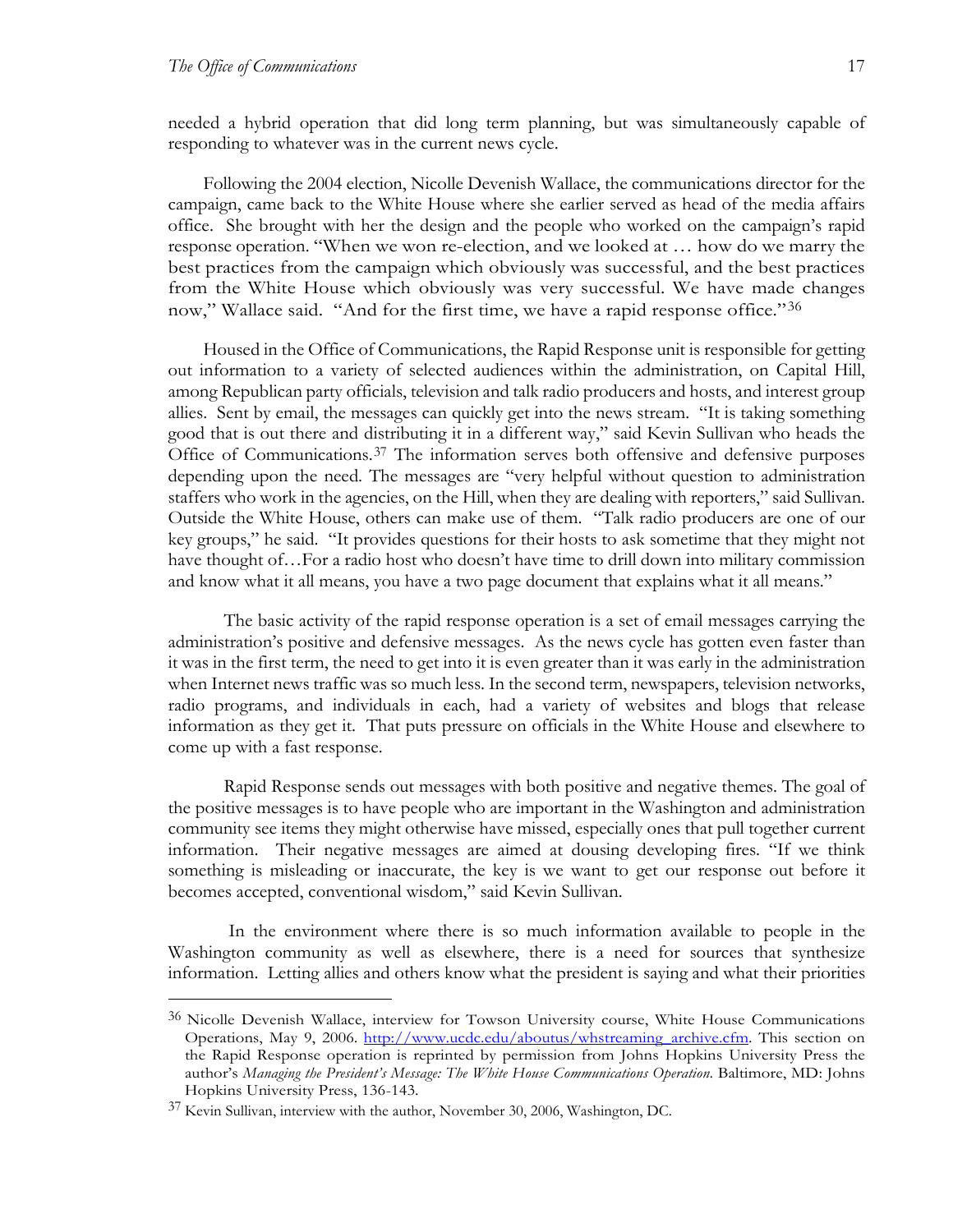and responses are, and doing so throughout the day, is important for keeping them current. Josh Bolten said that White House staff have adapted to the profusion of information by having their own methods of synthesizing information, including within the administration. "We have adapted our mechanisms of coping," he said. "Along with the explosion of information sources, there have also been an explosion of ways of propagating and synthesizing information. Email is that. This is a White House that emails each other very heavily. We do physically get together; it is a small place. There is a lot of emailing of information back and forth. I think most of us pay attention to what the Press Office is putting out. "In Case You Missed It" and things like that. And a lot of us rely on synthesizing sources."[38](#page-23-0)

There are fourteen categories of emails distributed to the list of 2,000 recipients. The typically one or two page email messages fit both offensive and defensive White House communications needs. "Rapid Response by definition sounds like it's a defensive thing but we look at it as a way of staying on offense," Said Sullivan. "We're going to affirmatively, proactively, put something out. Because it is not always responding to something. It is taking something good that is out there and distributing it in a different way." [endnote: Kevin Sullivan, interview with the author, November 30, 2006] There are eight basic categories of messages that are offensive ones where they try to package information people might have missed. [endnote: "Morning Update," "In case You Missed It," "Straight to the Point," "Fact Sheet," "What They're Saying," "By the Numbers," "Economy Watch," and "Medicare Check-Up"] Those could include presidential speeches, cuts from Tony Snow's daily press briefing, briefings by others, news articles, op ed pieces. The most frequently used categories are: "Morning Update," "Fact Sheet," "Straight to the Point," and "In Case You Missed It."

The "Morning Update" is a weekday daily sent at 8:00 am in time for people to see what the president's schedule is, read newspaper articles with pertinent information the White House wants to get out, including clips from interviews the president may have had with radio, television, or print journalists. The messages print hotlinks to the articles or audio for the interviews for those who want the longer version and to links for briefings and press releases. The longest of the emails, it is broken into three parts. First is the president's public schedule for that day. Second, "From the Morning Headlines," has perhaps ten lines of quotes from ten or so articles appearing that day. Third, "From the White House," has links one can use to read yesterday's daily briefing by the press secretary, personnel announcements, and presidential remarks from the day before. A second kind of positive email message, "Fact Sheets," provide background information on presidential initiatives or facts as positive trends, such as an increased number of jobs. "Straight to the Point" has excerpts from presidential statements as they happen. Most come out within an hour of when the president spoke. In one week, of the three sent out, one was within 23 minutes and another within 42 minutes of the conclusion of the president's remarks. The hour long presidential press conference with Prime Minister Tony Blair took an hour and twenty minutes to get into excerpt form.[39](#page-23-1)

"In Case You Missed It" is a targeted message that has one topic, with either a full text or excerpts. In four messages released during a week period, for example, they contained the following information: excerpts from remarks made in Washington to President Bush and to the U.S. Institute for Peace by Iraqi religious leader Abdul Aziz Al-Hakim; statements arranged by

<span id="page-23-0"></span> <sup>38</sup> Interview with Joshua Bolten, interview with the author, Washington, DC, November 17, 2006.

<span id="page-23-1"></span><sup>39</sup> December 11, December 6, and December 7, 2006.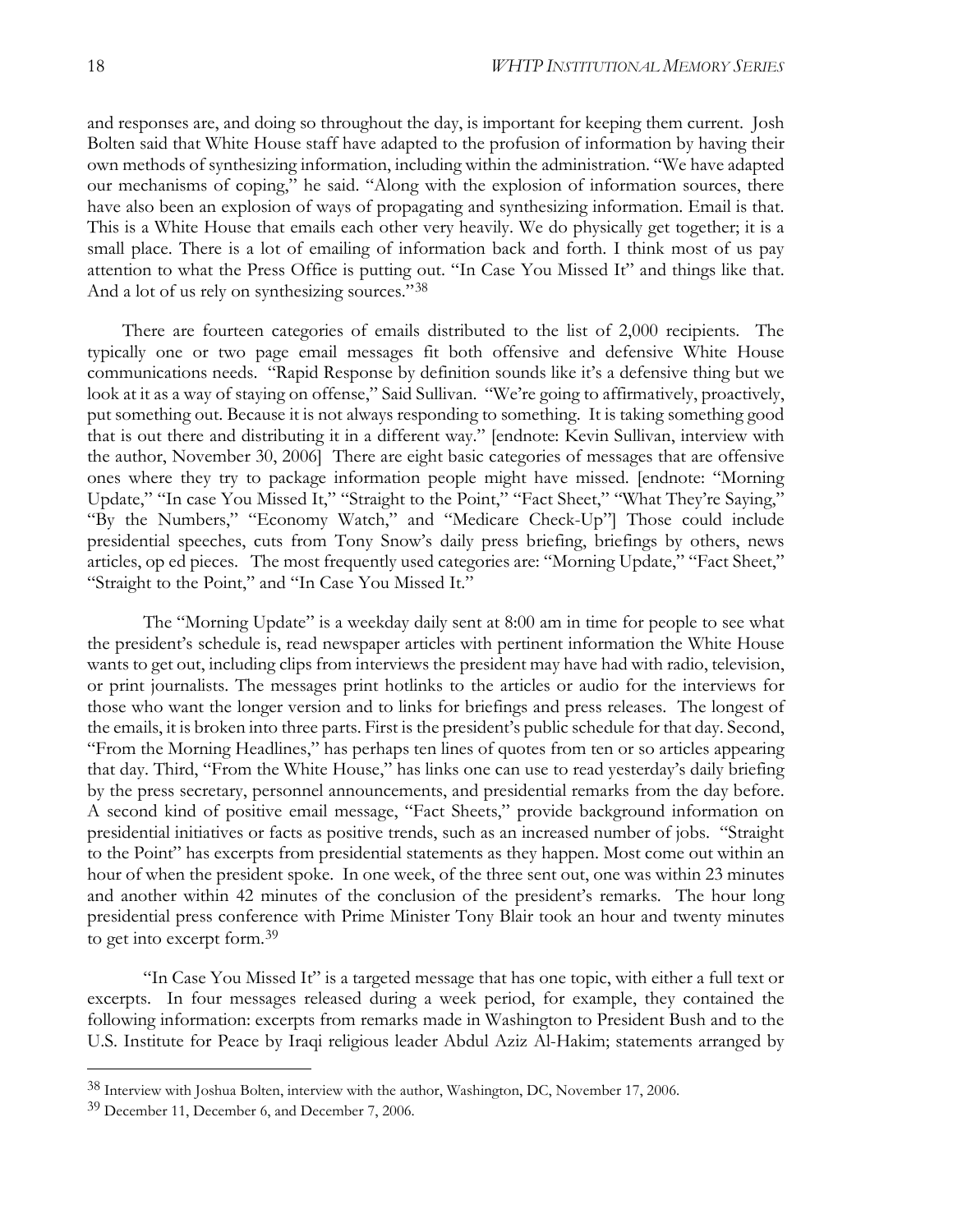topic made by Prime Minister Maliki of Iraq in a press conference the day before; an interview with U.S. soldiers in Iraq conducted by talk radio personality Sean Hannity.<sup>40</sup> There are other more occasional emails – "By the Numbers," "What They're Saying" – that include information on polling ("8 of 10 Pharmacists, 7 of 10 doctors Agree: Medicare Drug Benefit Helps Seniors Save") and statements of by others about their initiatives ("Bipartisan Support for Gates").<sup>[41](#page-24-1)</sup> The Medicare prescription drug program has its own email message series ("Medicare Check-Up) as does the economy ("Economy Watch"). An example of the contents of several of those messages are the ones including favorable articles and editorials, such as the "Medicare Check-Up" containing a *Wall Street Journal* article, "Once Unloved, Medicare's Prescription-Drug Program Defies Critics, But Issues Remain."[42](#page-24-2)

The defensive messages sent out by Rapid Response aim to correct a portrait officials regard as incomplete or attack a story viewed as inaccurate.[43](#page-24-3) The group of messages include the most frequently sent ones, "Setting the Record Straight," "The Rest of the Story," and, for its high impact, "Myth / Fact." If officials believe a story is inaccurate, they will do a "Setting the Record Straight" pointing out its errors. In a May  $10<sup>th</sup> 2006$  message, "Setting the Record Straight: CBS News' Misleading Medicare Report," officials called correspondent Jim Axelrod on the carpet. He was quoted as saying on the "CBS Evening News": "Hoping to nail down at least one clear success story for Republicans to run on this fall, Mr. Bush wants to add another million seniors to the 8 million already signed up." The heading for that segment was:"CBS News Misleadingly Reports That Only 8 Million Seniors Have Signed Up For Medicare Prescription Drug Coverage." The message goes on to dispute the claim with short segments indicating 37 million seniors have prescription drug coverage, others could be program participants but don't realize it, and the fact that the Department of Health and Human Services has signed up nine million for Medicare prescription drug coverage. While facts abound in these email messages, most often the difference between the articles and the White House response is a matter of interpretation and what the relevance of the facts included.

In addition to providing another take on an issue, a product of the messages is the mark it leaves with the reporter or reporters singled out. Five months later, that particular "Setting the Record Straight" was still on Axelrod's mind. Howard Kurtz, media critic for the *Washington Post*, spoke with Axelrod. "CBS's Jim Axelrod recalls how Snow once issued a press release assailing a story Axelrod had done on Medicare eligibility, 'He basically sent out this report calling me a liar, and then showed up at the booth smiling, with a handshake, and we had a half-hour chat."<sup>[44](#page-24-4)</sup> In reality, Tony Snow did not decide what the messages will be, but Axelrod continued to smart from its sting.

"Setting the Record Straight" has targeted news organizations for their reporting involving the success status of a variety of administration policies and programs: Iraq, Medicare, the

<span id="page-24-0"></span> <sup>40</sup> December 5, December 6, and December 12, 2006.

<span id="page-24-1"></span><sup>41</sup> September 8, 2006 and December 4, 2006.

<span id="page-24-2"></span><sup>42</sup> David Wessel, "Once Unloved, Medicare's Prescription-Drug Program Defies Critics, But Issues Remain," *Wall Street Journal*, December 7, 2006.

<span id="page-24-3"></span><sup>&</sup>lt;sup>43</sup> "Setting the Record Straight," "The Rest of the Story," "The Briefing Breakdown," "Now and Then," "Myth/Fact," and "In Their Own Words."

<span id="page-24-4"></span><sup>44</sup> Howard Kurtz, "Tony Snow Knows How to Work More Than One Room; It's Gloves Off (and Pass the Hat) for Bush Spokesman," *Washington Post*, October 12, 2006.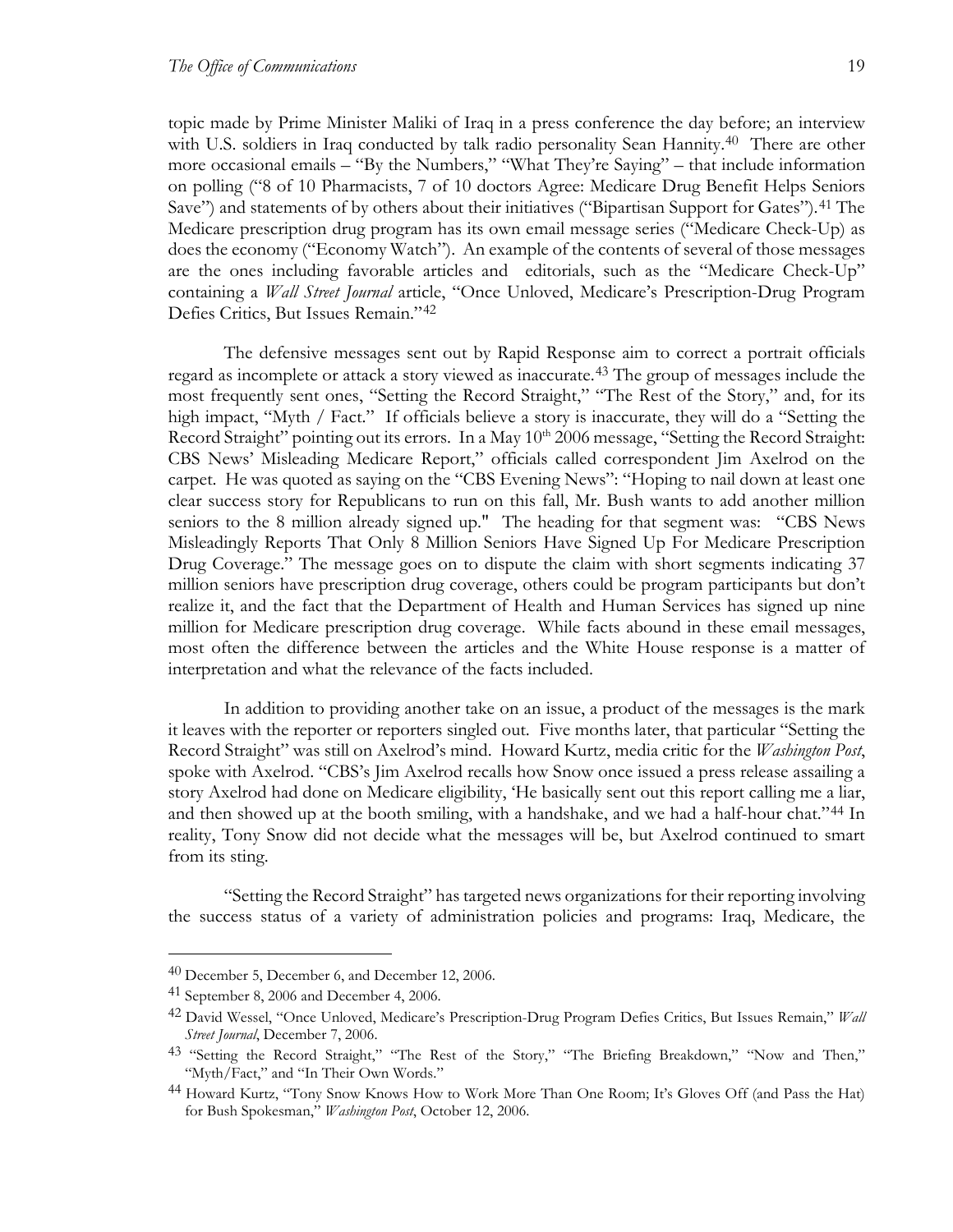economy, who benefits from tax cuts, status of military recruiting, hurricane preparations, President Bush's foreign policy, stem cell policy, the administration's climate change record, national guard troops and border security. In one four day period, the news organizations cited include the *Washington Post*, *New York Times, USA Today,* CBS News*,* and Associated Press.[45](#page-25-0)

When the White House sends out these messages, some news organizations take note of them. Perhaps the most successful of all of the series in its impact on a story where the White House adopts a defensive mode is the "Myth/Fact" put out to extinguish the flames coming from the book, *State of Denial*, by *Washington Post* editor Bob Woodward. The message singled out five aspects of Woodward's charges about the president's understanding and handling of the war in Iraq. Together, they "myths" included: intelligence assessments; an alleged request by Paul Bremer for more troops in Iraq; Condoleezza Rice's response to a CIA warning about Al Qaeda; comments attributed to General Abizaid concerning Secretary Rumsfeld's credibility; supposed efforts to the remove Rumsfeld attributed to Chief of Staff Andrew Card and First Lady Laura Bush.[46](#page-25-1)

The message was used in a variety of places and ways. The *Washington Post* published excerpts from the book accompanied by a box with a Reuters story detailing the five myths in the White House release.<sup>47</sup> Tim Russert used the five myths when he questioned Bob Woodward about his book and Woodward brought them up himself on "Hardball with Chris Matthews" and "The Charlie Rose Show."[48](#page-25-3) The myths also came up for discussion by the reporters or by Woodward in the morning and evening network news broadcasts, for example with "The NBC Nightly News" and the "Today Show."[49](#page-25-4)

In addition to being used as part of a news story and as a basis of questioning, the defensive messages have an additional impact. Some correspondents are concerned their reporting might be the subject of a Setting the Record Straight, observed Deputy Press Secretary Dana Perino. Perino is the Press Office staff member who is the point person for contacting reporters with complaints when White House officials believe an article is inaccurate. When she has called reporters about a perceived inaccuracy, commented Kevin Sullivan, "There have been times when the reporter has said, 'you're not going to do a Setting the Record Straight are you?"<sup>[50](#page-25-5)</sup>

The decision is issue the releases is made in the morning communications meeting that includes approximately eleven people working in the communications area. They are: Dan Bartlett, who hosts the meeting; Kevin Sullivan, communications director; Scott Sforza, director of television production; Jeanie Mamo, who heads the media affairs operation; Dana Perino, deputy press secretary; Tony Fratto or Scott Stanzel, the other deputy press secretaries; Susan

<span id="page-25-0"></span> <sup>45</sup> May 8, 2006 Associated Press, May 9th *USA Today;* May 10th CBS News, *New York Times*; May 11th *Washington Post*, Associated Press; http://www.whitehouse.gov/news/setting-record-straight/.

<span id="page-25-1"></span><sup>&</sup>lt;sup>46</sup> "Myth/Fact: Five Key Myths in Bob Woodward's Book," September 30, 2006, http://www.whitehouse.gov/news/releases/2006/09/20060930-5.html]

<span id="page-25-2"></span><sup>47</sup> Caren Bohan, "White House Lists Book's 'Five Key Myths," *Washington Post,* October 1 2006.

<span id="page-25-3"></span><sup>48 &</sup>quot;Meet the Press," October 8<sup>th</sup> 2006; "Hardball with Chris Matthews," October 4<sup>th</sup>; "The Charles Rose Show," October 3rd 2006.

<span id="page-25-4"></span><sup>49</sup> "The NBC Nightly News," September 30, 2006; "Today Show," October 2, 2006.

<span id="page-25-5"></span> $50$  Kevin Sullivan, interview with the author, November 30, 2006] Knowing that reporters can be sensitive to being singled out provides the White House with a perceived lever in dealing with journalists whether or not reporters regard it as such.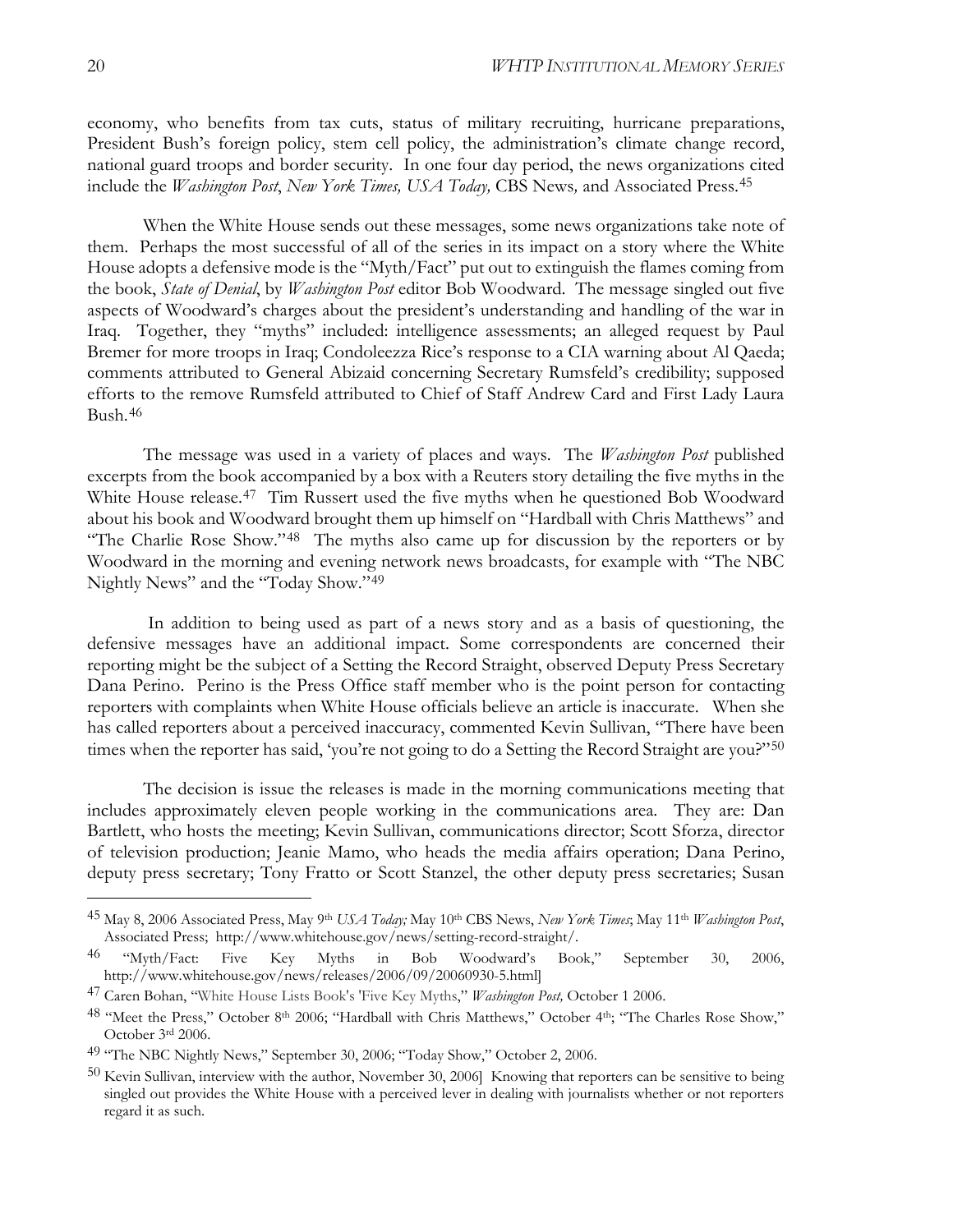Whitson, press secretary to Laura Bush; Gordon Johndroe from the National Security Council; Ron Saliterman, who heads the rapid response unit; Eryn Witcher, who handles television; Blain Rethmeier, responsible for policy communications. In that meeting, "We all talk about the news of the day and what we are going to do," said Sullivan. "Rapid response is a big part of the decisions that get made." While the unit wants to respond to what they is misleading or inaccurate as well as put out good news, staffers don't want to put out too many of them. "We don't want to be like a barking Chihuahua in the middle of the night where you are always yapping," said Sullivan. "You have to pick your spots."

The messages have succeeded in getting White House information into the fast moving news cycle. In both offensive and defensive initiatives, the rapid response operation has gotten the attention of news organizations and insinuated the White House version of events into ongoing stories. While their efforts have gotten the president's words and explanations to the public through a variety of channels, there are limits to what the messages can accomplish. There is no guarantee the public likes what it hears in those messages. But at least the White House gets presidential words and thinking to the audiences the president and his staff want to reach.

## <span id="page-26-0"></span>*10. Backgrounds of Directors of the Office of Communications*

Directors of the Office of Communications have had a variety of backgrounds. Speechwriters, reporters, government affairs people, and business and public relations people have served in the post. In some ways, the variety of backgrounds people have is appropriate for an office that has so many different ways a President and his team can direct it.

| Communications<br>Directors        | Office Status and Title of<br>Director                                                                                                                                                                                      | Years<br>$\mathbf{in}$<br>This<br>Office                                                       | Primary Experiences                                                                                                                                                          | Secondary Experiences                                                                                                                                                                   |
|------------------------------------|-----------------------------------------------------------------------------------------------------------------------------------------------------------------------------------------------------------------------------|------------------------------------------------------------------------------------------------|------------------------------------------------------------------------------------------------------------------------------------------------------------------------------|-----------------------------------------------------------------------------------------------------------------------------------------------------------------------------------------|
| Herbert Klein -<br>President Nixon | Director of Communications;<br>Office of Communications<br>created by President Nixon<br>January, 1969                                                                                                                      | January<br>$20, 1969 -$<br>June 1973                                                           | Press Secretary to Richard<br>Nixon as Vice President<br>and presidential candidate                                                                                          | Editor, Copley<br>Newspapers' San Diego<br>Union (1959-1968)                                                                                                                            |
| Ken W. Clawson<br>President Nixon  | Director of Communications,<br>Office of Communications                                                                                                                                                                     | January<br>30, 1974-<br>August<br>1974                                                         | Deputy Director of<br>Communications for the<br>Executive Branch, February<br>1972-1973                                                                                      | <b>Washington Post reporter</b>                                                                                                                                                         |
| Gerald L. Warren<br>President Ford | No Office of<br>Communications, Warren title<br>Deputy Press Secretary for<br>Information Liaison, later<br>Director, Office of<br>Communications                                                                           | November<br>1974-<br>August 15,<br>1975                                                        | Deputy Press Secretary,<br>1969-1975                                                                                                                                         | City editor, assistant<br>managing editor, San<br>Diego Union, 1963-<br>1968                                                                                                            |
| Margita E. White<br>President Ford | Office part of Press Office                                                                                                                                                                                                 | August, 15<br>1975-<br>September<br>22, 1976                                                   | Assistant Press Secretary,<br>January 1975-August 15,<br>1975                                                                                                                | Assistant Director,<br>Public Information, U.S.<br>Information Agency,<br>1973-1975                                                                                                     |
| David Gergen<br>President Ford     | David Gergen, Special Counsel to<br>the President, re-structured the<br>re-emerging Office of<br>Communications and shifted<br>reporting level up one big<br>notch from Press Secretary to<br>Chief of Staff Richard Cheney | July 1976-<br>January<br>20, 1977<br><b>as</b><br>Director,<br>Office of<br>Communi<br>cations | Special Counsel to the<br>President for<br>Communications, April-<br>July, 1976;<br>Special Assistant to Chief of<br>Staff Richard Cheney,<br>December, 1975-April,<br>1976; | Consultant to Treasury<br>Secretary William E.<br>Simon, November, 1974-<br>December, 1975, Special<br>Assistant to President<br>speechwriting and<br>research, 1973-<br>November, 1974 |

### **Directors, Office of Communications – 1969-2008**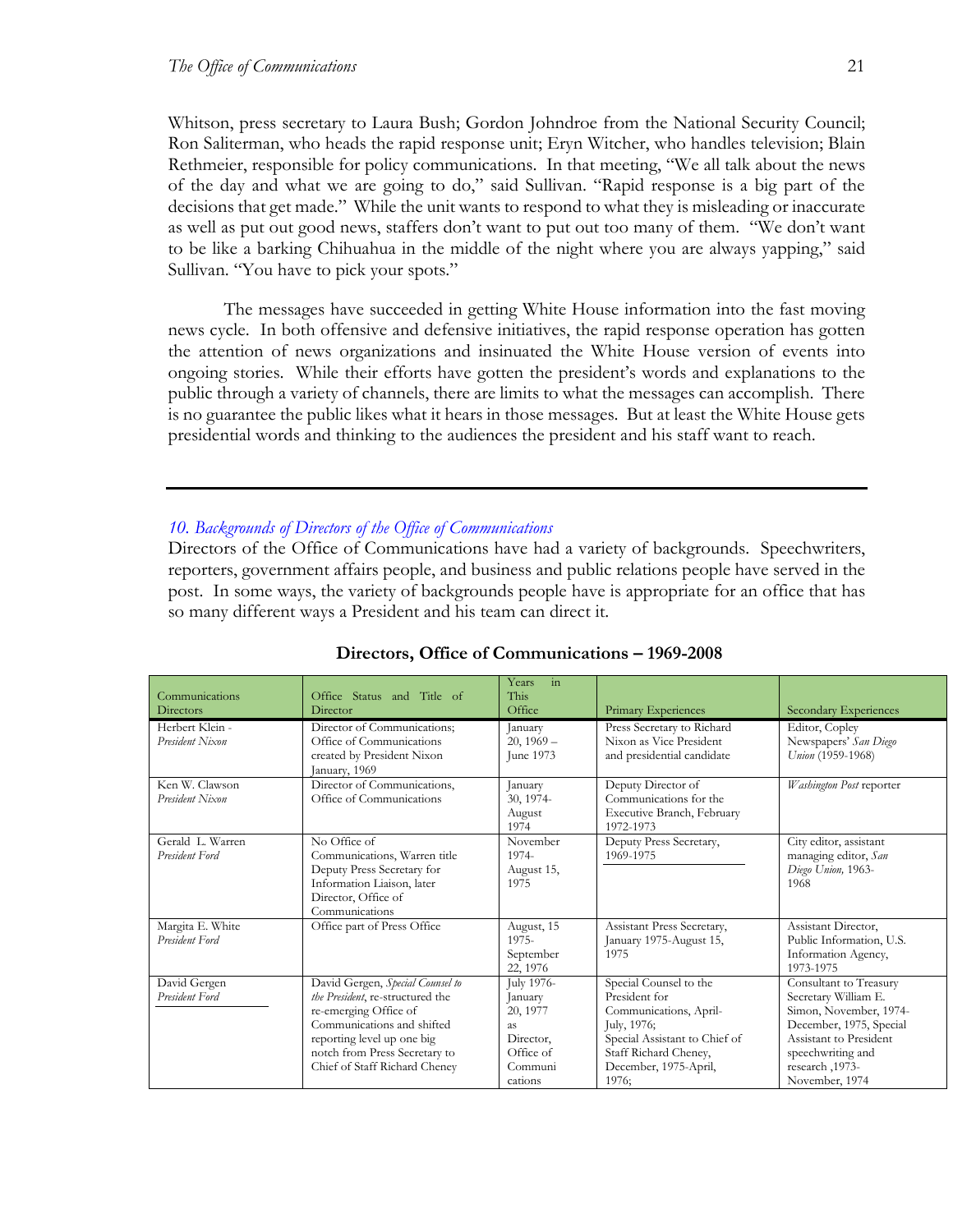| Communications<br>Directors                                      | Office Status and Title of<br>Director                                                                                               | Years<br>$\mathbf{in}$<br><b>This</b><br>Office | Primary Experiences                                                                                                                                         | Secondary Experiences                                                                                                                                                            |
|------------------------------------------------------------------|--------------------------------------------------------------------------------------------------------------------------------------|-------------------------------------------------|-------------------------------------------------------------------------------------------------------------------------------------------------------------|----------------------------------------------------------------------------------------------------------------------------------------------------------------------------------|
| President Carter                                                 | No Communications Director,<br>January, 1977-June, 1978 and<br>August, 1979-January, 1981                                            |                                                 |                                                                                                                                                             |                                                                                                                                                                                  |
| Gerald Rafshoon<br>President Carter                              | Communications Director                                                                                                              | July 01,<br>1978-<br>August 14,<br>1979         | Head of Atlanta, GA-based<br>Rafshoon Communications                                                                                                        | Handled media for<br>Carter's two winning<br>gubernatorial campaigns                                                                                                             |
| Frank A. Ursomarso<br>President Reagan                           | Communications Director title,<br>but he ranked as Deputy<br>Assistant and reported to<br>Assistant to the President<br>David Gergen | March 27,<br>1981-<br>September<br>15, 1981     | Television production,<br>Governor Ronald Reagan's<br>Presidential debates, 1980<br>and 1976                                                                | Advance man for<br>Presidents Nixon and<br>Ford; automobile<br>business                                                                                                          |
| David Gergen<br>President Reagan                                 | Director of Communications<br>at Assistant to the President<br>level                                                                 | January<br>21, 1981-<br>January<br>15, 1984     | Special Counsel, Ford;<br>Special Assistant, Nixon,<br>1973-1974;                                                                                           | (See Gergen, President<br>Ford, above)                                                                                                                                           |
| Michael A. McManus,<br>Jr. - Acting Director<br>President Reagan | Office of Communications<br>reported to Michael Deaver,<br>Deputy Chief of Staff,                                                    | January<br>1984-<br>February<br>1985            | Arrangements for the 1983<br>G-7 Summit, Williamsburg,<br>VA,                                                                                               | Corporate law, Pfizer,<br>and private law practice                                                                                                                               |
| Patrick Buchanan<br>President Reagan                             | Communications Director                                                                                                              | February<br>06, 1985-<br>March 01,<br>1987      | Executive assistant to<br>former Vice President<br>Richard M. Nixon, 1966-<br>1969; speechwriter and<br>senior advisor to President<br>Nixon, 1969-1974     | Syndicated newspaper<br>columnist, commentator,<br>1975-1985                                                                                                                     |
| John Koehler<br>President Reagan                                 | Communications Director                                                                                                              | March 2-<br>March 15,<br>1987;                  | Transition from Chief of<br>Staff Donald Regan to<br>Chief of Staff Howard<br>Baker                                                                         | <b>Associated Press</b><br>executive and,<br>previously, reporter                                                                                                                |
| Thomas C. Griscom<br>President Reagan                            | Thomas Griscom, Assistant to<br>the President for<br>Communications and<br>Planning.                                                 | April 02,<br>$1987$ -July<br>16, 1988           | Ogilvy and Mather Public<br>Affairs, President and Chief<br>Operating Officer in 1987;                                                                      | Executive Director of<br>the National Republican<br>Senatorial Committee,<br>1985-1986. Press<br>Secretary to Senator<br>Howard Baker, 1978-<br>1984.                            |
| Mari Maseng<br>President Reagan                                  | Assistant to the President and<br>Director of Communications<br>and Planning                                                         | July 01,<br>1988-<br>January<br>30, 1989        | Director, Office of Public<br>Liaison, May, 1986-July,<br>1987; Assistant Secretary of<br>Transportation, Public<br>Affairs, November, 1983-<br>April, 1985 | speechwriting staff,<br>January 1981-November,<br>1983; Vice President,<br>Beatrice Companies,<br>Chicago, IL.                                                                   |
| David Demarest<br>President Bush                                 | Communications Director,                                                                                                             | January<br>21, 1989-<br>August 23,<br>1992      | 1988, manager, George H.<br>W. Bush presidential<br>campaign                                                                                                | Assistant Secretary of<br>Labor, Public and<br>Intergovernmental<br>Affairs, 1987-1988;                                                                                          |
| Margaret Tutwiler<br>President Bush                              | Communications Director                                                                                                              | August 23,<br>1992-<br>January<br>21, 1993      | Assistant Secretary of State,<br>Public Affairs, and<br>Spokesperson, 1989-1992                                                                             | Assistant Treasury<br>Secretary, Public Affairs;<br>Assistant to Chief of<br>Staff James A. Baker III,<br>and Deputy Assistant to<br>the President, Public<br>Affairs, 1981-1989 |
| George<br>Stephanopoulos<br>President Clinton                    |                                                                                                                                      | January<br>20, 1993-<br>May 29,<br>1993         | Senior political adviser,<br>1992 Clinton/Gore<br>Campaign                                                                                                  | House Majority Leader<br>Richard A. Gephardt;<br>1988, Dukakis/Bentsen<br>presidential campaign                                                                                  |
| Mark D. Gearan<br>President Clinton                              | Assistant Director to the<br>President and Director of<br>Communications and Strategic<br>Planning                                   | June 7,<br>1993-June<br>21, 1995                | Deputy Chief of Staff;<br>deputy to Transition<br>Director Warren<br>Christopher, 1992;                                                                     | Al Gore campaign<br>manager, 1992; national<br>headquarters press<br>secretary, Dukakis-for-<br>President                                                                        |
| Donald A. Baer<br>President Clinton                              | Assistant to the President and<br>White House Director of<br>Strategic Planning and<br>Communications                                | August 14,<br>1995-July<br>31, 1997             | Chief Speechwriter April,<br>1994-August 1995                                                                                                               | U.S. News & World Report<br>writer-editor, 1987-1994,;<br>lawyer, magazine writer,<br>New York City                                                                              |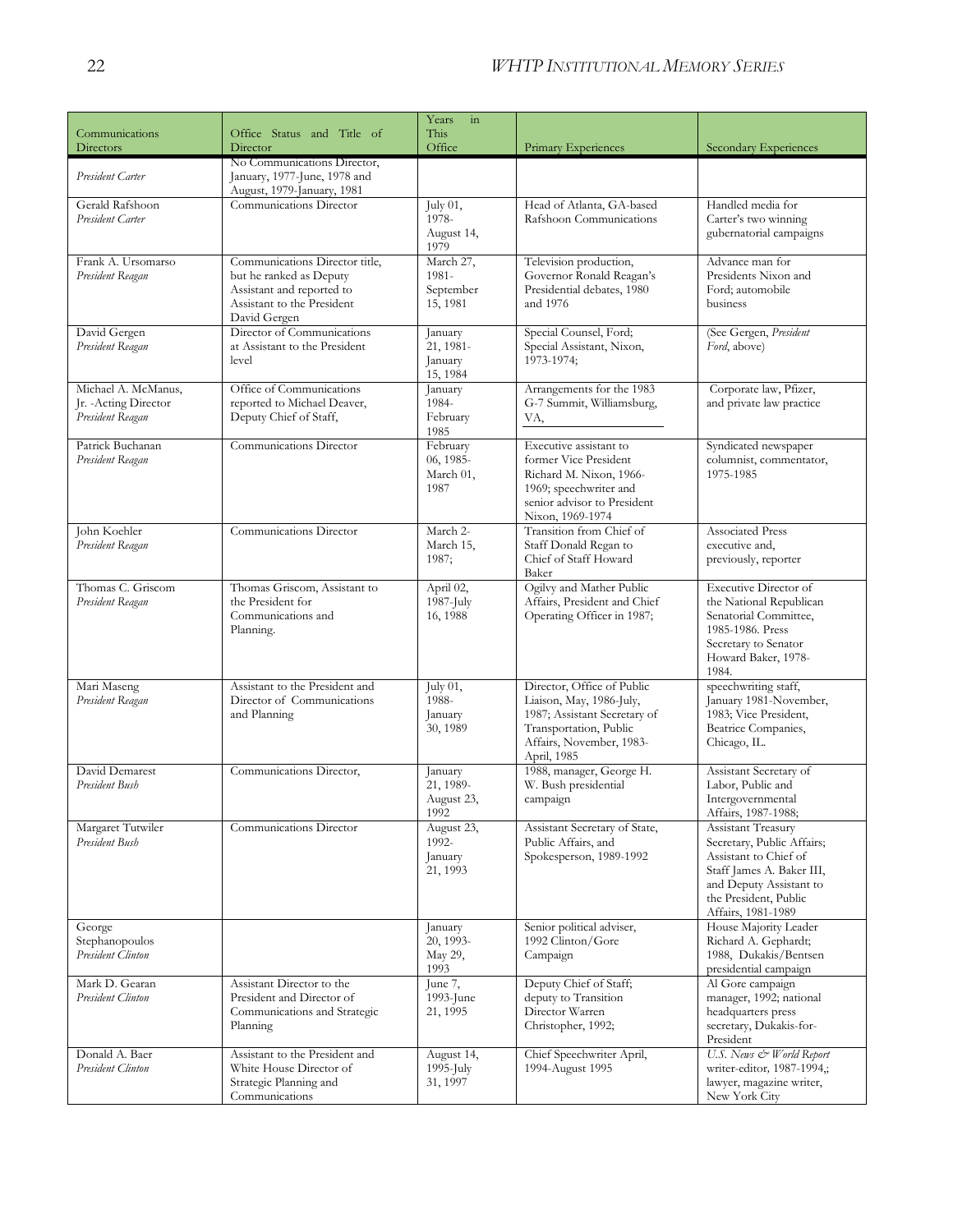## *The Office of Communications* 23

| Communications                                | Office Status and Title of                                                                                                                    | Years<br>$\mathbf{in}$<br><b>This</b>       |                                                                                                                                                                                                             |                                                                                                                                                         |
|-----------------------------------------------|-----------------------------------------------------------------------------------------------------------------------------------------------|---------------------------------------------|-------------------------------------------------------------------------------------------------------------------------------------------------------------------------------------------------------------|---------------------------------------------------------------------------------------------------------------------------------------------------------|
| Directors                                     | Director                                                                                                                                      | Office                                      | <b>Primary Experiences</b>                                                                                                                                                                                  | Secondary Experiences                                                                                                                                   |
| Ann Lewis<br>President Clinton                | Communications Director                                                                                                                       | July 31,<br>1997-<br>March 10,<br>1999      | Deputy Campaign Manager<br>and Director of<br>Communications, 1996<br>Clinton-Gore Re-Election<br>Campaign; Vice President<br>for Public Policy, Planned<br>Parenthood Federation of<br>America, 1994-1995; | ;Assistant Secretary of<br>Labor, Public Affairs,<br>May 17, 1993; National<br>affairs                                                                  |
| Loretta M. Ucelli<br><b>President Clinton</b> | Assistant to the President and<br>Director of White House<br>Communications                                                                   | March 10,<br>1999-<br>January<br>20, 2001   | Associate Administrator for<br>Communications.<br>Education and Public<br>Affairs, Environmental<br>Protection Agency, March<br>2, 1993-March 10, 1999                                                      | Director of<br>Communication,<br>National Abortion Rights<br>Action League, 1992-<br>1993;                                                              |
| Karen Hughes<br>President Bush                | Counselor to the President,<br>managed the White House<br>Offices of Communications,<br>Media Affairs, Speechwriting,<br>and Press Secretary" | January<br>$20, 2001 -$<br>July 29,<br>2005 | Communications Director,<br>2000 Bush Presidential<br>campaign; 1994 and 1998<br>Bush gubernatorial<br>campaigns                                                                                            | Director of<br>Communications, Texas<br>Governor George W.<br>Bush, 1994-<br>2000Executive Director,<br>Republican Party of<br>Texas; TV news reporter, |
| Dan Bartlett<br>President Bush                | Assistant to the President for<br>Communications and White<br>House Communications<br>Director                                                | October<br>02, 2001-<br>January 5,<br>2005  | Deputy Assistant to the<br>President and Principal<br>Deputy to Counselor Karen<br>Hughes                                                                                                                   | Deputy to Policy<br>Director, Governor's<br>Office, Austin, 1994-<br>1998; in 1998 re-election<br>campaign,                                             |
| Nicolle Devenish<br>Wallace<br>President Bush | Assistant to the President for<br>Communications - heads<br>Office of Communications                                                          | January<br>$05, 2005 -$<br>June 30,<br>2006 | Communications Director,<br>Bush-Cheney '04 Inc.;<br>previously, Special Assistant<br>to the President and<br>Director of Media Affairs at<br>the White House                                               | Governor Jeb Bush's<br>Press Secretary, 1999;<br>Communications<br>Director, Florida State<br>Technology Office, 2000                                   |
| Kevin Sullivan<br>President Bush              | Assistant to the President for<br>Communications - heads<br>Office of Communications                                                          | July 24,<br>$2006 -$                        | Assistant Secretary of<br>Education for<br>Communications and<br>Outreach; previously, NBC<br>Universal and NBC Sports                                                                                      | Vice President for<br>communications, Dallas<br>Mavericks                                                                                               |

## **THE WORK OF THE COMMUNICATIONS DIRECTOR**

<span id="page-28-0"></span>More than is true for most of the offices in the White House, the Office of Communications is fairly unique in the degree to which the organization of the office is dependent upon who the adviser is. There is substantial variation in what communications advisers emphasize as their basic role. The Clinton White House provided an example of the various ways in which communications can be organized. There were seven people who exercised the communications function though only five of them held the title of Communications Director. Among those holding the post, there were at least three ways of managing the job. Those three are: as an advocate with the press, as a strategist and planner, and as an events coordinator. While directors may perform all of those roles, they tend to emphasize one of them. Among the Clinton communications directors were George Stephanopoulos and Mark Gearan who handled the role in being primarily an advocate with the press, Don Baer who was a strategist and planner, and Ann Lewis and Loretta Ucelli who emphasized the events planner aspect of the job.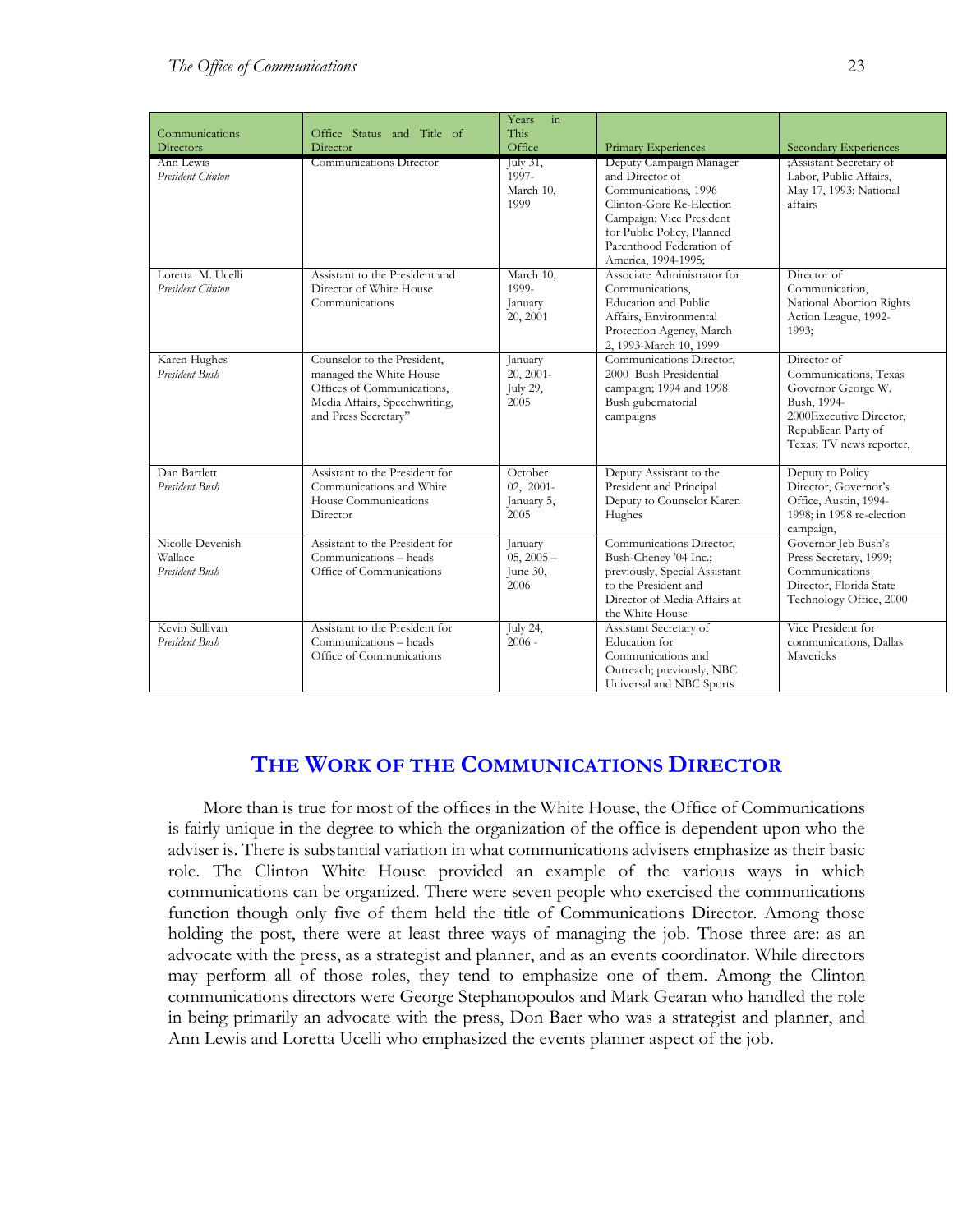## <span id="page-29-0"></span>*1. Three Models of Communications Directors: Advocate with the Press. Strategist and Planner, and Events Coordinator*

The group representing the advocates with news organizations, composed of George Stephanopoulos and Mark Gearan, spent a great deal of time working with the press, including appearing on television and speaking with reporters for print organizations. Don Baer explained the work done in the early years and how the emphasis of the job changed.

Everybody, whether they were called Communications Director or Press Secretary, basically thought their job was to be Press Secretary and not to really be a Communications Director in any sense of laying down strategy, helping the various output arms of the public face of the White House to know what their role would be in the context of the larger strategy for public communications. I think there was some dissatisfaction about that fact; that in fact what most people spent their time doing was the care and feeding of the press rather than thinking about the strategic communications objectives of the White House and how best to push those out. So there was a desire to reorient that role somewhat more in the other direction. Erskine Bowles I think played a big part because he had just come in as deputy Chief of Staff with communications or strategic communications—whatever it was called—and Scheduling and Advance and a few other things like that under him. The whole purpose and idea was to try to get those units coordinating better because all of those are very important bits and pieces of what the larger strategic objectives of the White House would be.<sup>[51](#page-29-1)</sup>

When Don Baer came in during the early phase of the 1996 reelection campaign, he took the communications job, which held the title of Director of Strategy and Planning. The strategy he worked on had as its goal President Clinton winning reelection in 1996. All of their strategies focused either directly or indirectly on a presidential win. Don Baer described how the position was something entirely different when he had it than what had preceded it.

The job I was promoted into was not the director of communication. That job had been ended; it no longer existed. Mark Gearan had been moved into a job title from director of communications sometime after the 1994 election into a new title. I think it was assistant to the President for strategic planning and communications. So that was the job that Mark had in the last nine months of his term and the job that I had the entire time that I was there pretty much…. But there was a specific decision made to end the traditional Communications Director role or at least the way it had been practiced in the first two years of the [Bill] Clinton presidency and to try to reorient it more as a strategic adviser's role rather than a communications role per se.<sup>[52](#page-29-2)</sup>

Once the election was over and Baer left the White House, Ann Lewis took the post. She used it to focus on staging events to showcase the President's policies as did her successor, Loretta Ucelli. Both Lewis and Ucelli held the title of Communications Director. Neither of them was regarded as a spokesperson for the White House in the same sense that Stephanopoulos and Gearan were. Lewis did appear as a defender of the President during the early stages of the Monica Lewinsky scandal but Press Secretary Mike McCurry was the central spokesperson. Loretta Ucelli did not appear publicly on behalf of the administration.

Then I was succeeded by Ann Lewis and Ann was succeeded by Loretta Ucelli and Loretta reverted to the title of director of communications which is what the office is now known as. So when I left it stopped being the director of strategic planning and communications. And it's important, I think, to note that every one of those people has treated the job somewhat differently in terms of where they fit within the overall operation and function of the White House and things that they emphasized.[53](#page-29-3)

<span id="page-29-1"></span> <sup>51</sup> Donald Baer interview.

<span id="page-29-2"></span><sup>52</sup> Donald Baer interview.

<span id="page-29-3"></span><sup>53</sup> Donald Baer interview.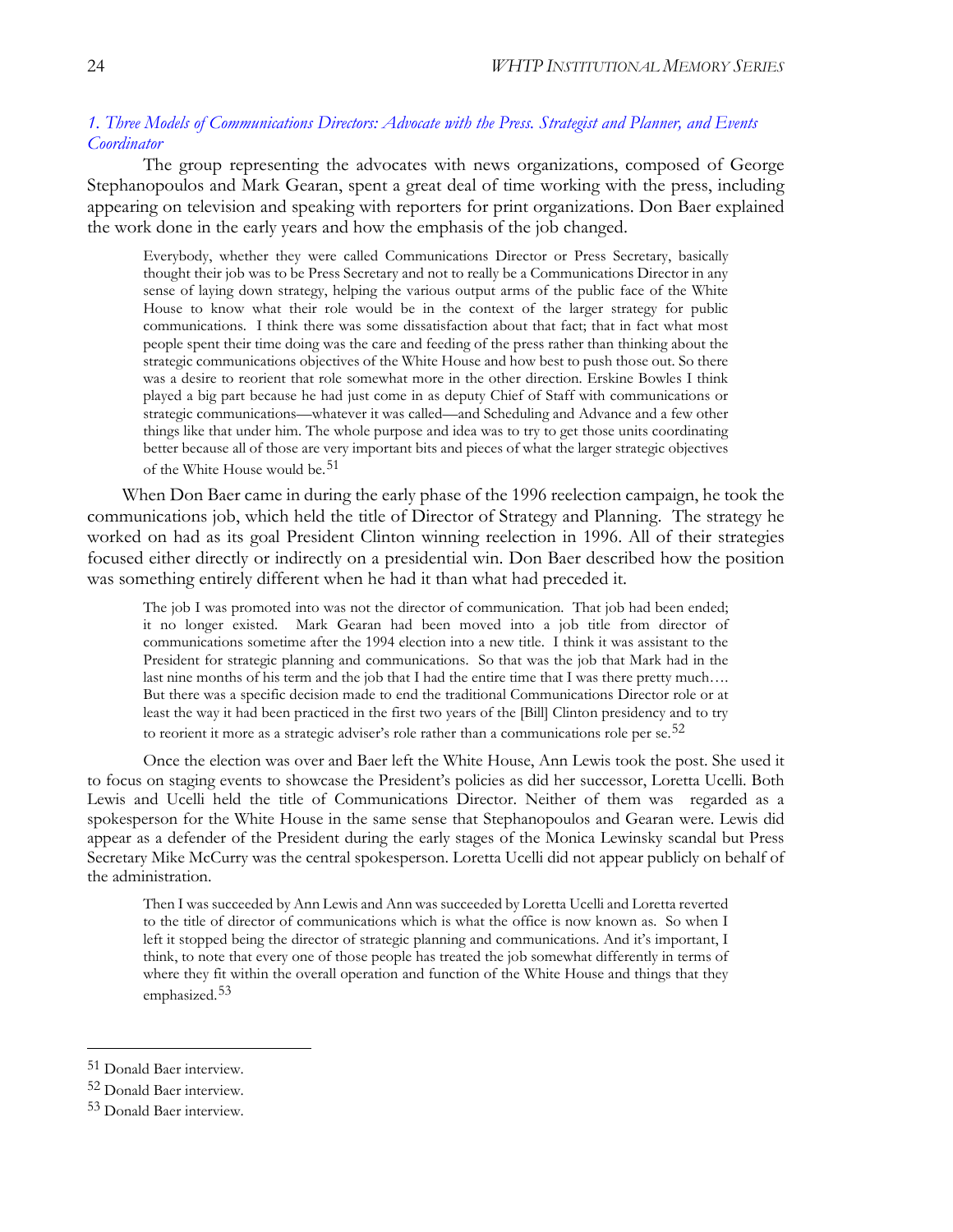The duties performed by the Communications Director in the Clinton White House depended upon who else was there working on communications, including David Gergen, the closeness to the reelection campaign, and the people who held the post as well as the desire of the President. These same roles can be found in earlier administrations. The press advocate role was exercised by Herb Klein and Ken Clawson in the Nixon Administration, Gerald Warren in the Ford Administration, and Patrick Buchanan in the Reagan Administration. The strategist role was performed by communications directors in office during presidential reelection campaigns, including David Gergen in the Ford and Reagan administrations, Gerald Rafshoon in the Carter Administration, and Thomas Griscom in the Reagan Administration. The role of event planner is found with Margita White in the Ford Administration, Mari Maseng in the Reagan Administration, and David Demarest in the Bush Administration.

#### <span id="page-30-0"></span>*2. The Responsibilities of the Communications Director*

While the job of the Communications Director has varied as much as has its title, there are basic responsibilities performed by the Director and those who work in the office no matter whether the incumbent works as a press advocate, a strategist and planner, or an events manager. It can be a general post defined by the director's work with the President on developing the larger message of his presidency as is the case when the position includes strategy and planning in addition to communications. On the other hand, it can be a post that carries responsibilities for events management. The minimum the job entails is event management while the greater role is defining the message of a particular presidency with a strategic plan to match.

#### *Strategic Communications:*

#### *Message Development, Coordination, & Amplification*

Message is central to the communications operation in terms of developing messages for the President and others to deliver. In addition the tasks of coordination and amplification come in as well. The quality, strength, and the direction of the message depend upon the ability of the President and his team to focus on their agenda and not let the entreaties of others overshadow their own interests. "Strategic communications is a balancing act," Don Baer said. "There are different pressing constituencies who want this, that or the other." The Press Secretary might want a press conference "because he's got the press corps beating down his door. Your people, different interest groups or different folks who want your President to come and speak to them about their things or their issues. What you have to keep in mind is what you are trying to get done for the sake of the President and for the presidency and for your objectives and not for all of their objectives. It's a balancing act at all times." He continued: "That's what strategic communications is about is sort of balancing all that, the use of the available tools and resources to be able to keep getting that message out in a coherent way that's your way, not their way."

The work the Communications Director does integrates the political information and people they have outside of the building with the plans that are made by those working within the White House. Don Baer described where the Communications Director fits into the process of presenting a presidency.

There was a small group of people, some inside the White House and some outside the White House, who were about getting the various operations within the White House whose purpose it was to produce that public thing known as the Clinton presidency to all be feeding toward a sense of a common objective in terms of the political philosophy and ideals that we were putting forward…and how those policies met the needs of what our larger message purposes were; in terms of what speeches and the President gave and where he gave them; what he said when he gave them and to what settings and to what audiences he gave them; in terms of what those events looked like and how they were presented to the public; what message we were trying to convey by the very settings or the backdrops or the kind of people who were involved to the press office and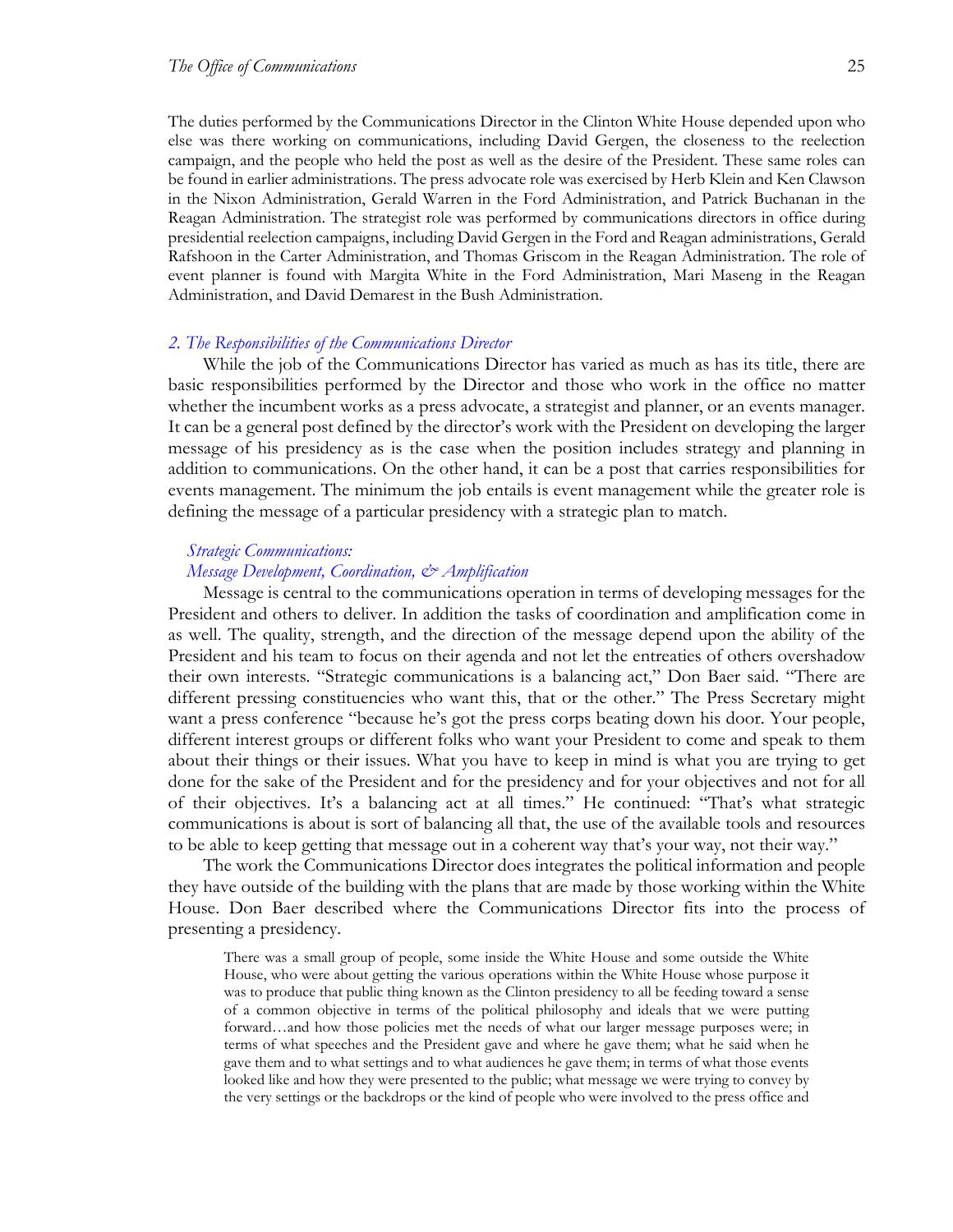the way they would talk to and deal with the press or the kind of press we were dealing with; which reporters or which journalists we were giving access to in determining what we would be doing. [54](#page-31-0) 

Dealing with the policy people within the White House and in the departments is an important piece of the job of a Communications Director. The Communications Director as well as other staff will sift through proposals that best represent the President's goals and select ones appropriate to his message. Don Baer the process:

All those things right down to and—people are sometimes taken aback by this but it's in fact true during that period and largely I think still today—including what I would call the content people who are the policy people. They are the ones in essence who are providing the bits of information for the, if you'll carry the analogy forward, for the articles that are going into this thing known as, again, the magazine of the Clinton presidency. And the way I used to talk about—so there was a lot of involvement between the Office of Strategic Planning and Communications and the major policy units in terms of which policies we were going to put forward, when we were going to put them forward, in what sequence we were going to put them forward; how they were going to presented, all of that; and whether frankly on any given day or night or morning they were actually ready, those policy points of view were ready, for presentation to the country.

Sifting through policy ideas means focusing on those central to the President's message and leaving behind the ones with only a tangential relationship to presidential goals.

I used to say that—and I think you can appreciate this—if there are a hundred things that you can do, if your universe of possibilities are a hundred things that you might do and in the Clinton presidency and an activist presidency that's probably true—there are probably a hundred things percolating out there in the departments that they want done—but fifty of those things, maybe half of them, would represent you to the public as being something other than what you say you want to be. If you say you are a new Democrat, if you say you have come not to promote big government for its own sake or big government solutions to the kinds of problems that are new for the country today but that you're going to present yourself as somebody who does things in a different way and uses government only as a lever to help catalyze people to do for themselves and, as the President says, make the most of their own lives. Maybe fifty of those things are the wrong message to be sending and maybe ten of them are really right on point and really get to the heart of it and maybe forty of them are in the middle and there's some room for it. You have to be careful about the ones you choose, that you allow to percolate up and come to the surface. That was a big part of it as well, weighing in on and having influence over which of those elements of our content were actually the things that became public.[55](#page-31-1)

### Message Development

Message development begins with the most important resource a White House has: the President's time. A part of every scheduled event for a President is the message that attaches to it. Don Baer described the process of insinuating a message into events. "What happened was folks came to be trained to look to the communications operation for decisions, at least first-line decisions, recommendations that would go up then to the Chief of Staff and eventually the President for what the schedule would be, what the message aspects of each of the scheduled events would be; how those scheduled events once they then got scheduled would be implemented or executed. What else? To some extent although not as much as I would have liked what the sort of press strategy would be both in terms of a day-to-day strategy but a longterm strategy, those kinds of things."[56](#page-31-2)

<span id="page-31-0"></span> <sup>54</sup> Donald Baer interview.

<span id="page-31-1"></span><sup>55</sup> Donald Baer interview.

<span id="page-31-2"></span><sup>56</sup> Donald Baer interview.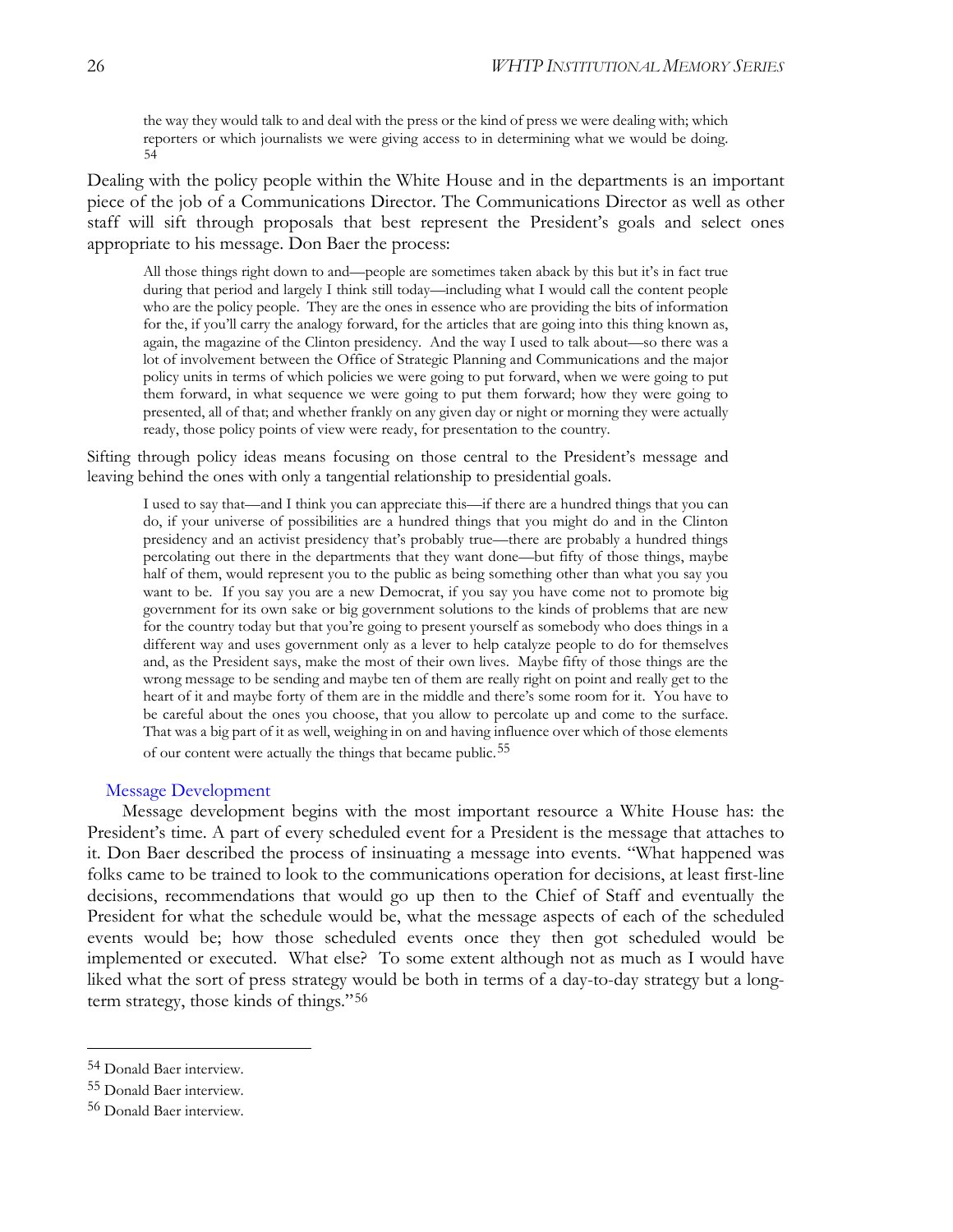The State of the Union is an example of the development of a message that resonates throughout the year. Ideally it has all of the major elements of the President's policy agenda for a year. "I think it's true that two or three years ago we realized that there is so much in the State of the Union that rather than save everything for the State of the Union we could roll out some of the individual events leading up to it," said Ann Lewis.<sup>57</sup> "And we've done that every since. And it's really important because you may have twenty-five or thirty good ideas in the State of the Union. There's no way that they're all going to get attention otherwise. So this has worked out really well." They just roll it out bit by bit. Often it takes the major portion of the year to work through the items mentioned in the address.

Don Baer spoke of message development as encompassing the larger message about the impact, importance, and purpose of the presidency. "To me, the job very much was about helping to form and develop both the larger message for what the impact and the importance and the purpose of the presidency was at any given moment, that's a larger message. Then the specific messages and strategic messages for public consumption purposes that came out of what that message and themes and purposes of the White House were and to make sure that every office or every entity that had some role in conveying what that message and image was publicly, communicating that image and message and strategy publicly, that each one of them understood what their role was in doing that and in many cases working very directly and operationally with them to ensure that those messages, themes and strategies were in fact being conveyed."[58](#page-32-1) 

#### Message Coordination

There is coordination that needs to be done within the White House, as with Intergovernmental Affairs. The Communication Director coordinates every office that has some role in conveying the message and working with units to make sure that was done. He or she coordinates people, events, and information. And then coordinates with departments on which policies to put forward, when to do so, what sequence, and how they are going to be presented. Don Baer described the constellation of offices he dealt with inside and outside of the White House.

Speechwriting. Scheduling. Advance. I dealt a lot with the National Security Council and within the National Security Council particular offices like…the office that really ran the operational side of the NSC.… But that would be about which trips are we going to take; what do we want to schedule when we're there. And I dealt a lot with the National Security advisers. This is actually one of the things I'm proud of. I was one of the few people from the political side of the White House that both Tony Lake [National Security adviser in the first term] and Sandy Berger [National Security adviser in the Clinton second term] thought well enough of to really bring into their decision process about what to do with foreign policy and how to convey it. And you know in this [Clinton] White House it has tended to be more of a divided thing. But I always did have good relations with both of them. The Chief of Staff's office. The press office. The office of someone like [George] Stephanopoulos or Rahm [Emanuel], people who are in those roles which are very strategic kind of roles when they're done right.<sup>[59](#page-32-2)</sup>

Ann Lewis discussed the coordination involved in event planning under her watch. Those in the room included all of the White House shops. "It's the policy shop that comes up with the ideas; they come to tell you what you need to do, Scheduling and Advance, for literally what the timing will be of the day. Intergovernmental because they're going to talk to their constituents; political so people know what you're doing and Cabinet Affairs because there's always a cabinet

<span id="page-32-0"></span> <sup>57</sup> Ann Lewis interview, July 9, 1999.

<span id="page-32-1"></span><sup>58</sup> Donald Baer interview.

<span id="page-32-2"></span><sup>59</sup> Donald Baer interview.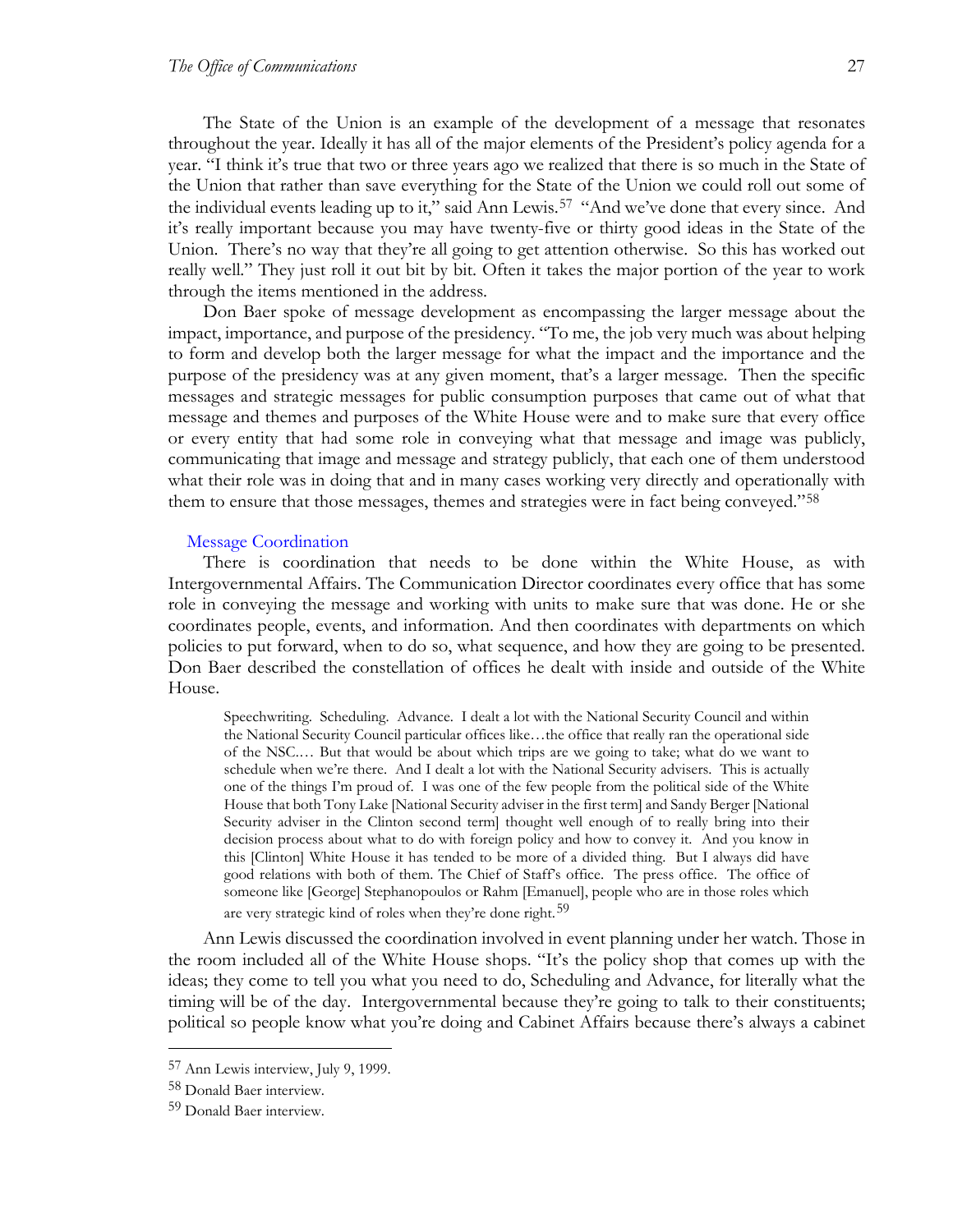officer. So you're literally going to have— And legislative. You are literally going to have every shop sitting in that room if you do it right so that everybody walks out of that meeting knowing what you want to achieve, what their responsibility is to make it work, and what they're going to say to their folks."[60](#page-33-0)

No matter who serves as Communications Director coordinating the message with department secretaries can be a problem. Don Baer spoke of the difficulties presented by Labor Secretary Robert Reich when he conceived and delivered his messages without consulting the White House at any stage in his message development process. "The President was in Hawaii for the fiftieth anniversary of V-J Day," Baer related about a particular event. "Reich, without really clearing anything with anybody I knew of in the White House, gave a speech and his whole perspective on the news that weekend as he rolled himself out was one of pessimism basically, that we're not doing enough for the poor; people are anxious and scared and nervous; middleclass squeeze. The old message which many of us thought was not the right message for the labor secretary of an incumbent President to be delivering three months before the beginning of the year when you're going to be running for reelection." Rather than describe the progress made during their years in office, Reich emphasized the campaign message of 1991 and 1992 that "we're not preparing ourselves for the new economy and the people who are working the hardest, the middle class, are the ones who are not getting ahead in this new economy. Well, first off, it did not comport with statistical reality and the direction of the country." Reining in Robert Reich never got any easier for the Communication Director or other members of the White House staff who wanted to see him follow White House direction.

### Message Amplification

Ann Lewis discussed another aspect of coordination, which is amplification. "The role is really take whatever the President is doing today and get it to the largest number of people. Again, maybe that's through intergovernmental, through state and local elected officials; maybe it's back to a cabinet agency like HHS [Health and Human Services]. But it's every other way of communicating the message other than the press. The press has its own operation."[61](#page-33-1) Some of the coordinating work is accomplished through Cabinet Affairs. "I think they do a lot of it. But it's usually done either through Cabinet Affairs or in conjunction with Cabinet Affairs, put packages together, and sometimes for intergovernmental," said Ann Lewis.[62](#page-33-2) "But a lot of work is done to be sure. Thanks to our web site, for example, we get talking points up every day. We call it 'The White House at Work', which is something we started. So if you're going out as a surrogate, you can just pull down what the President has done for the last week or two weeks and it's there." During her the time she served as Communications Director, Lewis added a person to the office to work on amplification. "The second person I added was an amplification staffer whose role is to get the message back out once it's been done. How do we let everyone know it's happened: get talking points out; maybe the local government might get more information on this so they in turn can spread it; taking the information, taking the President's remarks and communicating them back out."

<span id="page-33-0"></span> <sup>60</sup> Ann Lewis interview, June 17, 1999.

<span id="page-33-1"></span><sup>61</sup> Ann Lewis interview, June 17 1999.

<span id="page-33-2"></span><sup>62</sup> Ann Lewis interview, June 17, 1999.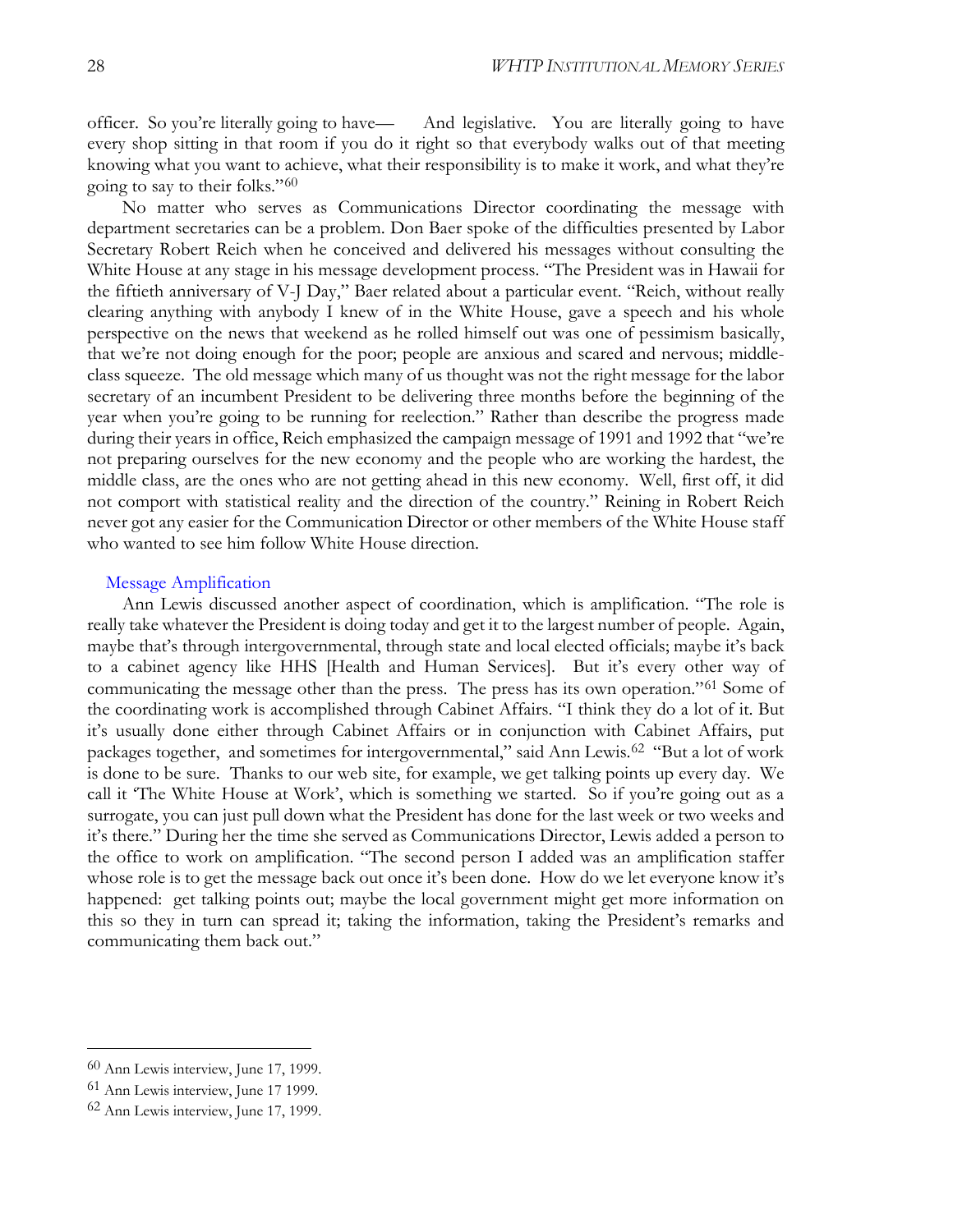## *Create and Administer Units Carrying Out Communications Functions*

One of the clues to the varied nature of the post of Communications Director is the lack of certainty of what units are within his or her domain. Don Baer discussed for whom he was responsible when he held the position of Assistant to the President for Strategic Planning and Communications.

What's interesting is that the people who were in my direct management line or indirect management line would not be an accurate reflection of what I had to be responsible for because a lot of those didn't report to me but I would have to be responsible for what came out of their shops. Directly or indirectly, definitely on any kind of a flow chart would have been thirty or forty people. Indirectly, if you throw in Scheduling and Advance—certainly the advance world in terms of what you saw on television and all that kind of stuff—another fifty or sixty people that I had to deal with.[63](#page-34-0)

Ann Lewis indicated under her watch, there were approximately 25 in the office. "I think it has twenty-five. That included speech writing (domestic), research, events—which is a small suboffice—and after that sort of individuals…. I will tell you, that is pretty much the structure as I found it and probably the only thing I did that changed while I was here was I built up our capacity on events because I thought that was the single most important way we proactively got our message out, events at which the President, in his own voice, was going to be delivering a message."[64](#page-34-1)

In the descriptions below, the latest organizational configuration of the office was used to provide information on how many people worked in the office and what their job titles were. For most offices, the date used was the fall of 2000, but several, such as the Office of Media Affairs, have not existed as a separate unit for some while. For the Office of Media Affairs, the date used is the Spring of 1995, which was at a time when it was a strong unit within the Press Office.

## Office of Media Affairs - Spring, 1995[65](#page-34-2)

- Director of Media Affairs
- Regional Projects Coordinator and Specialty Press Director
	- Specialty Press Assistant
- Two regional coordinators
- Television Services Coordinator
- Radio Services Coordinator
	- Deputy Radio Services Coordinator
- Two News Analysis Coordinators

Media Affairs is an office that demonstrates the manner in which a division can be bounced around among White House units.<sup>[66](#page-34-3)</sup> At the same time, it gives an example of the method by which publicity units are tied together with a common element being the staff's interest in reaching an audience outside of Washington through a planned and organized effort to send information favorable to the President to those reporting across the country.

<span id="page-34-0"></span> <sup>63</sup> Donald Baer interview.

<span id="page-34-1"></span><sup>64</sup> Ann Lewis interview, June 17, 1999.

<span id="page-34-2"></span><sup>65</sup> The office organization descriptions are based on National Journal's **The Capital Source**. It is published twice a year from Fall 1987 forward. Prior to the date, National Journal published a White House Phone Directory.

<span id="page-34-3"></span><sup>&</sup>lt;sup>66</sup> For a discussion of the Office of Media Affairs, see the essay on the Press Office by Martha Joynt Kumar. It is Report # 31 in the series of office essays of the White House 2001 Project.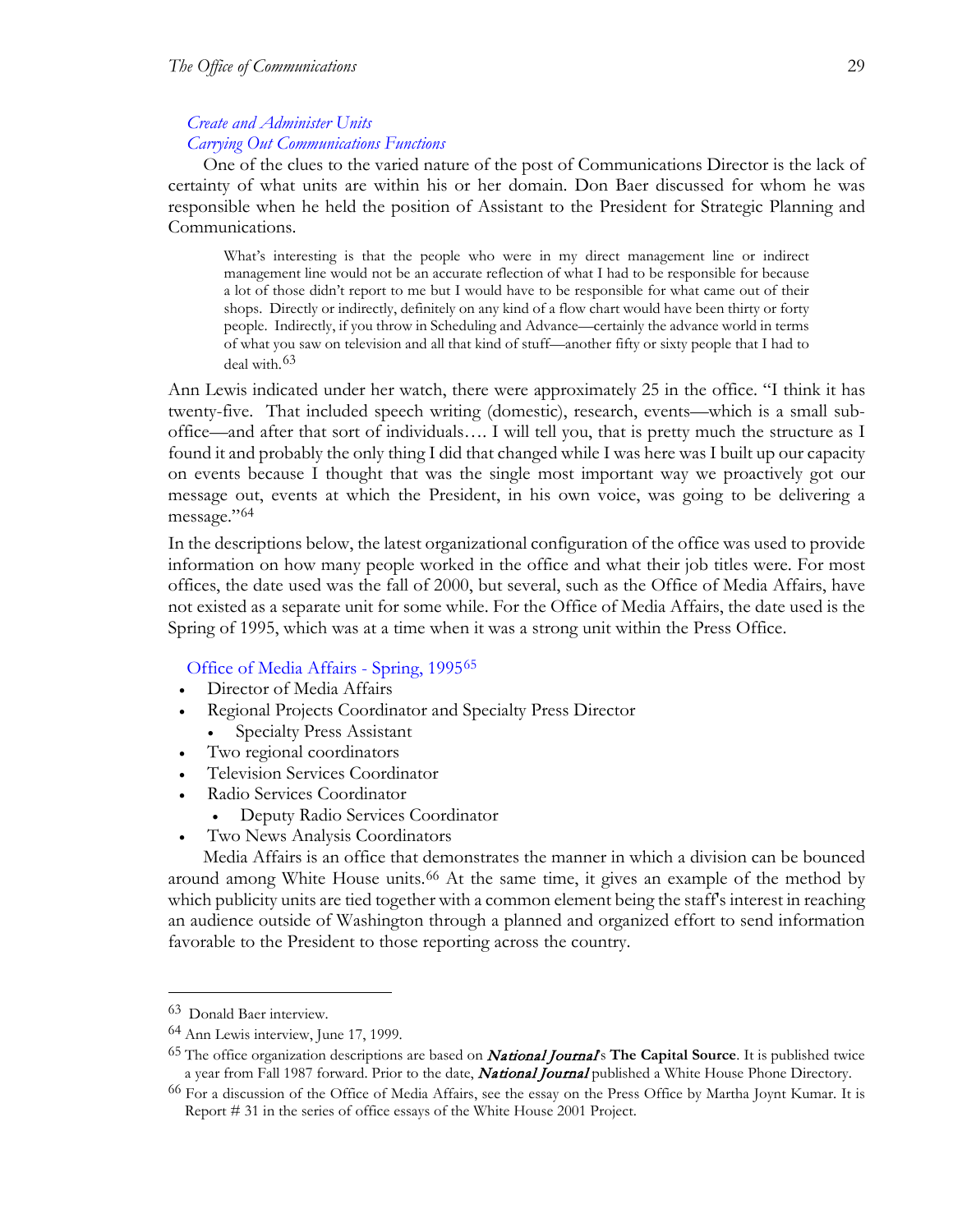In looking through the location of the office in recent White Houses under the various Chiefs of Staff, Press Secretaries, directors of the Office of Communications and the Office of Public Liaison, one can see that the unit is most associated with a general communications or publicity effort. Only in the Carter years and in the latter part of the Clinton administration has the unit been seen as a division of the regular press operation. At no time during the Reagan or Bush years was the unit found within the Press Office. That is because it is by nature a planning operation and recent Republican administrations have viewed that as an element of the Communications operation, which has often been associated with the Chief of Staff's operation. With the capacity of the unit to disseminate information outside of Washington and to coordinate information within the federal government, it is particularly useful as a resource of persuasion. With the interest of the Clinton White House in bringing persuasion into the Press Office, the placement of that unit there is telling. In the Carter White House, the opposite was true: it was housed in the Press Office because they had no persuasion.

## Speechwriting and Research - Fall 2000

- Assistant to the President and Director of Speechwriting
	- Deputy Director of Speechwriting
	- Special Assistant to the Director of Speechwriting
- Special Assistant to the President and Senior Speechwriter
- Four Presidential Speechwriters
- Two Senior Speechwriters
- Director of Research
- Three Associate Directors of Research

The Communications Director has a role in what the President says, where he gives a speech, and what the audience is. All of that is part of the speech process, not just the words. It is the picture as well. It also means what press people to talk to about the speech. He controls the content of the speech and the selling of it as well. If he has control of speeches, his recommendations go to the Chief of Staff on the scheduling of speeches, the message aspects, and then how they would be implemented or executed. Communications chiefs have sought control over speechwriting as control over the message is critical to effective communications. Authority over speechwriting does not come with the job, it comes by assignment.

Speechwriting is both an offensive and a defensive enterprise. If an administration is not careful, the speech process can end up dictating policy rather than describing it. Often speeches dictate policy. "I used to think before I went to the White House, for example, that you made policy decisions and then you wrote a speech to describe the policy," observed a former Chief of Staff.[67](#page-35-0) "Oftentimes it doesn't work that way. Oftentimes, the fact of scheduling the speech drives policy because you don't get to the point where decisions get made until the President's going to be on the tube at nine o'clock tomorrow night to talk specifically about his tax policy. You guys still haven't resolved this question of what we're going to do on capital gains or whatever it might be. It's the fact of having scheduled a time, a locale where he's going to talk about a certain issue that forces the policymakers in the administration, including the President himself, to make decisions. So speeches drive policy oftentimes rather than the other way around." Don Baer spoke about the same thing in the Clinton administration. They would have an event scheduled and then would call the group the President was appearing before and would ask what they wanted to hear.

<span id="page-35-0"></span> <sup>67</sup> Background interview.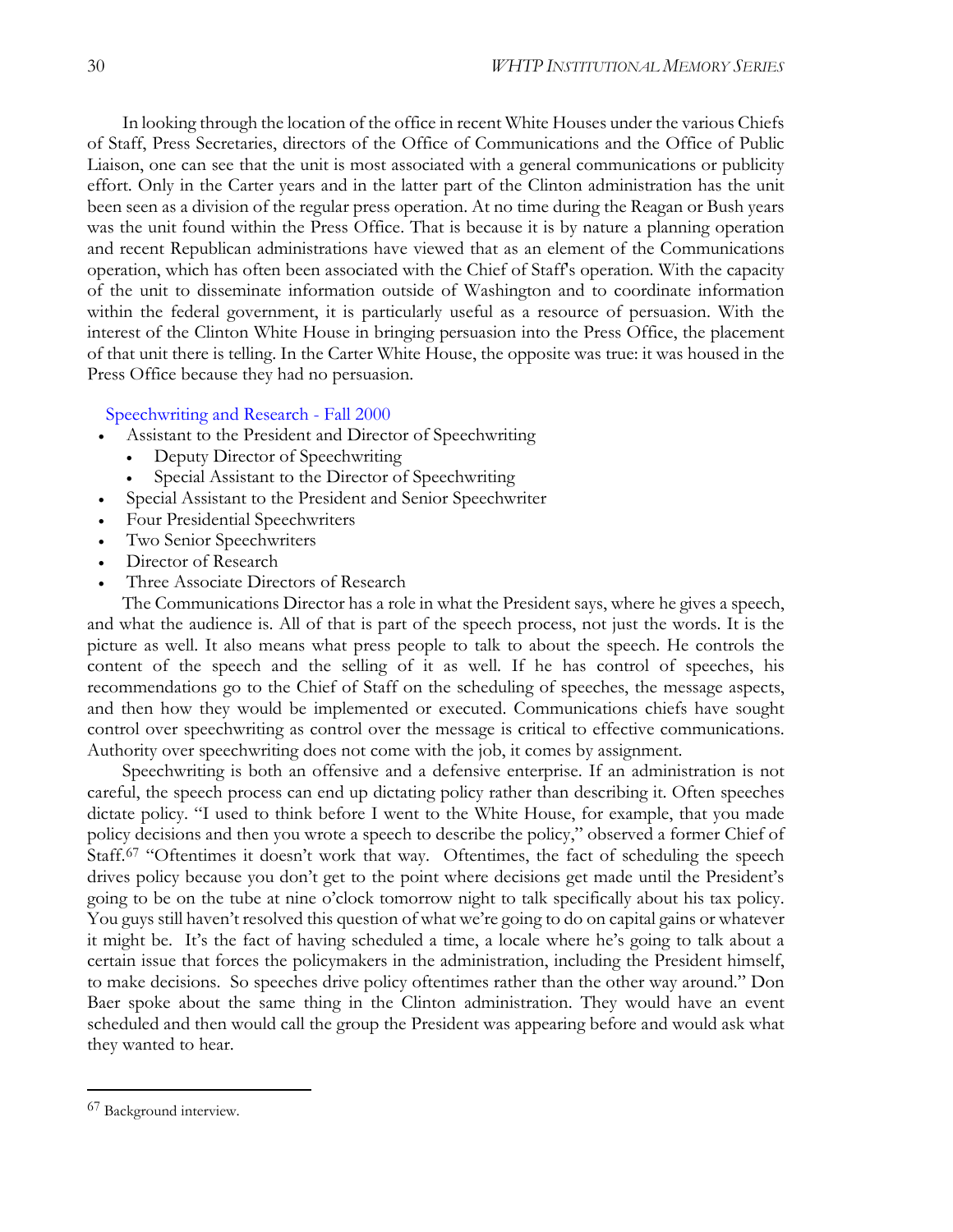## Scheduling and Advance - Fall 2000

## Scheduling

- Assistant to the President and Director of Presidential Scheduling
	- Senior Deputy Director of Presidential Scheduling
	- Deputy Director of Presidential Scheduling
	- Associate Director of Presidential Scheduling
	- Special Assistant to the Director
		- Three Deputy Directors of Presidential Scheduling
		- Presidential Scheduling Coordinators
- Director of Presidential Scheduling Correspondence
- Presidential Diarist
- Director of Scheduling and Advance for the First Lady
	- Two Schedulers
- Staff Assistant

## Advance

- Assistant to the President and Director of Advance
	- Deputy Director of Advance
- Two Trip Directors
- Eight Associate Directors of Presidential Advance
- Assistant Director of Advance

The Communications Director must have some control over the scheduling process in order to be effective in his or her job and also the process of advancing presidential trips to make certain he will appear in the right place to emphasize the message he and his staff want to communicate. Michael Deaver indicated he had control over scheduling President Reagan, which was critical to his notion of presidential communications. It was first and foremost a way of protecting the President. "By the time that you took care of getting that schedule going and keeping him on schedule and protecting him, as I saw my responsibility, for whatever people were going to do or say, I had a full time job with that," said Deaver.<sup>[68](#page-36-0)</sup> Ann Lewis discussed the scheduling meetings that were held once or twice a week in the Clinton White House. Those sessions involved a "significant number of people. The Director of Communications, now Loretta Ucelli; Scheduling; head of Scheduling—who walks us through what's available and what's doable—and then representatives from all the policy shops."[69](#page-36-1) Political Affairs was involved as well. Their planning is short and medium range, not long range. Lewis indicated that as interested as people are in long range planning, it is difficult to bring it about. In the Reagan White House, however, the Blair House Group provided them with the capacity to plan several months out. They did so during the first term and then returned to such planning later in the second term when Thomas Griscom served as the Communications Director.

## Office of Public Liaison - Fall 2000

- Assistant to the President and Director of Public Liaison
	- Three Special Assistants to the Director
	- Deputy Director of Public Liaison
	- Assistant to the Deputy Director

<span id="page-36-1"></span><span id="page-36-0"></span> <sup>68</sup> Michael Deaver interview.

<sup>69</sup> Ann Lewis interview, June 17, 1999.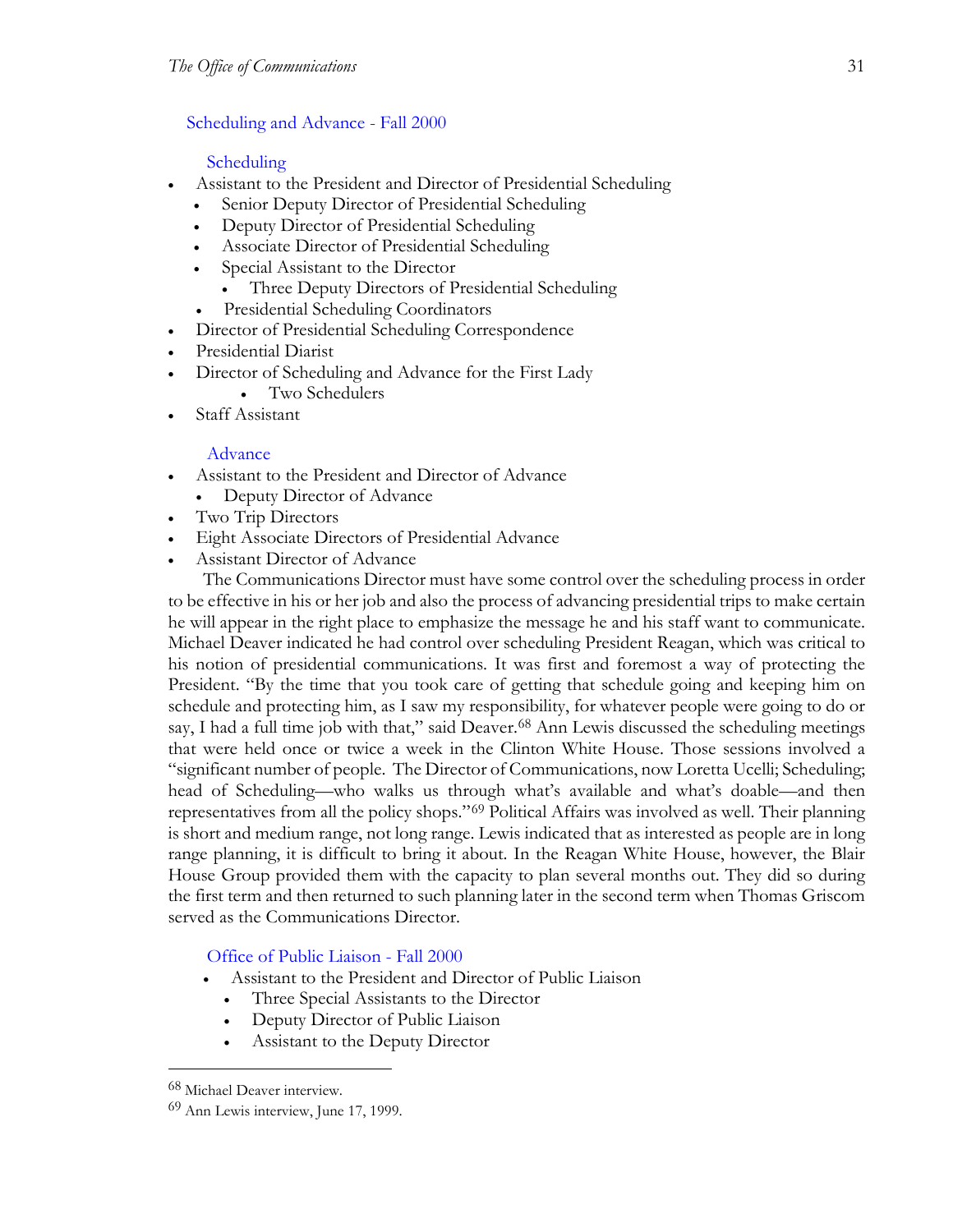- Eight Associate Directors of Public Liaison
- Chief of Staff
- Events Coordinator
- Director of Women's Initiatives and Outreach

The Office of Public Liaison was created in 1974 in President Ford's first month in office. Its genesis is found in the Nixon White House where people in the Office of Communications performed the function of contacting groups to provide them with information about administration achievements. The office is responsible for contacting groups with information the President and his staff want them to have, but it is also a main contact for groups wanting to get in touch with government officials. The office is divided with associates responsible for portfolios of groups important to the President's electoral and governing coalitions.

While the first director was a man, William Baroody, and another, David Demarest, served for a short period at the end of the Bush Administration, all of the other directors were women. There were two directors in the Carter White House, five in the Reagan White House, two in the Bush White House, including Demarest, and five in the Clinton years. Of the fourteen directors serving from 1977 onward, a man served for only a part of one year in the 24 year period.

When President Bush was in office, the Office of Public Liaison was lodged under the Office of Communications for some portion of the time. As the Communications Director, David Demarest was responsible for several units, including Public Liaison, Speechwriting, Media Relations, and Public Affairs. Public Liaison was responsible for regular dealings with interest group representatives in an effort to build coalitions and to respond to their needs. The Office of Public Liaison at the end of the Reagan Administration contained several of the communications functions, including Speechwriting and Research, Public Affairs, and Media and Broadcast Relations. While the Reagan and Bush administrations combined Public Liaison and Communications, the same was not true in the Carter and Clinton administrations.

### Public Affairs - Spring 1991

- Assistant to the President for Public Affairs
- Director, Public Affairs
- Two Associate Directors, Public Affairs
- Staff Assistant

Public Affairs is a unit found in the Office of Communications that was tasked in the Reagan Administration with the responsibility to coordinate those speaking for the administration to reporters and appearing on television or radio. In the Bush Administration, the office created and maintained a television studio in the Old Executive Office Building down the hall from the auditorium where presidents and their surrogates often appeared for press events, including press conferences. The studio is used to tape presidential greetings to various groups he cannot meet in person, often ones meeting in conventions in cities other than Washington. The studio is occasionally used as well by the First Lady to do similar tapings. Even senior staff have used the studio to do interviews with the anchors of local television stations.

The unit also provides surrogates with information on what topics to speak about and which ones to avoid. For Communication Director David Demarest, the office served as an "interagency coordinating group."[70](#page-37-0) The unit was responsible for making certain television appearances were coordinated and that those appearing on the media had information about the administration's

<span id="page-37-0"></span> <sup>70</sup> David Demarest interview.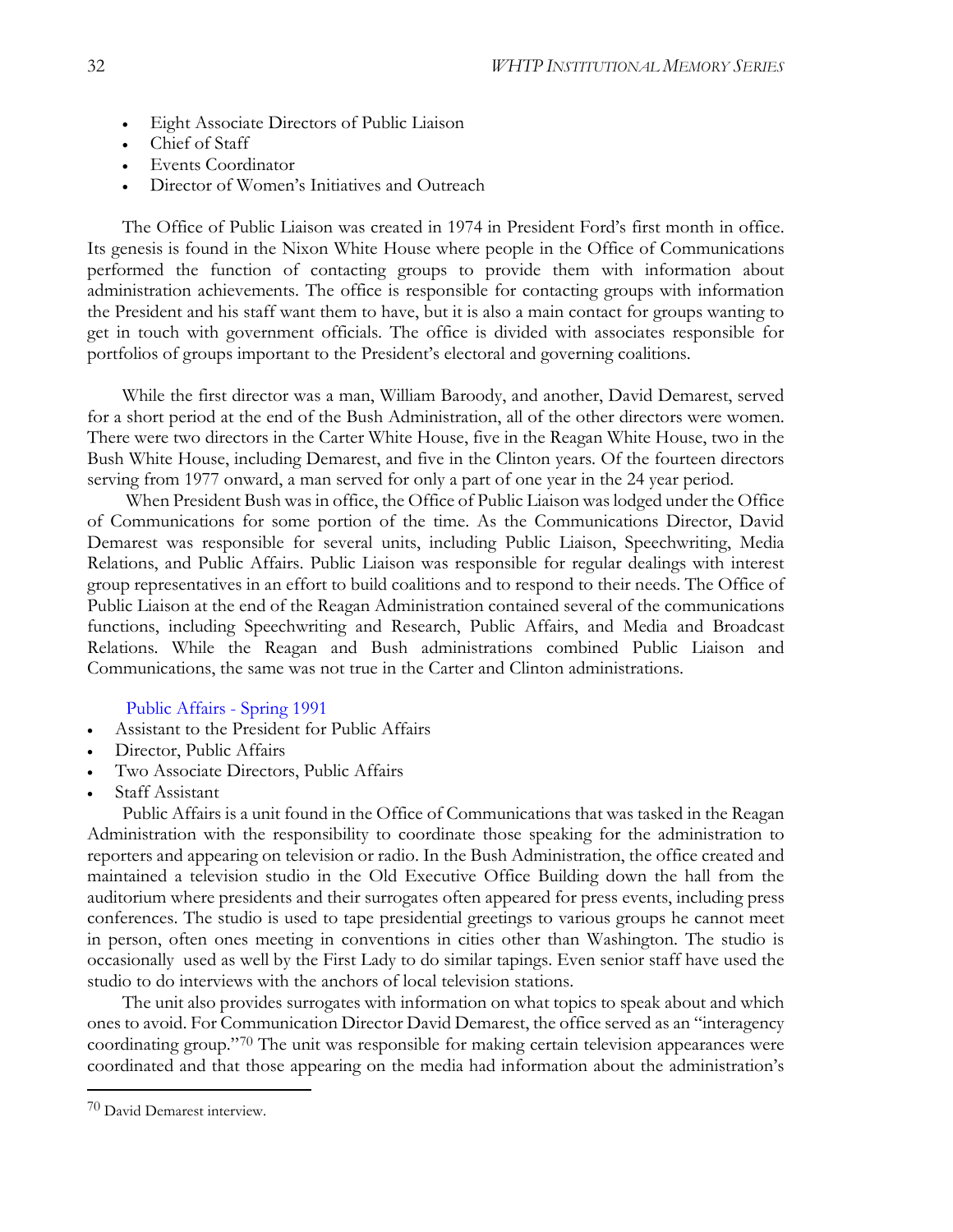achievements and recent good news. If, for example, there were some new good economic numbers, the office would let people know prior to their media appearances.

#### *Political Coordination & Planning*

Gradually as the political resources of a White House have included regular polling and consultants who take the President's political temperature, the Communications Director has become a link of the Chief of Staff to the outside political world. Don Baer took that position during the Clinton reelection campaign. To some extent, the duties of the Communications Director depend upon the time in the administration when the person is in the post. Beginning in the midpoint of the first term of a President, an important aspect of the job is to run the White House angle of the reelection campaign. If the Communications Director serves during the latter part of the second term, his or her job involves yet another campaign. The Legacy Campaign.

#### Presidential Reelection Campaign

The influence of the Communications Director is at its height in the White House during the early period before the campaign begins as at that point there is no campaign manager, the message is important, and he is the person who coordinates the message, people, events, and institutions. The Communications Director has an important role in the campaign as demonstrated by just about everyone of them in office during an election. David Gergen worked as a link to the campaign of President Ford in 1976, as did Don Baer for President Clinton in 1996, and Michael Deaver for President Reagan in 1984.

In addition to staging White House events for the President during the campaign, the communications person works on coordinating the message with the campaign and with its pollsters and consultants. In the Clinton reelection campaign, Don Baer had the role of coordinating the campaign with the governing operation. His duties included smoothing over problems in the White House that swept in from the campaign, such as the aggressive role in White House activities played by President Clinton's political consultant, Dick Morris. A good example of the volatile nature of the Communications Director's position is the way that Don Baer was caught between Dick Morris and Leon Panetta. Baer viewed Morris as someone who effectively "mined" the agencies for political and policy ideas for the campaign in 1995 and 1996, but Panetta was disturbed by Morris's actions as they involved end runs around the Chief of Staff. Panetta described the problem presented by Morris's political work inside of the White House.

I think if you think there's an end run going on—the first thing is to sense whether that's happening. It wasn't so much—the best example is Morris when he first came on suddenly decided he wanted to take charge of the policy operation and he started meeting with some of my staff. I immediately pulled him in and said you can't do that. Then he continued to do it and I went to the President. I said, 'Mr. President, this cannot happen. I can't have a campaign type coming between me and the staff. If he's got things he wants the staff to do, I'll make the decision whether the staff does it but I don't want him going around meeting with my staff.' The President said that's fine, do that and told Morris the same thing. So that fixed it. You have to be very sensitive to that. You've got to make sure that's not happening.<sup>[71](#page-38-0)</sup>

## The Legacy Campaign

Beginning with President Eisenhower's Press Secretary James Hagerty who carried out the functions of a Communications Director without having a title, the person in a White House responsible for communications also takes on the responsibility of designing and implementing the Legacy Campaign. The point of the campaign is to showcase what the President has done

<span id="page-38-0"></span> <sup>71</sup> Leon Panetta interview.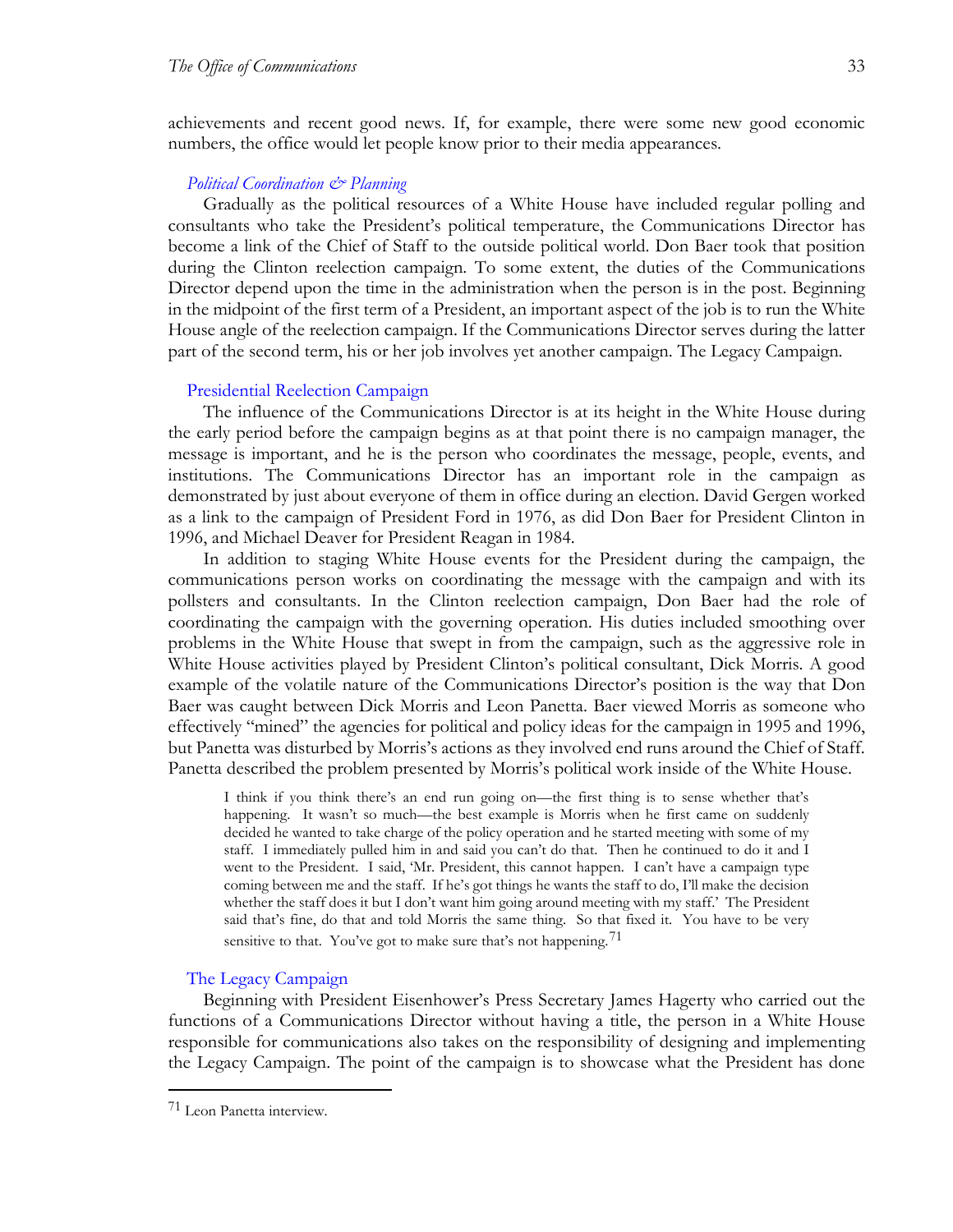during his term on the policy front and wrap it tight at the end with high public approval ratings for the President and his handling of his job. In the Reagan second term, Communications Director Thomas Griscom and then his successor Mari Maseng worked on pulling together information on the accomplishments of the President and his administration. They prepared briefing materials and held events emphasizing their policy work. Thomas Griscom described how he organized the legacy effort. "I started by asking people, "Those of you who were there in the first days of the Reagan Administration, I want to see the documents you put together because you defined what this presidency was all about." So I started that way and working back."[72](#page-39-0) In the last year, gradually they released information on the President's efforts on the domestic and foreign policy fronts. While there was some effort in President Clinton's final year to think about the President's legacy, such efforts were put aside as the President wanted to remain active until his final days.

### *Planning and Staging Events*

Strategic planning lay at the heart of the communications operation of President Reagan. Michael Deaver discussed how they were able to get ahead of events by setting out time where they did long range planning. Most White Houses find it difficult to do, but their experience was it paid off handsomely. Deaver explained:

You have to because you're judged every day on what kind of job you're doing. When I set up the Blair House Group, it was probably the smartest thing I did which basically met every Friday. It was [Richard] Darman [Director, Office of Management and Budget] and [Craig] Fuller [Chief of Staff for Vice President Bush] and the scheduling guy, Fred Ryan and [Ken] Duberstein, I think. We met uninterrupted for about three hours every Friday afternoon at the Blair House. We would take the three-month schedule and we would plan every day for three months. Then we'd take it for the next two weeks and we'd plan every hour. Then I'd take it back and give it to Baker to be sure he was okay with it. Then I'd give it to Reagan and be sure he was okay with it.

The Reagan group had a strategic plan that had as its goal shaping the manner in which the news was delivered through newspapers and on television.

So we had a strategic plan. It wasn't getting up every morning and reading the *Washington Post* and saying, 'Oh my God, this is our day.' It was many times going to bed knowing what the *Washington Post* and, hopefully, having written the *Washington Post* headline by what we had done. So from a communications standpoint we had a strategic approach. We had control and we had that structure of what we called the Blair House Group that gave it a continuing review by all the people that really made a difference.[73](#page-39-1)

Putting on planned events involves coordination of featured players and the staging of the occasion. It is the Communications Office that stitches together events combining the resources and people of the White House with Cabinet secretaries, members of Congress, and groups involved in issues featured at the occasions staged at the White House. At the same time, he is a manager because he or she stages events. Ann Lewis created a small unit that dealt with events management.

It's two people but we would convene a message meeting for each event when I could talk about what is it we're trying to achieve here, what's the setting, what's the audience. And then after that it gets carried out…. Well, one, my deputy director, Stacie Spector, had principal responsibility after that meeting for following up on events. I think communications right now, the way Loretta Ucelli has it, she has two deputies, one of whom is doing events and one of them is doing more the strategy. Then we had George Caudill who we call sort of the big picture guy who really goes

<span id="page-39-0"></span> <sup>72</sup> Thomas Griscom interview.

<span id="page-39-1"></span><sup>73</sup> Michael Deaver interview.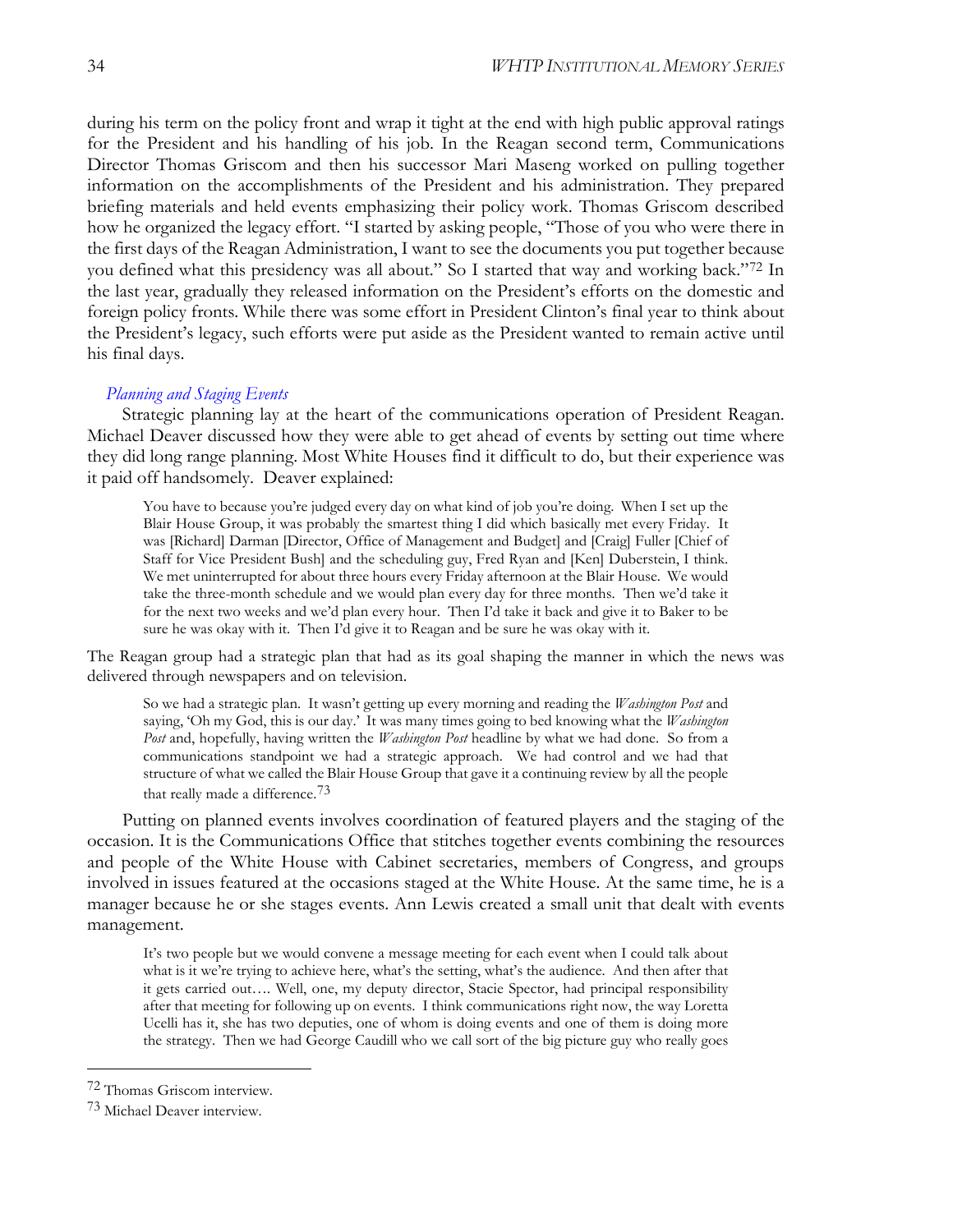#### *The Office of Communications* 35

out and says what will it look like and how it should be done. Again, Stacie, George, probably one or two people working [together]. It was a cluster, let's say, that worked around how you put on an event for maximum advantage…. That's once the scheduling decisions were made.

Following the decision to schedule an event is the decision of where it will be held and whether the President will take part.

Once a decision has been made—we're going to do Medicaid on X date—sometimes that means you already know where you're going to do it; more often it doesn't. It just means we're going to roll out X policy on X date. Well, do you do it at the White House? Do you do it at a children's hospital? Who's the audience? Who gets invited? How do you structure it to get maximum attention? My working principle was the most valuable resource we have is the President's time and we'll never have enough of it. So if we're going to use—I should say amplification as the second thing I added for the same reason. If we've got an hour and a half of the President's time, we better make the most of it. So every thing from where it's held to what's the signage to what's the picture to what's the language, the goal is to decide all of that to strengthen the message."<sup>[74](#page-40-0)</sup>

An example of an event would be the gun control one held in the Rose Garden right before the interview I had with her. She went through how that event was set up.

That got set up pretty quickly. There are two kinds of events. [The first are] those in which we have the most time to plan and on which we have the most control because we're proactively rolling out a message that we care about. The second are events that are put together more quickly to maximize something that's happening. Here you've got a gun debate so it was decided I think the Friday before we would do an event on guns. In this case it was pretty easy for the setting. It was going to be the Rose Garden because we don't need to tell the story of guns; everybody knows what it is. We wanted to make the case that it was a presidential event and we began it as an event where women members of Congress would step forward and talk about why this was important to them. Now the day before we heard that their male colleagues wanted to be part of it to so it got adjusted.[75](#page-40-1)

Legislative Affairs was involved as people from that office chose the members. Lewis continued:

Legislative Affairs. Once you do the meeting then you say, 'Okay, Leg[islative] Affairs you'll tell us who the members are going to be.' Again, because that was a concrete 'here's the issue, here's what we're talking about, this is about members of Congress,' that was simpler. A more complicated one might be a kind of community policing. We're still likely to do it in the Rose Garden because, again, for us saying this President cares about keeping you safe is important. We'll have police officers in uniform around him. And then who is in the audience? Local government might invite people in for getting cops grants; representatives of police organizations will be there. So it's a mix of people who are directly impacted by the announcement.

Policy is the focus of events but how it is presented depends on the stage in the policy process and whether the Congress is in session. "The meeting would last about an hour and the number of events to be discussed may depend on how many days we have to fill. We can look at a month and have five message opportunities; we can look at a month and have three. It depends on what else is there. The President is going to be in Europe for eight days, and three days are already filled in; you don't have much time left. Or you can have a lot…. The second thing that makes it difficult is how much competition there is, how many of the policy shops have announcements that they are trying to put on the schedule.… Actually you're a little more likely to do policy announcements when they're out of session because there's a little more space but you react to policy when they're in session," commented Ann Lewis.[76](#page-40-2)

<span id="page-40-0"></span> <sup>74</sup> Ann Lewis interview, June 17, 1999.

<span id="page-40-1"></span><sup>75</sup> Ann Lewis interview, June 17, 1999.

<span id="page-40-2"></span><sup>76</sup> Ann Lewis interview, June 17, 1999.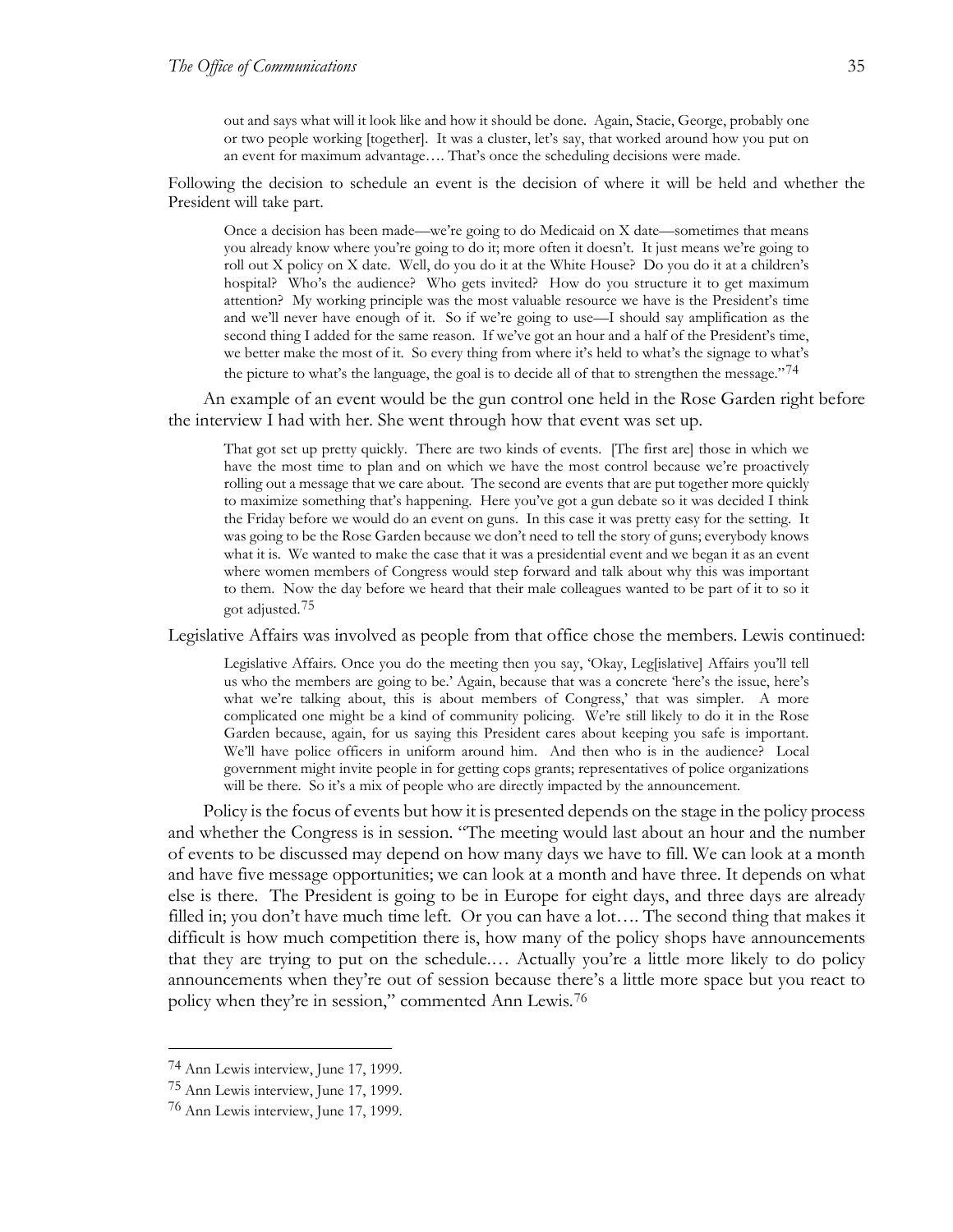## *Working the Press*

An important aspect of staging events is to work the press. Coverage is what they want. In addition to bringing in television, the White House uses the wire services as the tie to the local community. "Sometimes the afternoon before you might give the wires—for example, if we're going out with the story on community policing and here's what it's going to mean state by state, you can give that to the wires and they will run in each of their regions a story about what it means for this community," commented Ann Lewis.[77](#page-41-0) 

Newspapers are not so hard to deal with. Sometimes the White House operations aim at *USA Today* because of the newspaper's interest in issues people are concerned with.

Very important because they like stories that are real and that have a real impact where they can show how it matters," commented Ann Lewis. In that one there's kind of a rotation, if we get a story in *USA Today* by sort of giving them some information—I'm not sure it's a particular kind of story so much as it's just high on our list that we placed it. Again, I don't have to sit and plot how to do an event in order to get the attention of a newspaper. You can sit down and give a newspaper a story, work with them on the story, have the President give a speech. The reason I pay attention to events and the kind of setting I talked about is pictures for cameras. It's a different strategy in reaching newspapers. [Press Secretary] Joe Lockhart's briefing the day of an event in which he says the President's going to speak and sort of walks people through what it's going to be about will reach the newspapers. The combination of the President's speech and a Lockhart or [Gene] Sperling [National Economic Council director] or somebody coming in and briefing on the issues, that reaches the newspapers.[78](#page-41-1)

One of the major difficulties in presenting an administration is working with the criteria the press use to decide what is newsworthy. Lewis noted the press's interest in the future, what is going to be proposed rather than what has actually happened. "I think it is simply easier to people are more likely to know what you're going to do. It's easier to break through on a story about a new policy, a new goal, a new agenda. It is impossible to get press attention for something that's already been done, virtually. Aside from the stock market figures. And, if you can't communicate it, people aren't going to know about it."[79](#page-41-2) 

#### *Measuring Success*

One of the duties of the Communications Director is to measure the success of their operations. That is most often done through a combination of anecdotes and press clippings. Polling counts here as well.

It's a little bit more anecdotal than I'd like but you try to test—there's a lot of public poll data available and how well people think you're doing and what they know about what you're doing, that's useful. But the other is you can get clippings; is it being used? Is it appearing? Do people know what you're doing? It's anecdotal but it's sort of trustworthy because people ask for more of it. When you do something that works, you're going to hear that they want a lot more of it…. I'll go out some place and give a speech and people will talk about what they've heard that we're doing, what they think, what they know about, how it is they're getting their information.<sup>[80](#page-41-3)</sup>

In addition to anecdotal information, polling is a way of measuring success for an administration. When asked what polls tell the White House, Ann Lewis observed, "Like most institutions, polls can tell you, if you read them right, what people know about what you're doing,

<span id="page-41-0"></span> <sup>77</sup> Ann Lewis interview, June 17, 1999.

<span id="page-41-1"></span><sup>78</sup> Ann Lewis interview, June 17, 1999.

<span id="page-41-2"></span><sup>79</sup> Ann Lewis interview, June 17, 1999.

<span id="page-41-3"></span><sup>80</sup> Ann Lewis interview, June 17, 1999.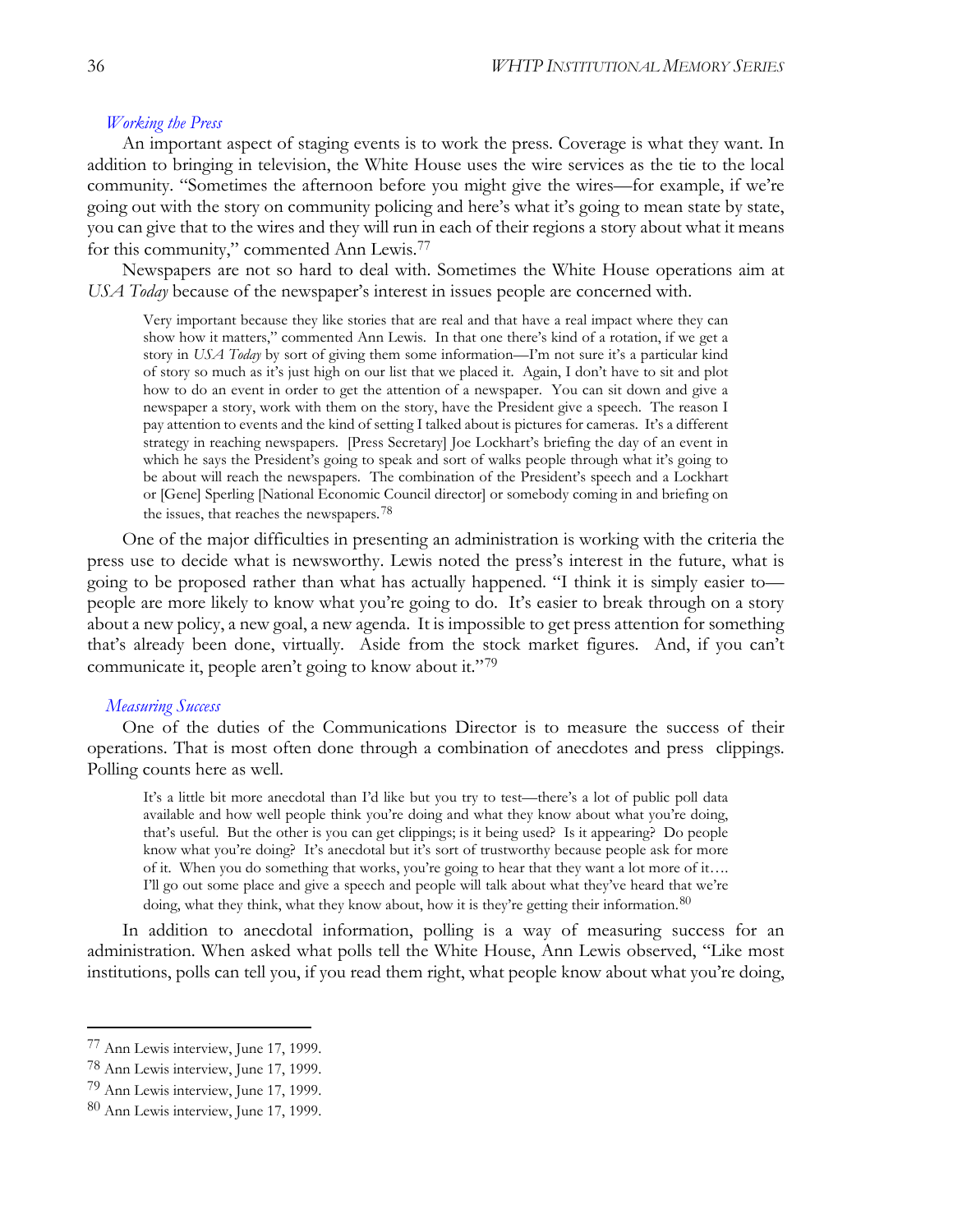<span id="page-42-0"></span>what they may not know and you want to work harder to get the message out," said Ann Lewis.<sup>[81](#page-42-3)</sup> Knowing what the public's assessment is of what they are doing worked in their favor as the Clinton White House designed strategy to move policy with a communications plan to accompany it.

## **MESSAGE RESOURCES: PEOPLE AND VENUES**

In putting together events, messages, and the like, the staff works from a rich pool of resources and venues. Who they choose as speaker and what the person or persons will say depend upon the goal the President and his staff have for the event. Their choices of surrogates and venues include the following:

## <span id="page-42-1"></span>*1. The President*

- o Addresses, including the Inaugural Address and the State of the Union,
- o Oval Office televised addresses,
- o Scheduled speeches, including the annual Economic Message, the opening of the United Nations in the fall, and constituent association conventions, especially those held in Washington,
- o Speeches with a message searching for an event showcasing the President's ideas,
- o Radio address on Saturdays,
- o Presidential events where he gives remarks in one of the following locations:

The Oval Office The East Room The Rose Garden The Roosevelt Room Room 450 in the Eisenhower Executive Office Building

o Press events:

Interviews with a news organization or a particular correspondent Press conferences Appearances in the Briefing Room

## <span id="page-42-2"></span>*2. The Press Secretary*

- o Announcement or a response to a question in the morning in the informal session in the Press Secretary's office with reporters, known as the "gaggle",
- o Briefing with reporters in the afternoon as an announcement or as a response to a reporter's query,

<span id="page-42-3"></span> <sup>81</sup> Ann Lewis interview, June 17, 1999.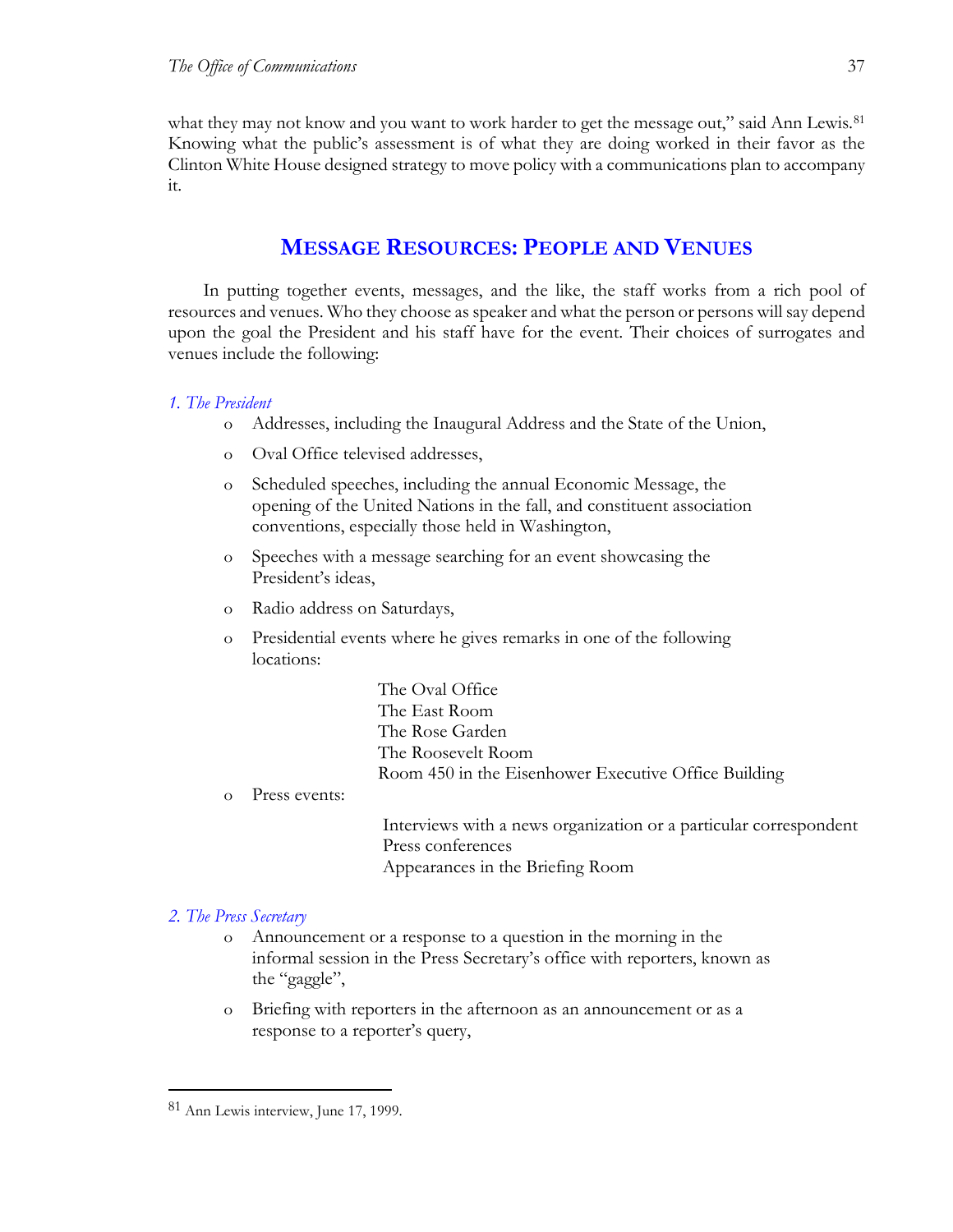- o Exclusive to a particular reporter,
- o Background information provided to a reporter or group of reporters,
- o Information provided in the above ways by a deputy.

## <span id="page-43-0"></span>*3. Senior Staff*

- o Chief of Staff regularly speaks with selected reporters on a background basis as well as sometimes in on the record sessions,
- o Sunday talk programs and morning news programs. The Chief of Staff or those designated by him to represent the senior staff position appear on such programs on a regular basis,
- o Senior economic, national security, and domestic policy staff appear regularly on television news programs throughout the day according to the message the White House wants to send.

## <span id="page-43-1"></span>*4. Policy Makers*

- o Senior staff on National Security Council, National Economic Council, Domestic Policy staff provide information to reporters as exclusives, on background, and on the record,
- o Department and agency heads sometimes provide reporters with information, including at White House appearances with the President and in the Briefing Room,
- o Vice President in some of the same settings as the President, including scheduled speeches and remarks in the above locations,
- o First Lady is sometimes involved in some of the presidential appearances, expressing a policy viewpoint of her own.

## <span id="page-43-2"></span>*5. Outside Resources*

- o Interest groups often figure into events at the White House where they can be used to emphasize an issue, such as providing a "victim" to take part in an event,
- o Pollsters regularly provide information to a small circle in the White House for use in designing political and communications strategies,
- o Political consultants to shore up the President's image from a point outside of the White House, as did James Carville during many rough points in the Clinton term,
- o Elected officials in the Congress, governors, and mayors often serve as witnesses supporting the intentions of the President and his administration.

•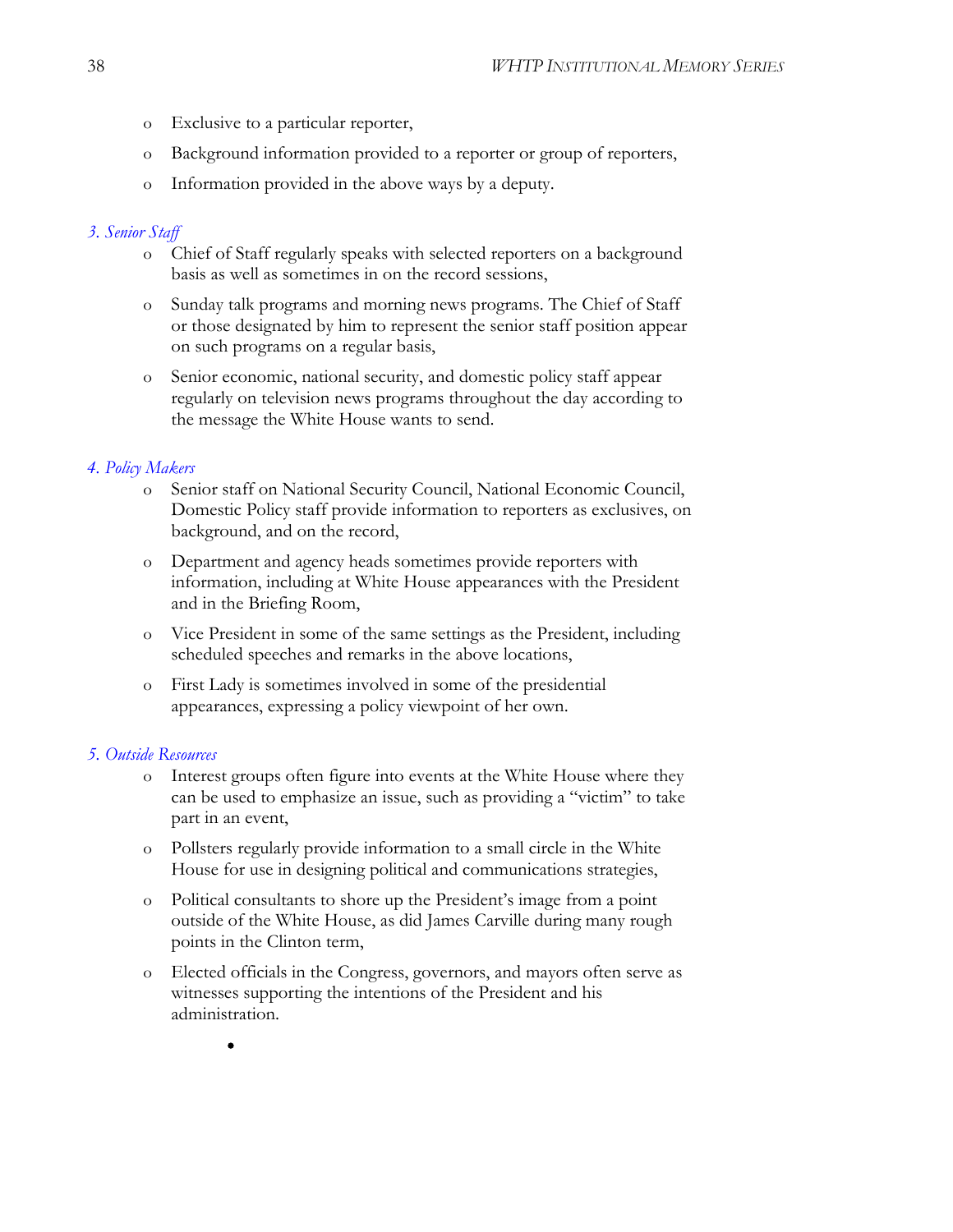## **DAILY ROUTINES OF THE COMMUNICATIONS DIRECTOR**

<span id="page-44-0"></span>The routines of the Communications Director include regularly scheduled morning meetings revolving around the schedule and interests of the Chief of Staff and in the afternoon random meetings focused on coordination activities dealing with scheduling people and arranging events. While the morning meetings are focused on senior staff, the afternoon ones are deputy level meetings carrying out the plans and interests developed and articulated in the morning meetings.

#### <span id="page-44-1"></span>*1. Morning Meetings*

Ann Lewis described the rhythms of her morning. "There's a 7:45, small senior staff meeting. I think it's eight people. We then go to a senior staff meeting, larger, at eight o'clock. After that senior staff meeting about another dozen people go off into [Joe] Lockhart's office to talk about sort of the press lines, who's talking to who, what are the points we're trying to make today and tomorrow basically. After that, every day varies."[82](#page-44-3) She continued. "Days will vary. When Congress is in and you're close to the legislative session, you're working on budget and legislation and that's going to drive your day. Earlier in the year you have more freedom to sort of initiate and set the agenda. You try to get out most of the issues you want to make the case for early if you can. I find it hard to say—it's not as if every Wednesday is like this or every Friday is like that. After that they vary a lot."

Don Baer explained his morning meeting schedule: "Every day, depending on what job you were in and what the regime was, you'd have a small group meeting at the beginning of the day with the Chief of Staff and then a larger senior staff meeting that the Chief of Staff or his designee would run. Then you have a communications group meeting that was sort of designed to give them a heads up on what was happening that day and all that kind of stuff. So those would be three things you'd try to do every day if you were in town. But there might well be what you would think of as subgroups of staff meeting at any time throughout the day."<sup>[83](#page-44-4)</sup>

## <span id="page-44-2"></span>*2. Meetings Throughout the Day*

Don Baer sketched out his White House day once the early morning meetings were over. His afternoon, like those who preceded him, was composed of meetings scheduled for individual purposes rather than being regularly scheduled ones as the morning sessions were.

On an average day, there would probably be for me somewhere between ten and twenty meetings in the course of the day that I had to go to that were meetings I had to be at because someone there would be waiting to hear what my opinion was or my plans were for something we had to do. At some point you have to plan for those meetings, think through what you're going to do. Of course, on this side would be the President's schedule, some of which would require my presence to either prep him or brief him or be in an event with him. That schedule of meetings would take you usually until about 7:00 at night and that would not take into account emergency meetings or crises or just some new thing that cropped up that required you to assemble a group of people in your office to talk about it. That would take you until about 7:00 at night.<sup>[84](#page-44-5)</sup>

<span id="page-44-3"></span> <sup>82</sup> Ann Lewis interview, July 9, 1999.

<span id="page-44-4"></span><sup>83</sup> Don Baer interview.

<span id="page-44-5"></span><sup>84</sup> Don Baer interview.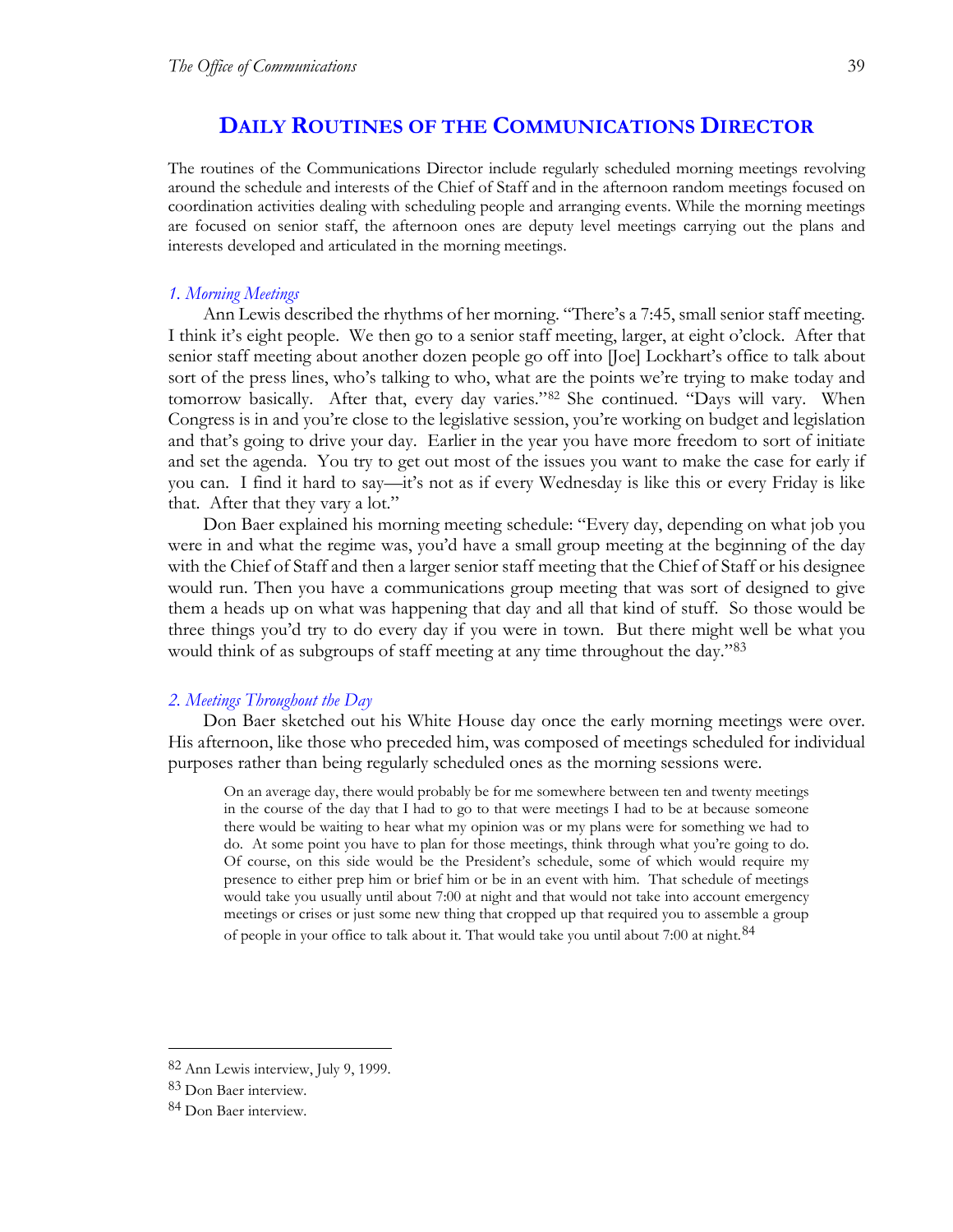#### <span id="page-45-0"></span>*3. Evenings of White House Work*

White House work does not end in the early evening. Even if they are not working in the White House, communications staff members attend social functions where they might meet people in and out of government who can help with the administration's communications efforts.

For Don Baer, evening was the time he went over speeches written by his staff prior to their going to the President.

By 7:00 hopefully somebody had a speech that was ready that was going to have to be delivered the next day or the day after that. As Communications Director, I would need to look at that. Even though I had a lot of confidence in the people who were running the speechwriting operation and we would have talked over many times what it was supposed to be or what was going in to it, it's just always true that between the idea and the reality falls the shadow. So clearing away the shadow was part of what my job was supposed to be based on what I either could intuit or knew directly the President or his most immediate advisors on these things would want in the speech. So there would be the need to read and edit that and some negotiations over how it was going to be and if there was a policy that wasn't ready yet or came in differently than we had been told it would come in; all those things had to be made ready. It was rare that I would be ready to leave there before 8:30 at night and more common that maybe twice a week I would need to be there until 9:00, 10:00, 11:00 o'clock at night all to go home and be up again at 5:30 or 6:00 in the morning.<sup>[85](#page-45-3)</sup>

<span id="page-45-1"></span>For Democrats and Republicans alike, it is difficult to get out of the White House on the early side.

## **WORK LIFE IN THE OFFICE OF COMMUNICATIONS**

As difficult as life is in the White House for staff members, only at the end of an administration is there a shortage of qualified applicants. The benefits outweigh the various pressures that make up the disadvantages surrounding White House work life. Ann Lewis spoke for many when she summed up the opportunity working in the White House affords those interested in service there. "I get to work with people I admire, whose values I share, and who participate in making policy that's making this country a better place to live in."[86](#page-45-4)

## <span id="page-45-2"></span>*1. Physical Stress Involved in Working in a White House*

Ann Lewis discussed the physical side to working in a White House. "There is a physical stress which is grinding, every day. You come in at seven-thirty in the morning and you don't leave until after seven o'clock at night. The time constraints I think are grinding for people. You have to assume you're going to put in part of your time on the weekend, almost every weekend. That's a lot of time. And if there's a meeting or something comes up later in the evening, you're going to stay as long as it takes. So it is both tough physically on you and, for people with young children or young families, it is a very tough set of choices. It's very difficult."[87](#page-45-5)

Margita White, Communications Director in the Ford Administration, illustrated the physical stress involved in working in the White House. She left her post as Communications Director for a seat on the Federal Communications Commission. Much as she loved her White House work, she found it exhausting. She provides the details:

<span id="page-45-3"></span> <sup>85</sup> Don Baer interview.

<span id="page-45-4"></span><sup>86</sup> Ann Lewis interview, July 9, 1999.

<span id="page-45-5"></span><sup>87</sup> Ann Lewis interview, July 9, 1999.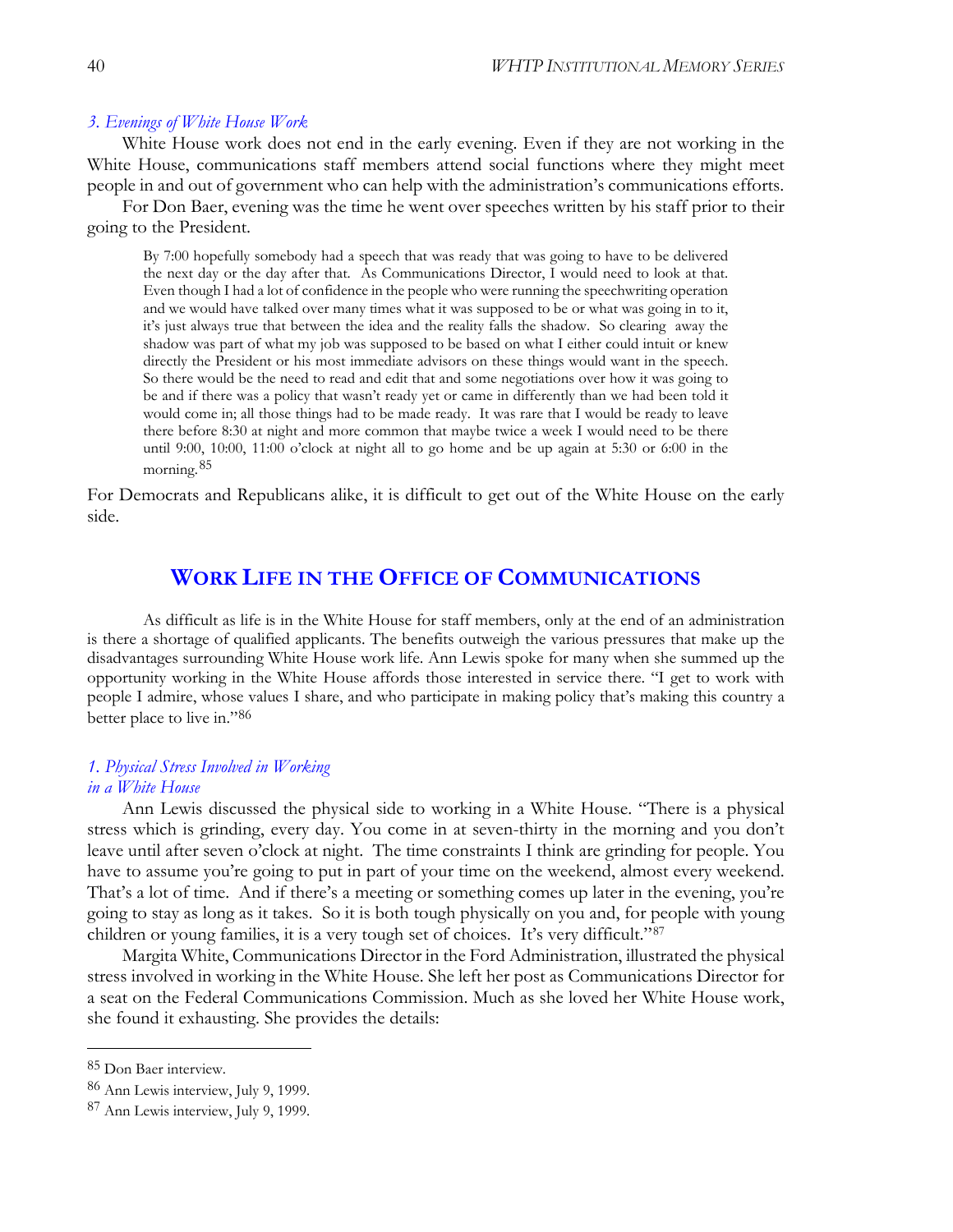I was relieved when the FCC opening came up. I was exhausted going into the 1976 campaign. It's funny how this came out. It was in April, I think. I had been traveling all over the country on Air Force One or the press plane – a six state trip where I had arranged several regional briefings and other events for the President. I got home at three-thirty or four in the morning, went to bed, got up at six, knocked over a full pot of coffee on my lap, and ended up in the emergency room with second-degree burns all the way down my leg. As they peeled off the skin and I was in the emergency room, Dick Wiley, who was then the chairman of the FCC, tried to reach me to let me know that he had just been to the White House Personnel Office to urge I be appointed to an impending FCC vacancy he just had learned about that morning. When I got his surprising message as I came to, I thought this was something I wanted to do. Timing was everything. I'd drafted the proposal for the expanded Communications Office role in the campaign, but at that moment I knew I didn't have the strength to follow through.<sup>[88](#page-46-1)</sup>

While most people did not meet with exhaustion at quite that level, they do find they are worn out when they leave the White House.

#### <span id="page-46-0"></span>*2. On Call and in the Public Eye.*

From the other side of the aisle, Thomas Griscom explained the way in which you bring the White House into your house when you work there: "You really are on call and accessible twenty-four hours a day, seven days a week. You have no privacy. You do not go hide some place. The stories about a White House operator tracking you down even if you haven't told them where you're going to be are real because that's their job. For whatever period of time you're there, if you're in the White House—your time is contingent on White House events and everything else is secondary. And that's hard. If you're a parent, if you have children, when WHCA shows up and all of a sudden starts putting White House phones in your house, you get a sense real quick that everything has changed and that there is a new priority in your life. And that factors into some of the goals and things that you set for yourself."[89](#page-46-2)

There is special pressure associated with the scrutiny given a White House by the press, the public, and one's political opponents as well as allies. Ann Lewis observed: "The second is the emotional strain I assume when everything you may say and do is enormously important, is watched so closely, and has potentially the impact that a White House statement does." Ann Lewis discussed the pressure associated with the specter of lawsuits involving the work being done. "You add to that being in, as we are, a hostile political climate in which the danger of lawsuits, special investigators, having your notes or papers sort of called in on any particular issue is ever present."[90](#page-46-3) Locating documents, meeting with lawyers, and preparing to testify all take their toll. Sidney Blumenthal, who was a senior adviser to President Clinton on communications, had some of his subpoenas framed and hanging on his office walls and others stored away. When asked what impact receiving subpoenas has, he indicated it makes life in the White House more difficult. "It's harder. It's much, much harder. I think it was unique and that people will understand it over time, when they see historically how unique it was."[91](#page-46-4)

<span id="page-46-1"></span> <sup>88</sup> White House Interview Program, Interview with Margita White, Martha Joynt Kumar, Washington, D.C., October 26, 1999.

<span id="page-46-2"></span><sup>89</sup> Thomas Griscom interview.

<span id="page-46-3"></span><sup>90</sup> Ann Lewis interview,

<span id="page-46-4"></span><sup>91</sup> Sidney Blumenthal interview.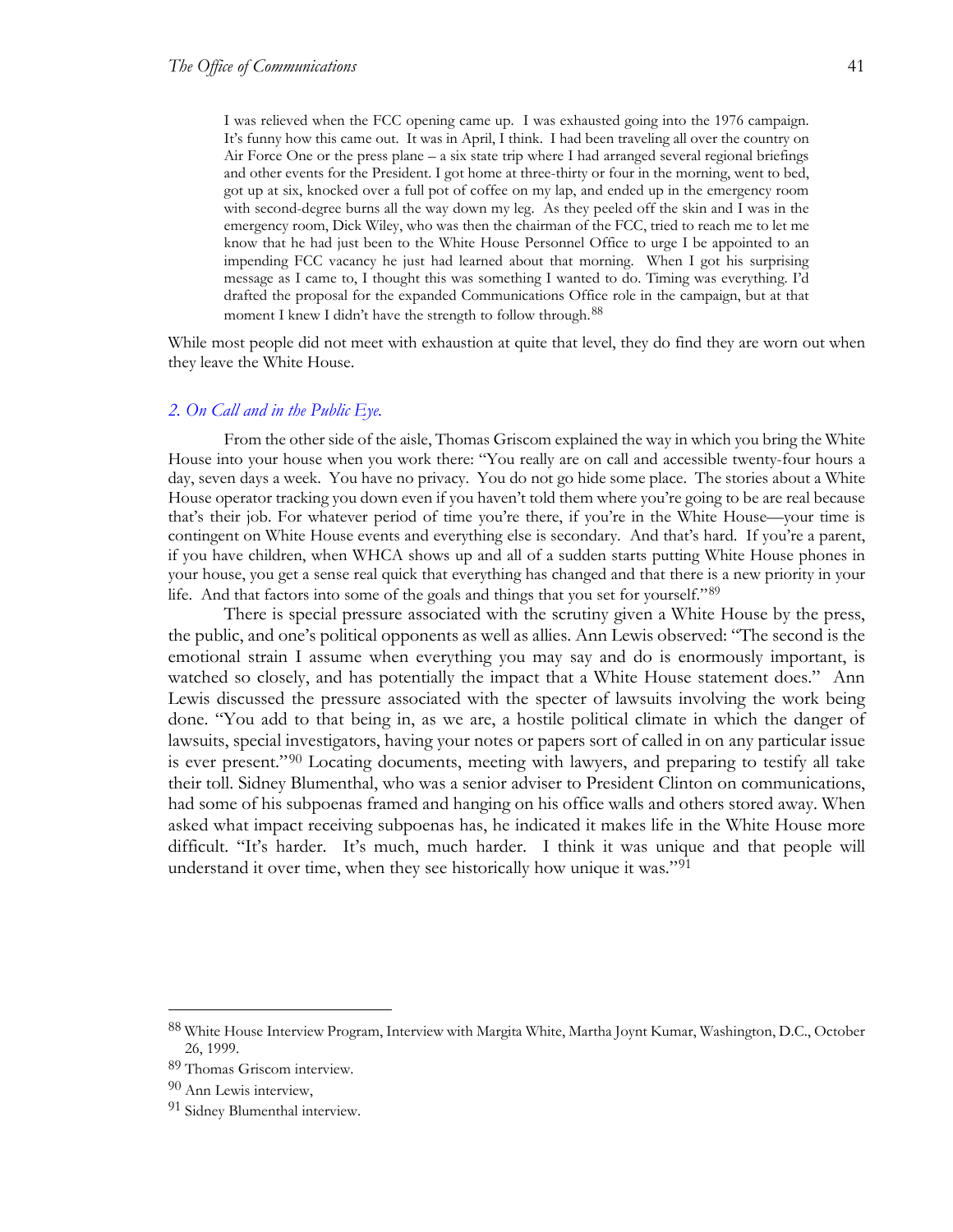## <span id="page-47-0"></span>*3. The Responsibility Associated with White House Work*

The stakes associated with a White House job are very high as they involve the reputation and career of the President. Thomas Griscom explained the pressures associated with taking actions impacting the President. "

Unless you have dedicated yourself to this as the only thing you want to do, it is mentally and physically demanding on you. When you're in the middle of a scandal, you are making decisions on the run quite often, you hope they're right but nothing is 100 per cent right. You will make a few miscues here and there. When you sit there and think about it, I'm sure this White House went through it. If I make the wrong call, if I say the wrong thing, if I look the wrong way, what happens if I'm the person who caused the President to be impeached. There is nothing I have found any place else that comes close to that level of responsibility that you can make a misstatement, you can make a bad judgment on an issue and it can backfire. When it does, the stakes are real high. I think corporate America has some of the same interactions as a White House. That's what I found when I went on to a corporate job, but there you're not always on call. Something comes up you deal with it. In the White House you never get away from it. You're never away from it.[92](#page-47-2)

Part of the pressure of working in a White House is being successful in your work. For Don Baer, in addition to the physical strain of the many long White House hours, there were others:

A lot of pressure and stress on you about, in the meantime, how did the thing that you planned a week ago play today when the President went out and did it? How did it play in the press? Did all the pieces of it fit together and go the way you had planned? How did he feel about it because you don't always have the time in specifics and even if you do, he's not going to remember most of them to tell him exactly what he's doing and why he's doing it and what his place in all this is; here's what he's going to say. What did he want to say? Did it come out the way he thought it would?[93](#page-47-3)

For David Demarest the stress of White House work life had to do with the pressure of knowing everything you need during a day meant something important to someone around the nation.

The stress of the White House I think isn't the nastiest part. You've got politics in churches; you've got politics in corporations. My CEO got fired at [company name deleted] and that was pretty ugly. So I've seen some pretty gruesome things on the corporate side. I think where the stress comes in the White House is that every day is judgment day. You are constantly up against an event, a speech, an action, a statement, a press conference. There is something every day that is significant to somebody. It might not be significant to the nation but it is certainly significant to some subset of the nation that for whatever reason you have deemed or the White House had deemed important enough that there ought to be this engagement. All of that has to go right.<sup>[94](#page-47-4)</sup>

### <span id="page-47-1"></span>*4. Time to Leave*

When the "irritation level overwhelms the exhilaration level," its time to leave, says Don Baer:

I felt like the very clear end zone for me was the election in 1996. I felt committed. I had asked my wife—I felt it was important I stay through that election. And I wound up staying for another six to eight months or so; four or five of those were about Erskine Bowles and the President had asked me if I would stay that long in order to help them bridge from the operations and what we were doing in first term and the elections into the second term. Then two of them were about me

<span id="page-47-2"></span> <sup>92</sup> Thomas Griscom interview.

<span id="page-47-3"></span><sup>93</sup> Donald Baer interview.

<span id="page-47-4"></span><sup>94</sup> David Demarest interview.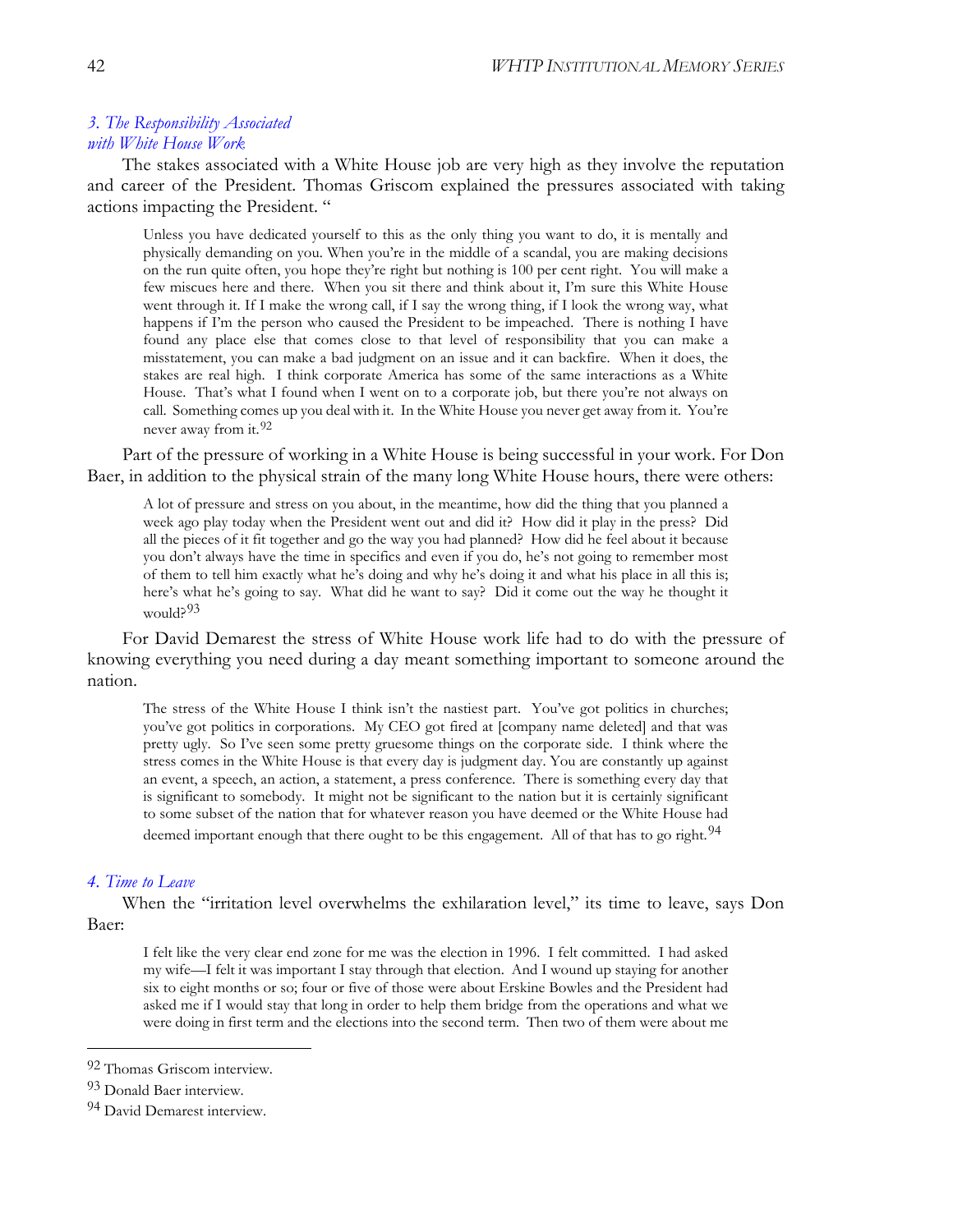trying to figure out what I wanted to do next and just sort of the cool down period. Even when I left, there was still the need at least for a year cool down period just for me as compared to my obligations on the other side of that ledger. You could say when your irritation level seems to overwhelm your exhilaration level that's when it's time to leave. That's in very personal terms.<sup>[95](#page-48-3)</sup>

In contrast, Thomas Griscom found he had no difficulty deciding when to leave, because he came in with a set of personal goals.

I knew it was time to leave. With any job I've had, I go in with a set of goals I want to achieve; they're personal goals. I don't print them or openly discuss them. Senator Baker and I did talk about them. I know what I want to achieve, and if I get them done then at that point I stop and ask myself is there something else now that is a reason to stay, or is it time to move on? To date, I have never had a second thought after achieving what I wanted to do going in, that I said I should stay longer. That's how I do it. But there were specific, personal goals that I had going into the White House.[96](#page-48-4)

## **LESSONS LEARNED**

<span id="page-48-0"></span>The lessons learned in the Office of Communications are fairly standard throughout a White House. The White House is an institution unlike any other people have experienced

## <span id="page-48-1"></span>*1. Have People Around Who Are "Gray in the Temples"*

In a White House you need to be flexible and have people around who have a sense of the way the ground shifts around you. Don Baer spoke about the need to have in the operation people who have previously served in a White House:

I just think you need people who are a little bit older, with more experience. But people who are older with more experience also just can't be people who are set in their ways. You've got to be one of the things about White House life, I think is true of any White House, is you've got to be enormously flexible and open to different ways of doing things and able and willing to go with the flow. Everything is going to change. The ground is going to shift completely out from under you. I'm for control, obviously. I'm for structures that help you to do that. But you've got have a lot of play in those joints and you have to be willing to just go with that and not let that frustrate you. There's a fine balance between saying that's the way it shifted, let's just go with it, and, on the other hand, saying, no, we said we were going to do it this way; let's do it this way. Let's try to make that new set of circumstances work in our context rather than completely shift our context to do those. It's hard to find the people who have both the experience and a little bit of gray in their temples who at the same time can be flexible and open enough to new circumstances to find the right ways to accommodate them.<sup>97</sup>

### <span id="page-48-2"></span>*2. Talk to Your Predecessors and Others*

Thomas Griscom spoke with his predecessors when he came into the White House as Communications Director in 1986. He came in with Senator Howard Baker who was tapped for the post of Chief of Staff when President Reagan was in substantial political difficulty over the Iran – Contra issue. Griscom spoke with his predecessors as he came in and then maintained contact with a group of outside people who provided him with some perspective:

<span id="page-48-3"></span> <sup>95</sup> Donald Baer interview.

<span id="page-48-4"></span><sup>96</sup> Thomas Griscom interview.

<span id="page-48-5"></span><sup>97</sup> Don Baer interview.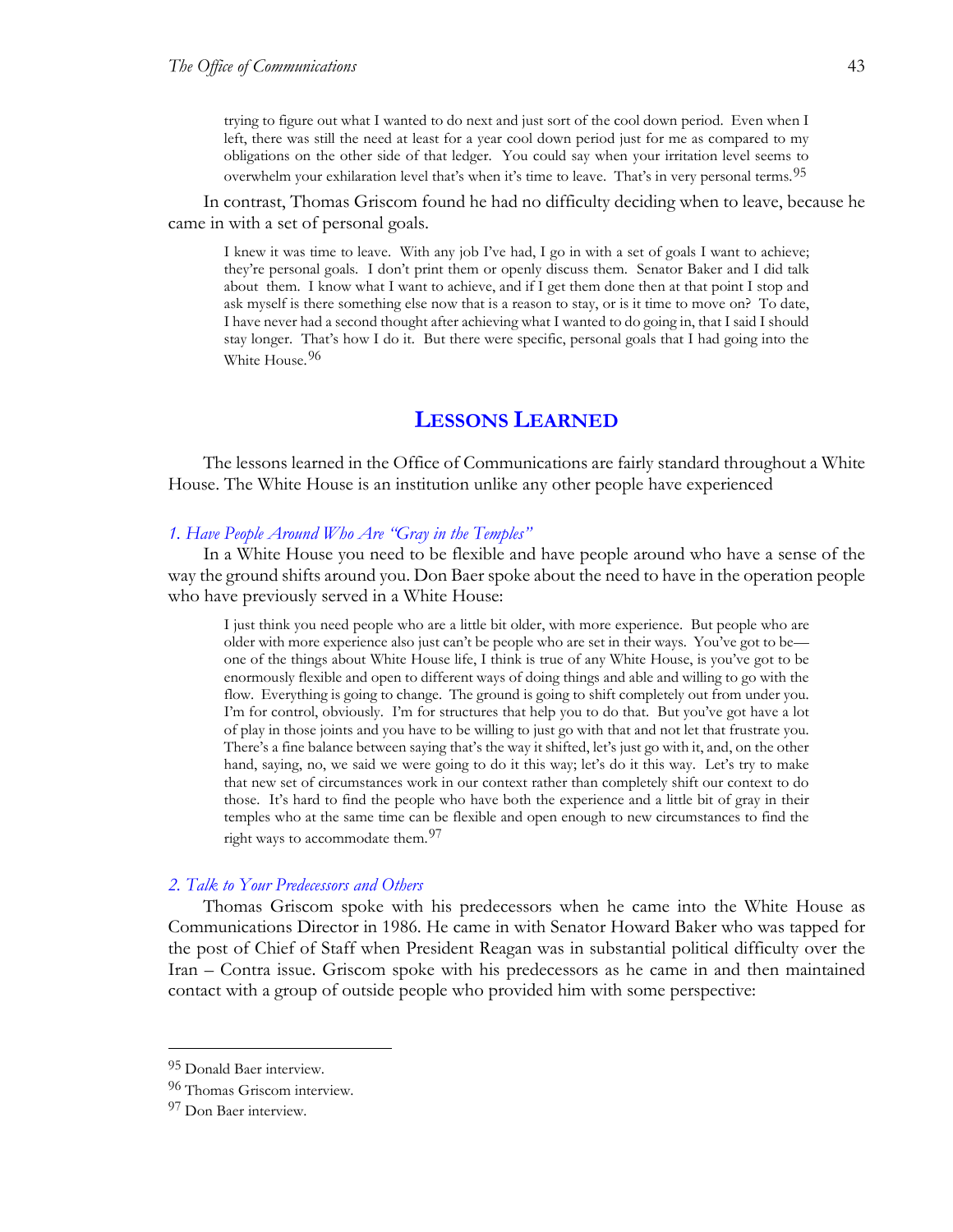But the first thing we had to do—we were always suspect because we were not identified as true believers—was what were those defining points? I talked to Jody Powell; so you get the benefit of his perspective of the [Jimmy] Carter Administration, what they had put in place. A person needs to understand that moment in time that you've got when you're occupying a certain office in a White House. You stop for a minute and reflect, 'There have been many people who came before me and many people who will come after me. I've got an opportunity to maybe leave an imprint where somebody years from now will look at something that we did.' But don't think you're inventing or creating the first snapshot of this. Many people have been here dealing with and thinking about these issues. If you're smart enough you go back and you look at them; you basically sort through ideas and you update them in some cases. But it's important to learn. You need to be a good reader, a good listener, interested in history, reaching out and opening your mind and acknowledging, 'This is a listening session. Here's what I'm trying to do. Help me.'[98](#page-49-1)

Once he established a practice of speaking with people outside of the White House, Griscom created a group he regularly spoke with for their perspective. "One of the things I did was have an informal group that I would talk to every week just to make sure you don't lose perspective," he said. "Some of them had been press secretaries. Some of them were reporters. Some of them were policy people. They were both Republicans and Democrats." He added:

I never put the whole group together. A lot of times because of the press of business they were telephone conversations. Sometimes you could sneak away for a little bit during lunch and catch up. But they were not formal sessions; they were more informal give and take. They worked because it was all kept private. This was not trying to say, 'look who I can talk to' or somebody on the outside saying, 'Well, they're asking my advice.' I think that was important. It was really designed to understand what we're doing right; what we're doing wrong. That's how they always started. The first piece of advice most of them gave—and they were right—is, you will come in there with your breath taken away when you look at the magnitude of what you have to deal with. And you come in from the outside and you're not tainted by the White House but within a short period of time you'll get consumed. What you'll find is that your ability to carve out any time to think and look ahead will go away. Sure enough, that's what happened. You get so consumed by the day to day management that you stop and want to know where you are, how you are doing and what you are missing.

Thomas Griscom found his informal group to be a useful sounding board, capable of alerting him to how their actions were playing outside of the White House:

If I made a mistake here, I've got to find a place to try and correct it if I can. The monitoring is easy: Tell me what's going on politically? What are you hearing? What are our friends saying? What are our critics saying about us? Sometimes, believe it or not, the critics were not in the other party, they were with the same party. They were people with a more philosophical point of view. You needed information. What I would do, even if it was only for fifteen minutes, was stop and think a little bit right there. Then you'd come back and deal with them. I had a lot of discussions, as you would expect, during Iran-Contra. There was advice given that you'd say, 'Thank you but I just can't do that.' But you wanted to hear what was on somebody's mind. But it didn't take away the fact that, in the final analysis you're inside and they're not. You can get the best advice and you should do that. You should never isolate yourself. I also believe you should never isolate yourself politically because there are a lot of smart Republicans and smart Democrats out there. You can reach out and get information. But then you ultimately have to make the recommendation and live with the decision.[99](#page-49-2)

## <span id="page-49-0"></span>*3. It Is Difficult To Make Use of Lessons Learned*

Once staff come into a White House, it is very difficult for them to apply the lessons they learn as they go along in their work. The pace of the work and the variety of the issues they work

<span id="page-49-1"></span> <sup>98</sup> Thomas Griscom interview.

<span id="page-49-2"></span><sup>99</sup> Thomas Griscom interview.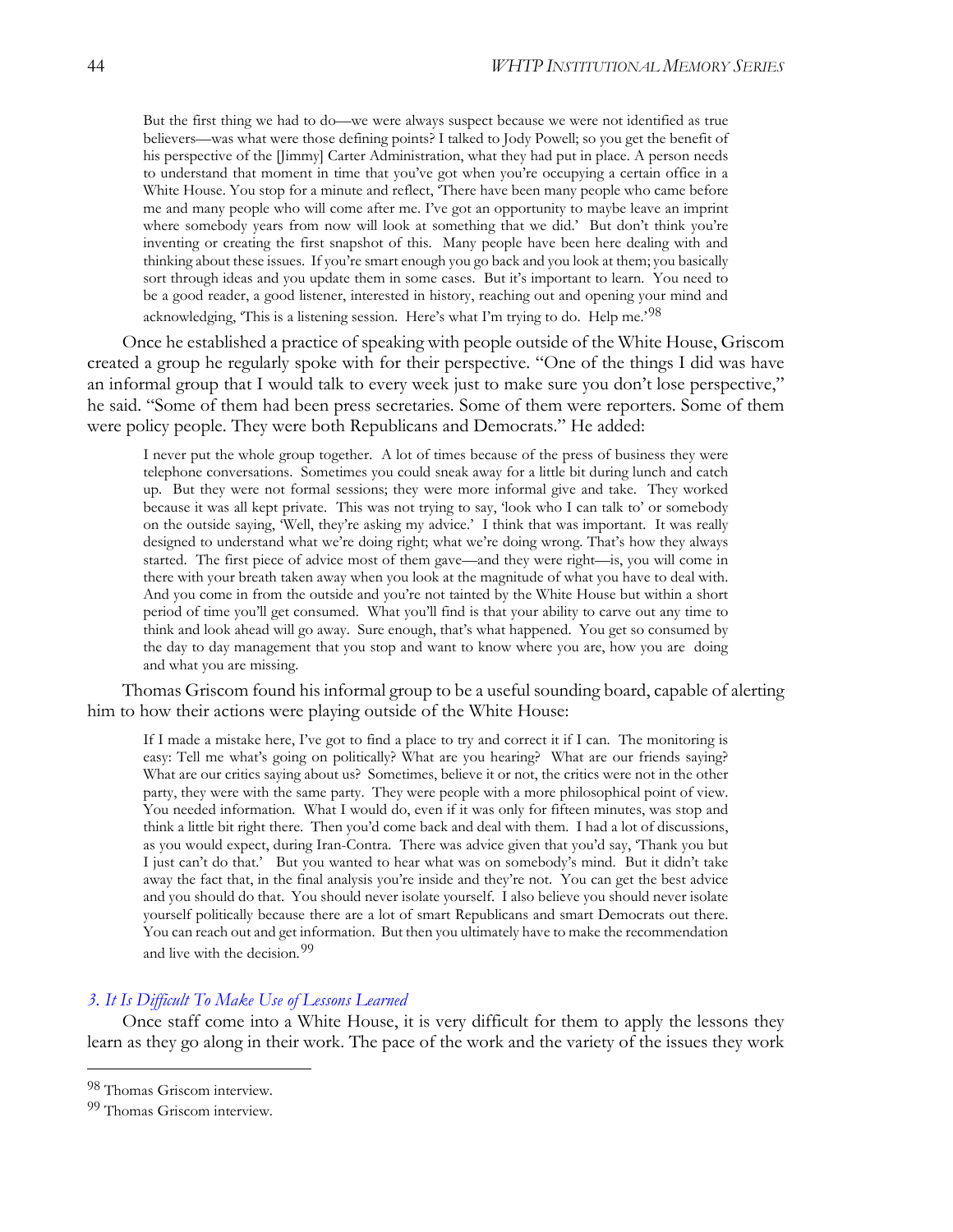on make it difficult to stop and look back at where they are. A person who worked in the early Office of Communications in the early part of the Clinton White House explained:

Our people weren't stupid so I think we had a sense in real time of what was working and what wasn't working and why something wasn't working. The pace of our lives and the pace of the President's schedule didn't engender a lot of opportunities to have lessons learned sessions after the conclusion of events because, particularly in the first year, we were a proposal machine. And as the economic plan was coming to closure, we were already planning launch events for NAFTA, launch events for healthcare and everything else you could possibly imagine. So there is insufficient time for reflection. I don't know of a manager who ran the White House who suggested for more than a fleeting moment that we pay attention to the lessons learned in a formal and systematic way from a previous experience that could be thoughtfully applied to one experience moving forward.[100](#page-50-2)

#### <span id="page-50-0"></span>*4. Don't Mix Information and Persuasion*

While the Press Secretary seeks to be distinguished by his objectivity and responsiveness in the handling of information, the Communications Director is a partisan who moves ideas and points of view. In the duality of persuasion and information, he represents using information for persuasion. In contrast, the Press Secretary deals with that duality in an opposite manner: he is most concerned with the authenticity of information and secondarily with persuasion. While he wants to present a case for the President and for his administration, in order to be effective he must do so in the context of the authenticity of information.

Mike McCurry talks about the difficulties of doing so. What that means to the Communications office is significant, as it should be the shop doing the persuasion while the Press Office is the place for information. Both are necessary and should work together. Mike McCurry discussed the way in which the persuasion function has come into the Press Office. "Now there is a persuasion function that is located in the office too and that is the one I'm increasingly ambivalent about, is part of the job of that office to participate in the selling of the program. I think that's where you drift over to spin and you drift over to argumentation and opinion-based communicating. I think that's a little more problematic. I'm not sure that's a legitimate function of that office. I've even thought of going so far as to separating the political function out of that office entirely."[101](#page-50-3)

## **SUMMARY**

<span id="page-50-1"></span>The Office of Communications is an important White House unit for a President, and its director is vital to him as well, because communications is closely linked with a successful presidency. Formed in 1969, the Office of Communications has served for 32 years as a nuts and bolts operation delivering information beyond the White House environs, but also staging events in Washington, and serving as a location where communications strategies are developed and executed. The communications operation provides a President with the opportunity and the resources to coordinate the publicity for his administration and to shape his statements and explanations in a manner that will achieve his personal, policy, and electoral goals. While there are those who would characterize such operations as presidential fluff, the reality is that of presidents who were reelected in the post-World War II period all had state-of-the-art communications

<span id="page-50-2"></span> <sup>100</sup> Background interview.

<span id="page-50-3"></span><sup>101</sup> Michael McCurry interview.